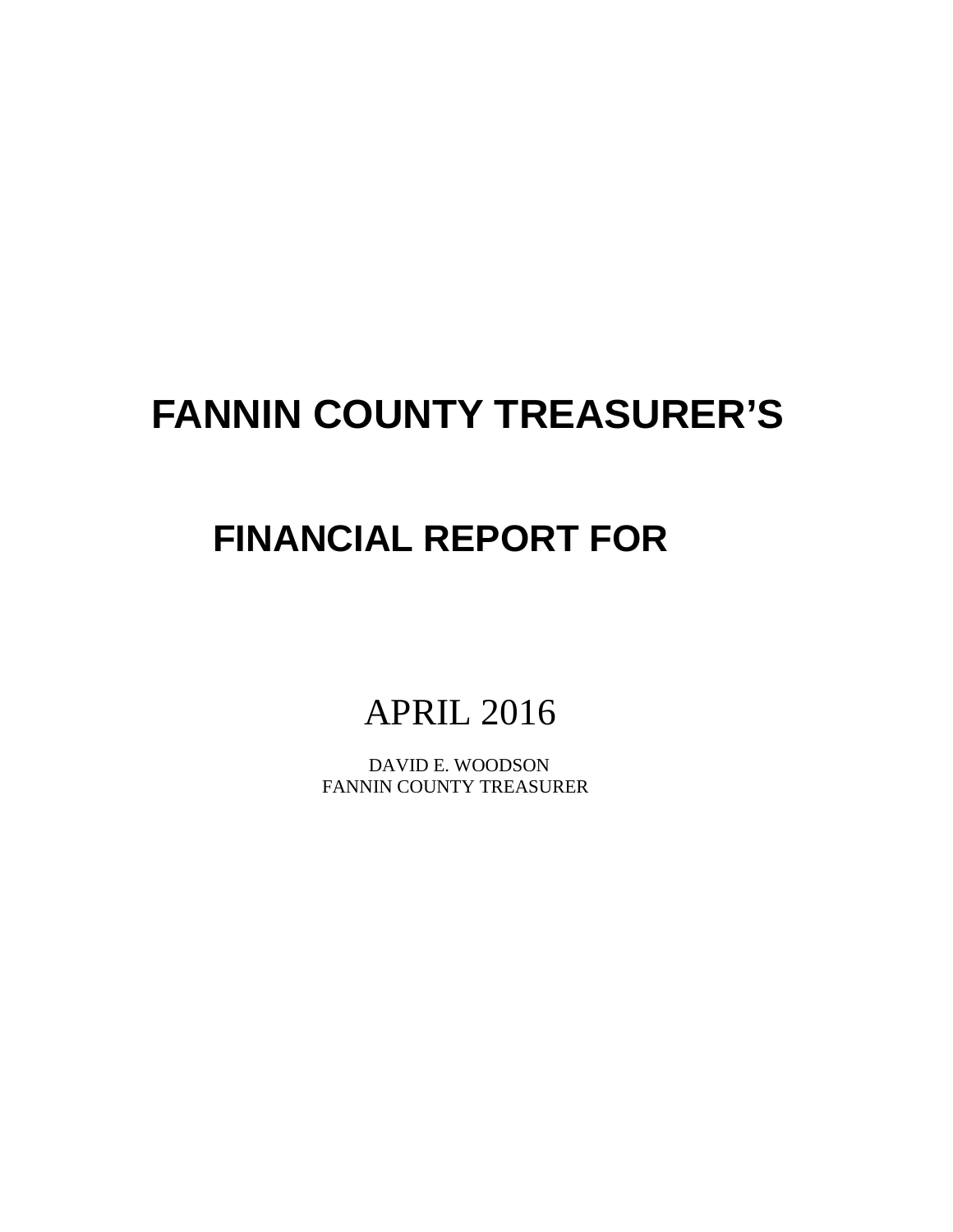# 05/02/2016 FUND DEPOSIT LISTING PAGE 1

| RECEIPT       | RECEIVED    | DATE     | DATE    | DESCRIPTION               | BANK | INCOME  | REPORT       | AMOUNT          |
|---------------|-------------|----------|---------|---------------------------|------|---------|--------------|-----------------|
| <b>NUMBER</b> | <b>FROM</b> | RECEIVED | DEPOSIT | OF MONEY RECEIVED ACCOUNT |      | ACCOUNT | <b>CODES</b> | <b>RECEIVED</b> |
|               |             |          |         |                           |      |         |              |                 |

GENERAL FUND

|                            | =====================================                                                        |                                 |                                                      |                  |                  |           |
|----------------------------|----------------------------------------------------------------------------------------------|---------------------------------|------------------------------------------------------|------------------|------------------|-----------|
| 0000160544-01 TEXPOOL      |                                                                                              |                                 | 04-01-2016 04-01-2016 MAR. 2016 INTEREST 10-103-175  |                  | $10 - 360 - 100$ | 979.05    |
|                            | 0000160545-01 DISTRICT ATTORNEY TRUST                                                        |                                 | 04-01-2016 04-01-2016 ADMIN. FEES & CERTI 10-103-100 |                  | $10 - 340 - 475$ | 46.27     |
|                            | 0000160545-02 DISTRICT ATTORNEY TRUST                                                        |                                 | 04-01-2016 04-01-2016 ADMIN. FEES & CERTI 10-103-100 |                  | $10 - 475 - 311$ | 37.75     |
| 0000160547-01 SECURUS      |                                                                                              |                                 | 04-01-2016 04-01-2016 FEB. 2016 COMMISSIO 10-103-100 |                  | $10 - 319 - 420$ | 10,702.42 |
|                            | 0000160551-01 VISION MEDIA GROUP, INC.                                                       |                                 | 04-04-2016 04-04-2016 APRIL 2016 TOWER RE 10-103-100 |                  | $10 - 370 - 100$ | 200.00    |
|                            | 0000160552-01 BOND SUPERVISION                                                               |                                 | 04-04-2016 04-04-2016 WEEK OF 3/28/16 THR 10-103-100 |                  | $10 - 340 - 573$ | 2,000.00  |
|                            | 0000160554-01 CONSTABLE PCT. # 1                                                             |                                 | 04-04-2016 04-04-2016 SERVE PAPERS                   | 10-103-100       | $10 - 340 - 550$ | 140.00    |
|                            | 0000160556-01 COMMUNITY EDUCATION                                                            |                                 | 04-04-2016 04-04-2016 REIMBURSEMENT FOR O 10-103-100 |                  | $10 - 370 - 453$ | 14,395.00 |
| 0000160557-01 LEGEND BANK  |                                                                                              |                                 | 04-04-2016 04-04-2016 MAR. 2016 INTEREST 10-103-100  |                  | $10 - 360 - 100$ | 340.45    |
| 0000160557-28 LEGEND BANK  |                                                                                              |                                 | 04-04-2016 04-04-2016 MAR. 2016 INTEREST 10-100-100  |                  | $10 - 360 - 100$ | 1.43      |
| 0000160558-01 TAX A/C      |                                                                                              |                                 | 04-04-2016 04-04-2016 WEEK OF 3/25/16 138 10-103-100 |                  | $10 - 321 - 250$ | 690.00    |
|                            | 0000160559-01 FANNIN COUNTY HEALTH DEPT 04-05-2016 04-05-2016 MAR. 2016- FOOD PER 10-103-100 |                                 |                                                      |                  | $10 - 320 - 545$ | 2,450.00  |
|                            | 0000160562-01 FANNIN COUNTY HEALTH INSP 04-07-2016 04-07-2016 FEB. 2016 PERMITS A 10-103-100 |                                 |                                                      |                  | $10 - 320 - 300$ | 7,835.00  |
|                            | 0000160563-01 FANNIN COUNTY HEALTH INSP 04-07-2016 04-07-2016 MAR. 2016 PERMITS A 10-103-100 |                                 |                                                      |                  | $10 - 320 - 300$ | 8,365.00  |
| 0000160564-01 TAX A/C      |                                                                                              |                                 | 04-08-2016 04-08-2016 WEEK OF 4/1/16                 | $10 - 103 - 100$ | $10 - 321 - 200$ | 2,505.10  |
| 0000160565-01 TAX A/C      |                                                                                              |                                 | 04-08-2016 04-08-2016 WEEK OF 4/1/16 209 10-103-100  |                  | $10 - 321 - 250$ | 1,045.00  |
|                            | 0000160567-01 CONSTABLE PCT. # 1                                                             |                                 | 04-11-2016 04-11-2016 SERVE PAPERS - S15- 10-103-100 |                  | $10 - 340 - 550$ | 70.00     |
|                            | 0000160568-01 BOND SUPERVISION                                                               |                                 | 04-11-2016 04-11-2016 WEEK OF 4/3/16 THRU 10-103-100 |                  | $10 - 340 - 573$ | 1,030.00  |
|                            | 0000160570-01 APPRAISAL DISTRICT                                                             | 04-11-2016 04-11-2016 TAXES     |                                                      | $10 - 103 - 100$ | $10 - 310 - 110$ | 66,440.22 |
|                            | 0000160570-06 APPRAISAL DISTRICT                                                             | 04-11-2016 04-11-2016 TAXES     |                                                      | $10 - 103 - 100$ | $10 - 310 - 120$ | 5,144.64  |
|                            | 0000160571-01 TEXAS ASSOCIATION OF                                                           |                                 | 04-11-2016 04-11-2016 HEALTHY COUNTY BOOT 10-103-100 |                  | $10 - 499 - 427$ | 182.85    |
|                            | 0000160572-01 TEXAS ASSOCIATION OF                                                           |                                 | 04-11-2016 04-11-2016 HEALTHY COUNTY BOOT 10-103-100 |                  | $10 - 499 - 427$ | 463.54    |
|                            | 0000160573-01 COMPTROLLER-STATE FISCAL                                                       |                                 | 04-11-2016 04-11-2016 FEB. 2016 LOCAL SAL 10-103-100 |                  | $10 - 318 - 160$ | 55,933.48 |
| 0000160574-01 TAX A/C      |                                                                                              |                                 | 04-11-2016 04-11-2016 WEEK OF 3/25/16                | $10 - 103 - 100$ | $10 - 321 - 200$ | 39.90     |
| 0000160575-01 TAX A/C      |                                                                                              |                                 | 04-11-2016 04-11-2016 WEEK OF 3/18/16                | $10 - 103 - 100$ | $10 - 321 - 200$ | 3.80      |
| 0000160576-01 TAX A/C      |                                                                                              |                                 | 04-11-2016 04-11-2016 WEEK OF 4/1/16                 | $10 - 103 - 100$ | $10 - 321 - 200$ | 1.90      |
| 0000160580-01 BOBBY HOWERY |                                                                                              |                                 | 04-12-2016 04-12-2016 CANDY COMMISSIONS-1 10-103-100 |                  | $10 - 370 - 509$ | 50.77     |
|                            | 0000160581-01 CONSTABLE PCT. #1                                                              |                                 | 04-12-2016 04-12-2016 SERVE PAPERS-DIFA02 10-103-100 |                  | $10 - 340 - 550$ | 70.00     |
|                            | 0000160583-01 FANNIN COUNTY CSCD                                                             |                                 | 04-13-2016 04-13-2016 RESTITUTION- RONNIE 10-103-100 |                  | $10 - 370 - 130$ | 32.45     |
|                            | 0000160592-01 DISTRICT CLERK                                                                 |                                 | 04-15-2016 04-15-2016 JAN. 1-31, 2016                | 10-103-100       | $10 - 318 - 130$ | 6,210.72  |
|                            | 0000160592-02 DISTRICT CLERK                                                                 |                                 | 04-15-2016 04-15-2016 JAN. 1-31, 2016                | $10 - 103 - 100$ | $10 - 318 - 132$ | 81.41     |
|                            | 0000160592-03 DISTRICT CLERK                                                                 |                                 | 04-15-2016 04-15-2016 JAN. 1-31, 2016                | $10 - 103 - 100$ | $10 - 340 - 135$ | 195.00    |
|                            | 0000160592-04 DISTRICT CLERK                                                                 |                                 | 04-15-2016 04-15-2016 JAN. 1-31, 2016                | $10 - 103 - 100$ | $10 - 340 - 450$ | 4,933.64  |
|                            | 0000160592-05 DISTRICT CLERK                                                                 |                                 | 04-15-2016 04-15-2016 JAN. 1-31, 2016                | $10 - 103 - 100$ | $10 - 340 - 560$ | 1,270.07  |
|                            | 0000160592-06 DISTRICT CLERK                                                                 |                                 | 04-15-2016 04-15-2016 JAN. 1-31, 2016                | $10 - 103 - 100$ | $10 - 340 - 600$ | 100.00    |
|                            | 0000160592-07 DISTRICT CLERK                                                                 |                                 | 04-15-2016 04-15-2016 JAN. 1-31, 2016                | $10 - 103 - 100$ | $10 - 370 - 162$ | 300.00    |
|                            | 0000160592-08 DISTRICT CLERK                                                                 |                                 | 04-15-2016 04-15-2016 JAN. 1-31, 2016                | $10 - 103 - 100$ | $10 - 370 - 163$ | 18.14     |
|                            | 0000160592-09 DISTRICT CLERK                                                                 |                                 | 04-15-2016 04-15-2016 JAN. 1-31, 2016                | $10 - 103 - 100$ | $10 - 370 - 164$ | 72.59     |
|                            | 0000160592-10 DISTRICT CLERK                                                                 |                                 | 04-15-2016 04-15-2016 JAN. 1-31, 2016                | $10 - 103 - 100$ | $10 - 370 - 166$ | 3.02      |
|                            | 0000160592-11 DISTRICT CLERK                                                                 |                                 | 04-15-2016 04-15-2016 JAN. 1-31, 2016                | $10 - 103 - 100$ | $10 - 370 - 167$ | 23.84     |
| 0000160593-01 COUNTY CLERK |                                                                                              | 04-15-2016 04-15-2016 NOV. 2015 |                                                      | $10 - 103 - 100$ | $10 - 318 - 130$ | 4,874.54  |
| 0000160593-02 COUNTY CLERK |                                                                                              | 04-15-2016 04-15-2016 NOV. 2015 |                                                      | $10 - 103 - 100$ | $10 - 340 - 560$ | 2,156.56  |
| 0000160593-03 COUNTY CLERK |                                                                                              | 04-15-2016 04-15-2016 NOV. 2015 |                                                      | $10 - 103 - 100$ | $10 - 340 - 403$ | 15,776.05 |
| 0000160593-04 COUNTY CLERK |                                                                                              | 04-15-2016 04-15-2016 NOV. 2015 |                                                      | $10 - 103 - 100$ | $10 - 370 - 162$ | 195.29    |
| 0000160593-05 COUNTY CLERK |                                                                                              | 04-15-2016 04-15-2016 NOV. 2015 |                                                      | $10 - 103 - 100$ | $10 - 370 - 163$ | 39.87     |
| 0000160593-06 COUNTY CLERK |                                                                                              | 04-15-2016 04-15-2016 NOV. 2015 |                                                      | $10 - 103 - 100$ | $10 - 370 - 164$ | 159.49    |
| 0000160593-07 COUNTY CLERK |                                                                                              | 04-15-2016 04-15-2016 NOV. 2015 |                                                      | $10 - 103 - 100$ | $10 - 370 - 166$ | 13.01     |
| 0000160593-08 COUNTY CLERK |                                                                                              | 04-15-2016 04-15-2016 NOV. 2015 |                                                      | $10 - 103 - 100$ | $10 - 370 - 167$ | 90.72     |
| 0000160593-09 COUNTY CLERK |                                                                                              | 04-15-2016 04-15-2016 NOV. 2015 |                                                      | $10 - 103 - 100$ | $10 - 340 - 400$ | 16.00     |
| 0000160593-10 COUNTY CLERK |                                                                                              | 04-15-2016 04-15-2016 NOV. 2015 |                                                      | $10 - 103 - 100$ | $10 - 340 - 475$ | 567.88    |
| 0000160593-11 COUNTY CLERK |                                                                                              | 04-15-2016 04-15-2016 NOV. 2015 |                                                      | $10 - 103 - 100$ | $10 - 340 - 550$ | 20.17     |
| 0000160593-12 COUNTY CLERK |                                                                                              | 04-15-2016 04-15-2016 NOV. 2015 |                                                      | $10 - 103 - 100$ | $10 - 340 - 601$ | 65.09     |
| 0000160593-13 COUNTY CLERK |                                                                                              | 04-15-2016 04-15-2016 NOV. 2015 |                                                      | $10 - 103 - 100$ | $10 - 318 - 132$ | 2,710.79  |
| 0000160593-14 COUNTY CLERK |                                                                                              | 04-15-2016 04-15-2016 NOV. 2015 |                                                      | $10 - 103 - 100$ | $10 - 352 - 201$ | 1.12      |
|                            |                                                                                              |                                 |                                                      |                  |                  |           |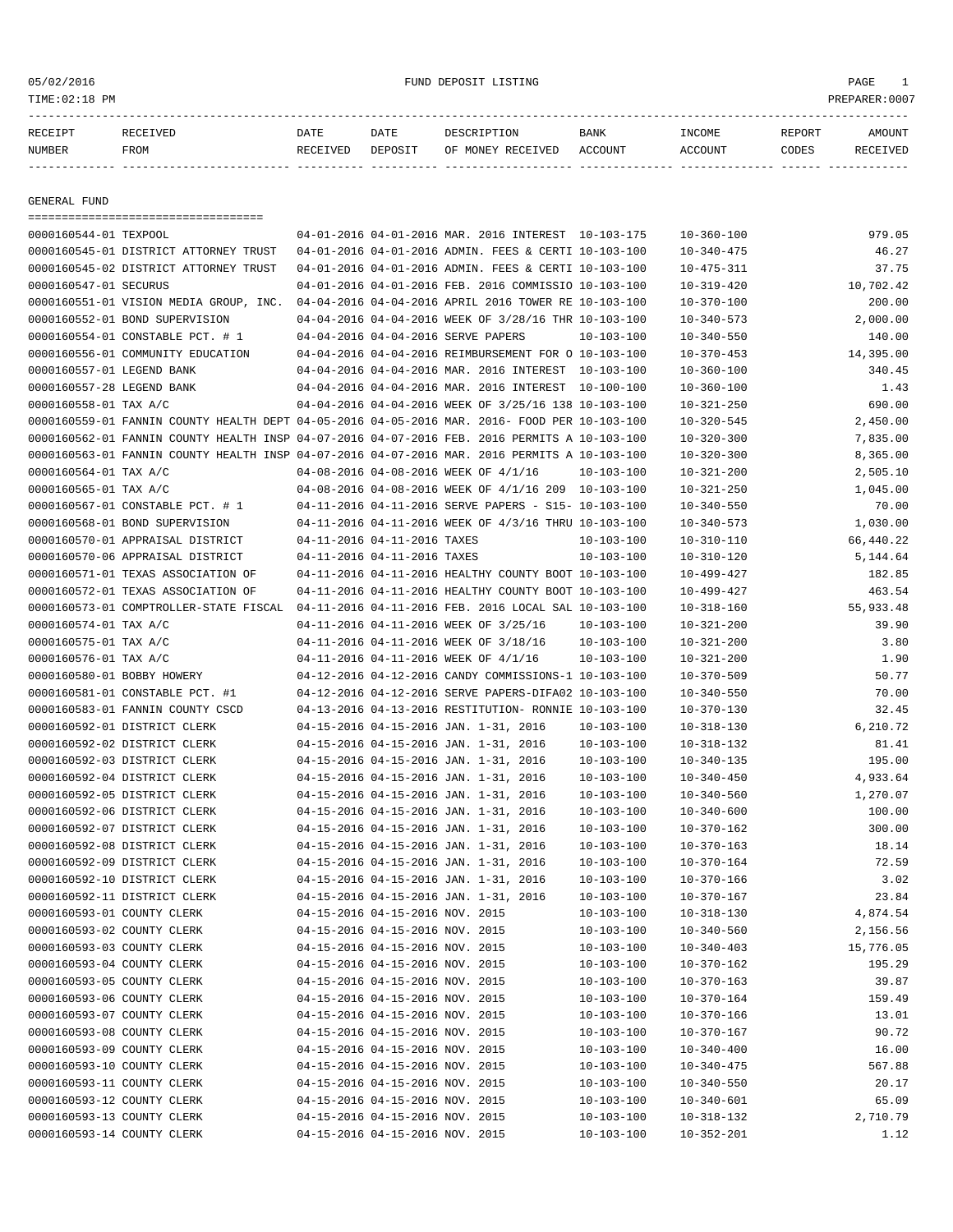# 05/02/2016 FUND DEPOSIT LISTING PAGE 2

| סדקומת | the contract of the contract of the contract of the contract of the contract of the contract of the contract of | DATE | DATF |     | <b>BANK</b> | <b>INCOME</b> | REPORT |  |
|--------|-----------------------------------------------------------------------------------------------------------------|------|------|-----|-------------|---------------|--------|--|
| NUMBER | ™∩אי                                                                                                            |      |      | הדר | ACCOINT     | CCOINT        | ⊃יםר∩י |  |

------------- ------------------------- ---------- ---------- ------------------- -------------- -------------- ------ ------------

GENERAL FUND

| ====================================                                                         |                                 |                             |                                                                                                                  |                                      |                                      |                    |
|----------------------------------------------------------------------------------------------|---------------------------------|-----------------------------|------------------------------------------------------------------------------------------------------------------|--------------------------------------|--------------------------------------|--------------------|
| 0000160593-15 COUNTY CLERK                                                                   | 04-15-2016 04-15-2016 NOV. 2015 |                             |                                                                                                                  | $10 - 103 - 100$                     | $10 - 360 - 100$                     | 1.49               |
| 0000160594-01 COMPTROLLER-STATE FISCAL 04-15-2016 04-15-2016 MB GR CNTY ALLOC                |                                 |                             |                                                                                                                  | $10 - 103 - 100$                     | $10 - 318 - 140$                     | 1,461.43           |
| 0000160594-02 COMPTROLLER-STATE FISCAL 04-15-2016 04-15-2016 MB SALES CNTY ALLOC 10-103-100  |                                 |                             |                                                                                                                  |                                      | $10 - 318 - 140$                     | 1,803.79           |
| 0000160595-01 CONSTABLE PCT.# 1                                                              |                                 |                             | 04-15-2016 04-15-2016 SERVE PAPERS                                                                               | $10 - 103 - 100$                     | $10 - 340 - 550$                     | 70.00              |
| 0000160596-01 TAX A/C                                                                        |                                 |                             | 04-15-2016 04-15-2016 WEEK OF 4/8/16                                                                             | $10 - 103 - 100$                     | $10 - 321 - 200$                     | 1,968.90           |
| 0000160597-01 TAX A/C                                                                        |                                 |                             | 04-15-2016 04-15-2016 WEEK OF 4/8/16 176 10-103-100                                                              |                                      | $10 - 321 - 250$                     | 880.00             |
| 0000160598-01 TAX A/C                                                                        |                                 |                             | 04-15-2016 04-15-2016 WEEK OF 4/8/16                                                                             | $10 - 103 - 100$                     | $10 - 321 - 200$                     | 7.60               |
| 0000160599-01 THE AMERICAN BOTTLING COM 04-15-2016 04-15-2016 DR. PEPPER COMMISSI 10-103-100 |                                 |                             |                                                                                                                  |                                      | $10 - 370 - 510$                     | 20.00              |
| 0000160600-01 APPRAISAL DISTRICT                                                             | 04-15-2016 04-15-2016 TAXES     |                             |                                                                                                                  | 10-103-100                           | $10 - 310 - 110$                     | 37,685.04          |
| 0000160600-02 APPRAISAL DISTRICT                                                             | 04-15-2016 04-15-2016 TAXES     |                             |                                                                                                                  | 10-103-100                           | $10 - 321 - 901$                     | 173.30             |
| 0000160600-07 APPRAISAL DISTRICT                                                             | 04-15-2016 04-15-2016 TAXES     |                             |                                                                                                                  | $10 - 103 - 100$                     | $10 - 310 - 120$                     | 4,339.07           |
| 0000160601-01 US BANK                                                                        |                                 |                             | 04-15-2016 04-15-2016 FEB. 2016 INMATE PE 10-103-100                                                             |                                      | $10 - 319 - 553$                     | 24,705.00          |
| 0000160603-01 BOND SUPERVISION                                                               |                                 |                             | 04-18-2016 04-18-2016 WEEK OF 4/11/16 THR 10-103-100                                                             |                                      | $10 - 340 - 573$                     | 939.00             |
| 0000160607-01 COCA-COLA                                                                      |                                 |                             | 04-18-2016 04-18-2016 COMMISSIONS                                                                                | $10 - 103 - 100$                     | 10-370-565                           | 51.07              |
| 0000160610-01 DISTRICT COURTS                                                                |                                 |                             | 04-21-2016 04-21-2016 APRIL 2016-COUNTY S 10-103-100                                                             |                                      | 10-370-152                           | 359.81             |
| 0000160613-01 DISTRICT CLERK                                                                 |                                 |                             | 04-22-2016 04-22-2016 FEB. 1-28, 2016                                                                            | $10 - 103 - 100$                     | $10 - 318 - 130$                     | 5,848.11           |
| 0000160613-02 DISTRICT CLERK                                                                 |                                 |                             | 04-22-2016 04-22-2016 FEB. 1-28, 2016                                                                            | $10 - 103 - 100$                     | 10-318-132                           | 48.19              |
| 0000160613-03 DISTRICT CLERK                                                                 |                                 |                             | 04-22-2016 04-22-2016 FEB. 1-28, 2016                                                                            | $10 - 103 - 100$                     | $10 - 340 - 135$                     | 150.42             |
| 0000160613-04 DISTRICT CLERK                                                                 |                                 |                             | 04-22-2016 04-22-2016 FEB. 1-28, 2016                                                                            | $10 - 103 - 100$                     | $10 - 340 - 450$                     | 3,550.03           |
| 0000160613-05 DISTRICT CLERK                                                                 |                                 |                             | 04-22-2016 04-22-2016 FEB. 1-28, 2016                                                                            | $10 - 103 - 100$                     | $10 - 340 - 475$                     | 100.00             |
| 0000160613-06 DISTRICT CLERK                                                                 |                                 |                             | 04-22-2016 04-22-2016 FEB. 1-28, 2016                                                                            | $10 - 103 - 100$                     | $10 - 340 - 560$                     | 1,285.34           |
| 0000160613-07 DISTRICT CLERK                                                                 |                                 |                             | 04-22-2016 04-22-2016 FEB. 1-28, 2016                                                                            | $10 - 103 - 100$                     | $10 - 340 - 600$                     | 85.14              |
| 0000160613-08 DISTRICT CLERK                                                                 |                                 |                             | 04-22-2016 04-22-2016 FEB. 1-28, 2016                                                                            | $10 - 103 - 100$                     | $10 - 370 - 162$                     | 255.42             |
| 0000160613-09 DISTRICT CLERK                                                                 |                                 |                             | 04-22-2016 04-22-2016 FEB. 1-28, 2016                                                                            | $10 - 103 - 100$                     | $10 - 370 - 163$                     | 27.17              |
| 0000160613-10 DISTRICT CLERK                                                                 |                                 |                             | 04-22-2016 04-22-2016 FEB. 1-28, 2016                                                                            | $10 - 103 - 100$                     | $10 - 370 - 164$                     | 108.72             |
| 0000160613-11 DISTRICT CLERK                                                                 |                                 |                             | 04-22-2016 04-22-2016 FEB. 1-28, 2016                                                                            | $10 - 103 - 100$                     | $10 - 370 - 166$                     | 4.83               |
| 0000160613-12 DISTRICT CLERK                                                                 |                                 |                             | 04-22-2016 04-22-2016 FEB. 1-28, 2016                                                                            | $10 - 103 - 100$                     | 10-370-167                           | 30.08              |
| 0000160614-01 DISTRICT CLERK                                                                 |                                 |                             | 04-22-2016 04-22-2016 MAR. 1-31, 2016                                                                            | $10 - 103 - 100$                     | $10 - 318 - 130$                     | 9,257.88           |
| 0000160614-02 DISTRICT CLERK                                                                 |                                 |                             | 04-22-2016 04-22-2016 MAR. 1-31, 2016                                                                            | $10 - 103 - 100$                     | $10 - 318 - 132$                     | 74.65              |
| 0000160614-03 DISTRICT CLERK                                                                 |                                 |                             | 04-22-2016 04-22-2016 MAR. 1-31, 2016                                                                            | $10 - 103 - 100$                     | $10 - 340 - 135$                     | 240.00             |
| 0000160614-04 DISTRICT CLERK                                                                 |                                 |                             | 04-22-2016 04-22-2016 MAR. 1-31, 2016                                                                            | 10-103-100                           | $10 - 340 - 450$                     | 6,403.99           |
| 0000160614-05 DISTRICT CLERK                                                                 |                                 |                             | 04-22-2016 04-22-2016 MAR. 1-31, 2016                                                                            | 10-103-100                           | $10 - 340 - 475$                     | 50.00              |
| 0000160614-06 DISTRICT CLERK                                                                 |                                 |                             | 04-22-2016 04-22-2016 MAR. 1-31, 2016                                                                            | $10 - 103 - 100$                     | $10 - 340 - 560$                     | 1,243.80           |
| 0000160614-07 DISTRICT CLERK                                                                 |                                 |                             | 04-22-2016 04-22-2016 MAR. 1-31, 2016                                                                            | $10 - 103 - 100$                     | $10 - 340 - 600$                     | 185.00             |
| 0000160614-08 DISTRICT CLERK                                                                 |                                 |                             | 04-22-2016 04-22-2016 MAR. 1-31, 2016                                                                            | $10 - 103 - 100$                     | 10-370-162                           | 555.00             |
| 0000160614-09 DISTRICT CLERK                                                                 |                                 |                             | 04-22-2016 04-22-2016 MAR. 1-31, 2016                                                                            | $10 - 103 - 100$                     | $10 - 370 - 163$                     | 50.73              |
| 0000160614-10 DISTRICT CLERK                                                                 |                                 |                             | 04-22-2016 04-22-2016 MAR. 1-31, 2016                                                                            | $10 - 103 - 100$                     | $10 - 370 - 164$                     | 202.93             |
| 0000160614-11 DISTRICT CLERK                                                                 |                                 |                             | 04-22-2016 04-22-2016 MAR. 1-31, 2016                                                                            | $10 - 103 - 100$                     | $10 - 370 - 166$                     | 9.72               |
| 0000160614-12 DISTRICT CLERK                                                                 |                                 |                             | 04-22-2016 04-22-2016 MAR. 1-31, 2016                                                                            | $10 - 103 - 100$                     | $10 - 370 - 167$                     | 62.10              |
| 0000160614-13 DISTRICT CLERK                                                                 |                                 |                             | 04-22-2016 04-22-2016 MAR. 1-31, 2016                                                                            | $10 - 103 - 100$                     | $10 - 370 - 450$                     | 10.00              |
| 0000160615-01 COMPTROLLER-STATE FISCAL 04-22-2016 04-22-2016 2016 TABACCO SETTLE 10-103-100  |                                 |                             |                                                                                                                  |                                      | $10 - 370 - 112$                     | 15,627.44          |
| 0000160617-01 TAX A/C                                                                        |                                 |                             | 04-22-2016 04-22-2016 WEEK OF 4/15/16 174 10-103-100                                                             |                                      | $10 - 321 - 250$                     | 870.00             |
| 0000160618-01 TAX A/C                                                                        |                                 |                             | 04-22-2016 04-22-2016 WEEK OF 4/15/16                                                                            | $10 - 103 - 100$                     | $10 - 321 - 200$                     | 1,721.05           |
| 0000160619-01 DAVID WOODSON                                                                  |                                 |                             | 04-22-2016 04-22-2016 REIMBURSEMENT FOR                                                                          | 10-103-100                           | 10-497-427                           | 18.00              |
| 0000160620-01 TAX A/C                                                                        |                                 |                             | 04-22-2016 04-22-2016 TABC- MAR. 2016 COU 10-103-100                                                             |                                      |                                      | 80.00              |
| 0000160621-01 TAX A/C                                                                        |                                 |                             | 04-22-2016 04-22-2016 TABC- MAR. 2016 5% 10-103-100                                                              |                                      | $10 - 320 - 200$                     | 12.00              |
| 0000160622-01 APPRAISAL DISTRICT                                                             | 04-22-2016 04-22-2016 TAXES     |                             |                                                                                                                  |                                      | $10 - 320 - 200$                     | 14,695.59          |
| 0000160622-02 APPRAISAL DISTRICT                                                             | 04-22-2016 04-22-2016 TAXES     |                             |                                                                                                                  | $10 - 103 - 100$<br>$10 - 103 - 100$ | $10 - 310 - 110$<br>$10 - 321 - 901$ | 969.86             |
|                                                                                              |                                 |                             |                                                                                                                  |                                      |                                      |                    |
| 0000160622-07 APPRAISAL DISTRICT                                                             | 04-22-2016 04-22-2016 TAXES     |                             |                                                                                                                  | $10 - 103 - 100$                     | $10 - 310 - 120$                     | 1,971.50           |
| 0000160623-01 BOND SUPERVISION<br>0000160627-01 AMERICAN TOWER                               |                                 |                             | 04-25-2016 04-25-2016 WEEK OF 4/18/16 THR 10-103-100                                                             |                                      | $10 - 340 - 573$                     | 1,210.00           |
| 0000160628-01 COMMUNITY EDUCATION                                                            |                                 |                             | $04-25-2016$ $04-25-2016$ MAY 2016 - PN-51149 10-103-100<br>04-25-2016 04-25-2016 REIMBURSEMENT FOR O 10-103-100 |                                      | $10 - 370 - 115$                     | 925.75<br>5,398.25 |
|                                                                                              |                                 |                             |                                                                                                                  |                                      | $10 - 370 - 453$                     |                    |
| 0000160633-01 APPRAISAL DISTRICT                                                             | 04-27-2016 04-27-2016 TAXES     |                             |                                                                                                                  | $10 - 103 - 100$                     | $10 - 310 - 110$                     | 9,539.25           |
| 0000160633-06 APPRAISAL DISTRICT                                                             |                                 | 04-27-2016 04-27-2016 TAXES |                                                                                                                  | $10 - 103 - 100$                     | $10 - 310 - 120$                     | 2,462.88           |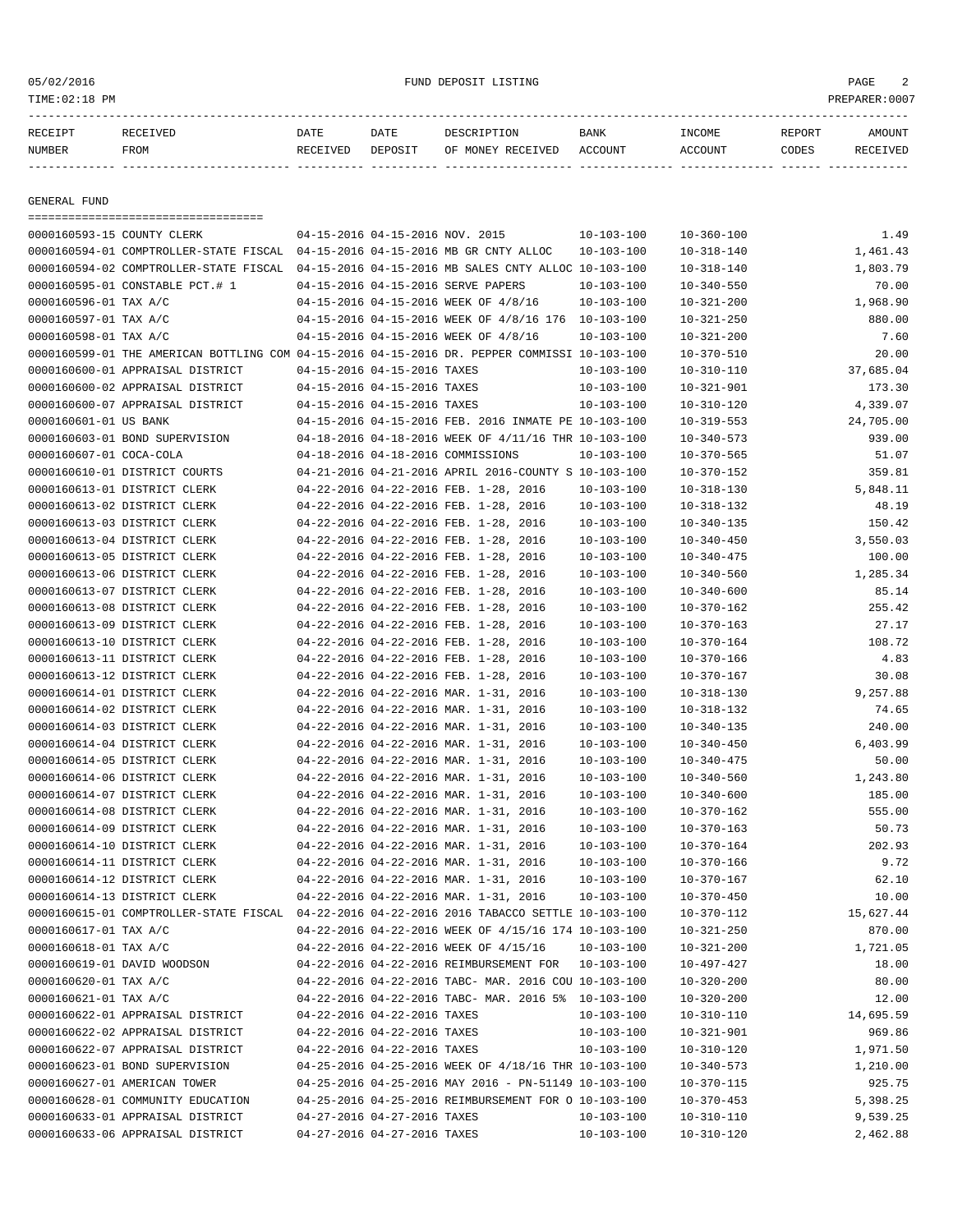#### 05/02/2016 FUND DEPOSIT LISTING PAGE 3

| RECEIPT       | RECEIVED    | DATE     | DATE    | DESCRIPTION               | BANK | <b>TNCOME</b> | REPORT | AMOUNT          |
|---------------|-------------|----------|---------|---------------------------|------|---------------|--------|-----------------|
| <b>NUMBER</b> | <b>FROM</b> | RECEIVED | DEPOSIT | OF MONEY RECEIVED ACCOUNT |      | ACCOUNT       | CODES  | <b>RECEIVED</b> |
|               |             |          |         |                           |      |               |        |                 |

GENERAL FUND =================================== 0000160634-01 COUNTY CLERK 04-27-2016 04-27-2016 DEC. 2015 10-103-100 10-318-130 3,542.83 0000160634-02 COUNTY CLERK 04-27-2016 04-27-2016 DEC. 2015 10-103-100 10-340-560 1,249.82 0000160634-03 COUNTY CLERK 04-27-2016 04-27-2016 DEC. 2015 10-103-100 10-340-403 15,851.52 0000160634-04 COUNTY CLERK 04-27-2016 04-27-2016 DEC. 2015 10-103-100 10-370-162 135.00 0000160634-05 COUNTY CLERK 04-27-2016 04-27-2016 DEC. 2015 10-103-100 10-370-163 33.39 0000160634-06 COUNTY CLERK 04-27-2016 04-27-2016 DEC. 2015 10-103-100 10-370-164 133.54 0000160634-07 COUNTY CLERK 04-27-2016 04-27-2016 DEC, 2015 10-103-100 10-370-166 10.65 0000160634-08 COUNTY CLERK 04-27-2016 04-27-2016 DEC. 2015 10-103-100 10-370-167 11.38<br>0000160634-09 COUNTY CLERK 04-27-2016 04-27-2016 DEC. 2015 10-103-100 10-340-400 14.00 0000160634-09 COUNTY CLERK 04-27-2016 04-27-2016 DEC. 2015 10-103-100 10-340-400 14.00<br>0000160634-10 COUNTY CLERK 04-27-2016 04-27-2016 DEC. 2015 10-103-100 10-340-475 445.67 04-27-2016 04-27-2016 DEC. 2015 10-103-100 10-340-475 445.67

0000160634-11 COUNTY CLERK 04-27-2016 04-27-2016 DEC. 2015 10-103-100 10-340-601 45.00<br>0000160634-12 COUNTY CLERK 04-27-2016 04-27-2016 DEC. 2015 10-103-100 10-318-132 1,857.71 04-27-2016 04-27-2016 DEC. 2015 10-103-100 10-318-132 1,857.71 0000160634-13 COUNTY CLERK 04-27-2016 04-27-2016 DEC. 2015 10-103-100 10-352-201 10.00 0000160634-14 COUNTY CLERK 04-27-2016 04-27-2016 DEC. 2015 10-103-100 10-360-100 10-360-100 1.60 0000160636-01 OFFICE OF COURT ADMIN. 04-28-2016 04-28-2016 FY16 FORMULA GRANT 10-103-100 10-330-437 7,327.50 0000160641-01 TAX A/C 04-28-2016 04-28-2016 WEEK OF 04/22/16 17 10-103-100 10-321-250 880.00 0000160642-01 SECURUS 04-28-2016 04-28-2016 MAR. 2016 COMMISSIO 10-103-100 10-319-420 11,080.28 0000160643-01 SURETY BAIL BOND TRUST 04-28-2016 04-28-2016 STATE CRIMINAL COST 10-103-100 10-352-100 103.50 0000160643-02 SURETY BAIL BOND TRUST 04-28-2016 04-28-2016 STATE CRIMINAL COST 10-103-100 10-409-489 931.50 0000160643-03 SURETY BAIL BOND TRUST 04-28-2016 04-28-2016 STATE CRIMINAL COST 10-103-100 10-352-100 255.00 0000160643-04 SURETY BAIL BOND TRUST 04-28-2016 04-28-2016 STATE CRIMINAL COST 10-103-100 10-409-489 2,295.00

0000160645-01 TEXAS DISTRICT & COUNTY 04-29-2016 04-29-2016 REIMBURSEMENT FOR T 10-103-100 10-475-427 170.00

FUND TOTAL 427,342.24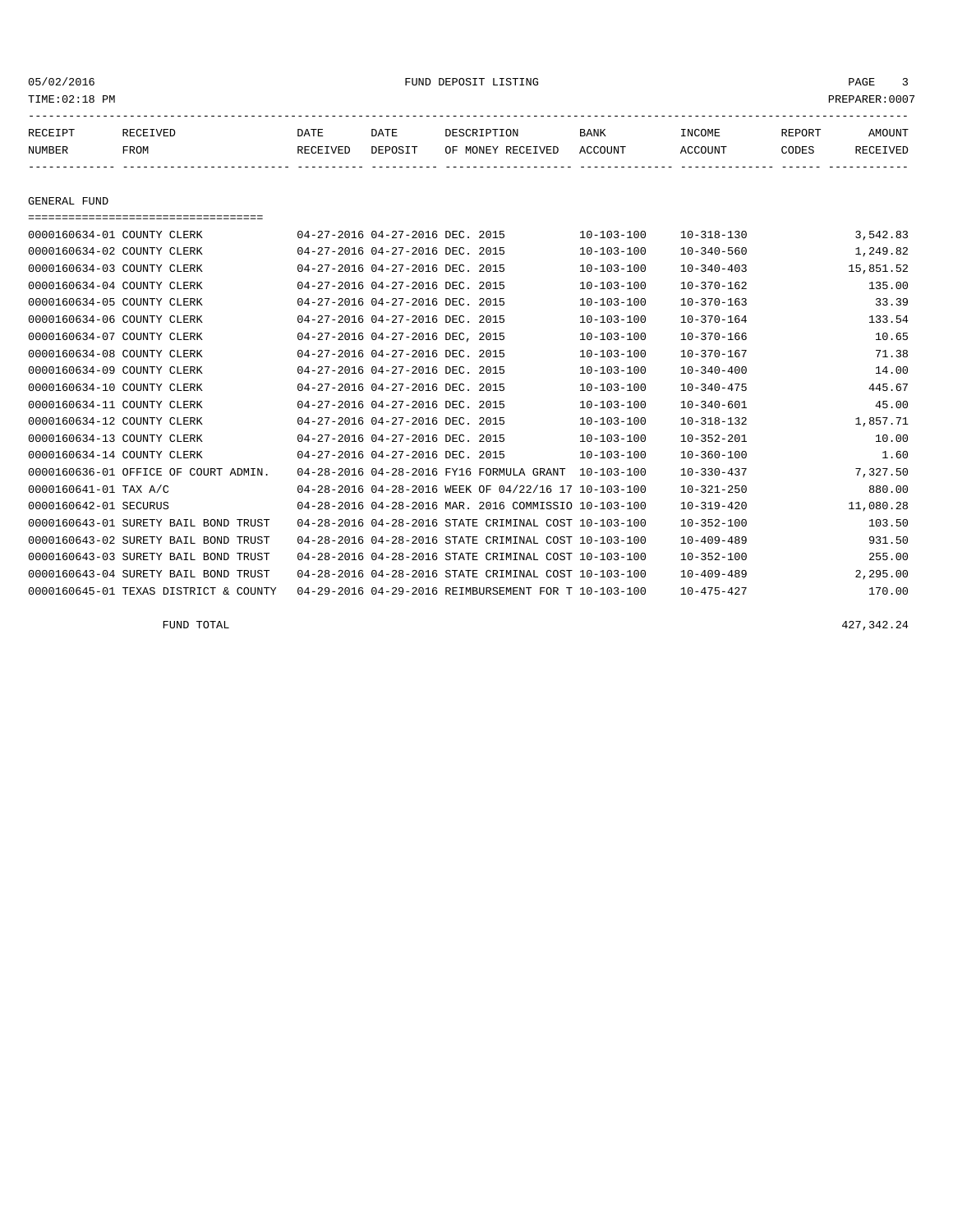05/02/2016 FUND DEPOSIT LISTING PAGE 1

| RECEIVED<br>RECEIPT | DATE     | DATE    | DESCRIPTION       | <b>BANK</b> | INCOME  | REPORT | <b>AMOUNT</b> |
|---------------------|----------|---------|-------------------|-------------|---------|--------|---------------|
| NUMBER<br>FROM      | RECEIVED | DEPOSIT | OF MONEY RECEIVED | ACCOUNT     | ACCOUNT | CODES  | RECEIVED      |
|                     |          |         |                   |             |         |        |               |
|                     |          |         |                   |             |         |        |               |
| COURTHOUSE SECURITY |          |         |                   |             |         |        |               |

| ============================== |                                       |                                                     |                  |                  |        |
|--------------------------------|---------------------------------------|-----------------------------------------------------|------------------|------------------|--------|
| 0000160557-02 LEGEND BANK      |                                       | 04-04-2016 04-04-2016 MAR. 2016 INTEREST 11-103-100 |                  | $11 - 360 - 100$ | 6.16   |
| 0000160592-12 DISTRICT CLERK   | 04-15-2016 04-15-2016 JAN. 1-31, 2016 |                                                     | $11 - 103 - 100$ | $11 - 340 - 650$ | 151.50 |
| 0000160593-16 COUNTY CLERK     | 04-15-2016 04-15-2016 NOV. 2015       |                                                     | $11 - 103 - 100$ | $11 - 340 - 600$ | 688.12 |
| 0000160613-13 DISTRICT CLERK   | 04-22-2016 04-22-2016 FEB. 1-28, 2016 |                                                     | $11 - 103 - 100$ | $11 - 340 - 650$ | 158.74 |
| 0000160614-14 DISTRICT CLERK   | 04-22-2016 04-22-2016 MAR. 1-31, 2016 |                                                     | $11 - 103 - 100$ | 11-340-650       | 292.46 |
| 0000160634-15 COUNTY CLERK     | 04-27-2016 04-27-2016 DEC. 2015       |                                                     | $11 - 103 - 100$ | $11 - 340 - 600$ | 617.47 |

FUND TOTAL  $1,914.45$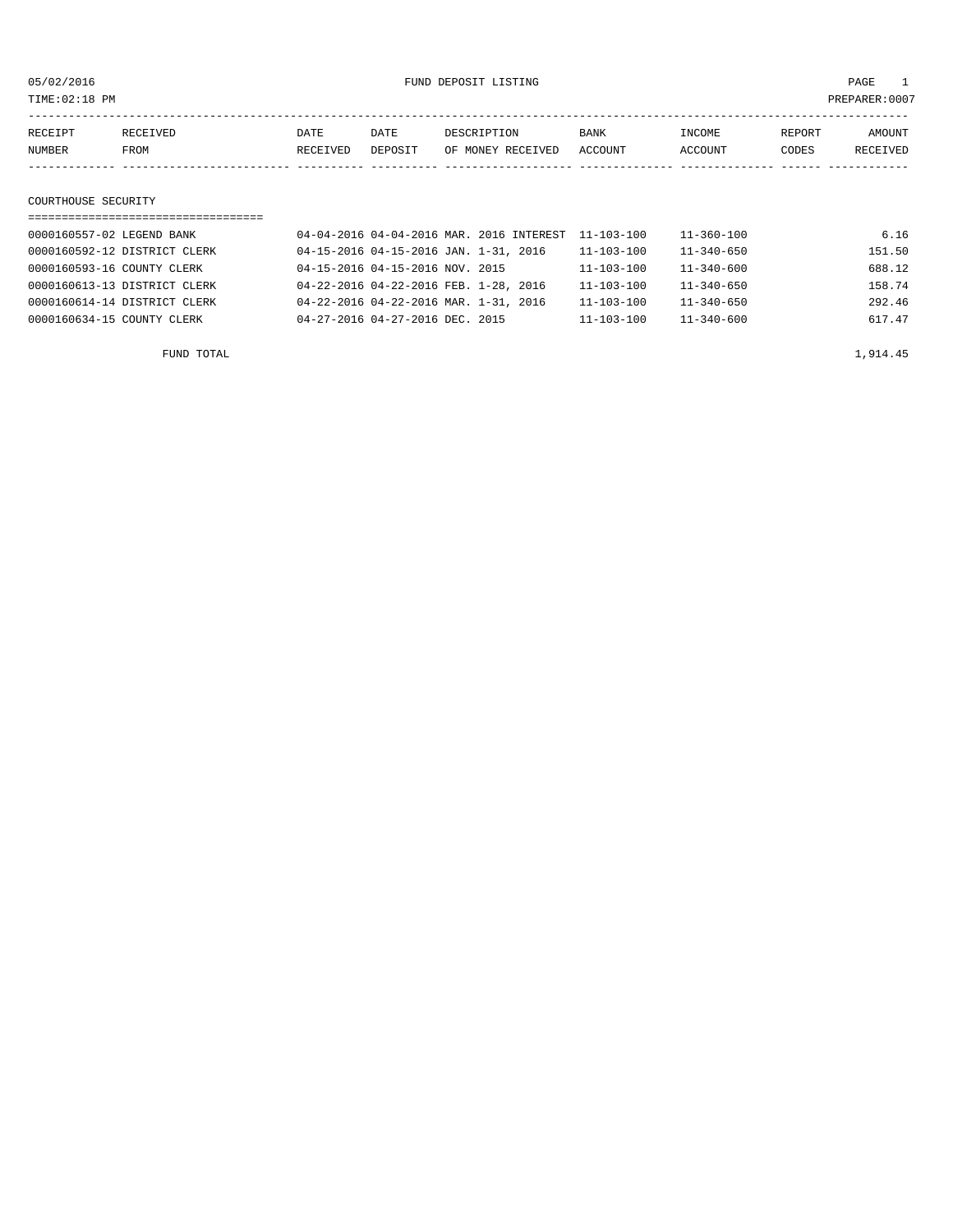TIME:02:18 PM PREPARER:0007

| RECEIPT               | RECEIVED | DATE     | DATE    | DESCRIPTION       | BANK    | INCOME  | REPORT | AMOUNT   |
|-----------------------|----------|----------|---------|-------------------|---------|---------|--------|----------|
| NUMBER                | FROM     | RECEIVED | DEPOSIT | OF MONEY RECEIVED | ACCOUNT | ACCOUNT | CODES  | RECEIVED |
|                       |          |          |         |                   |         |         |        |          |
|                       |          |          |         |                   |         |         |        |          |
| CO.CLK.VITAL STAT.FEE |          |          |         |                   |         |         |        |          |

===================================

| 0000160557-03 LEGEND BANK  | 04-04-2016 04-04-2016 MAR, 2016 INTEREST 12-103-100 |  |                  | $12 - 360 - 100$ | 0.55  |
|----------------------------|-----------------------------------------------------|--|------------------|------------------|-------|
| 0000160593-17 COUNTY CLERK | 04-15-2016 04-15-2016 NOV. 2015                     |  | $12 - 103 - 100$ | $12 - 370 - 134$ | 59.00 |
| 0000160634-16 COUNTY CLERK | $04 - 27 - 2016$ $04 - 27 - 2016$ DEC. 2015         |  | $12 - 103 - 100$ | $12 - 370 - 134$ | 56.00 |

FUND TOTAL 115.55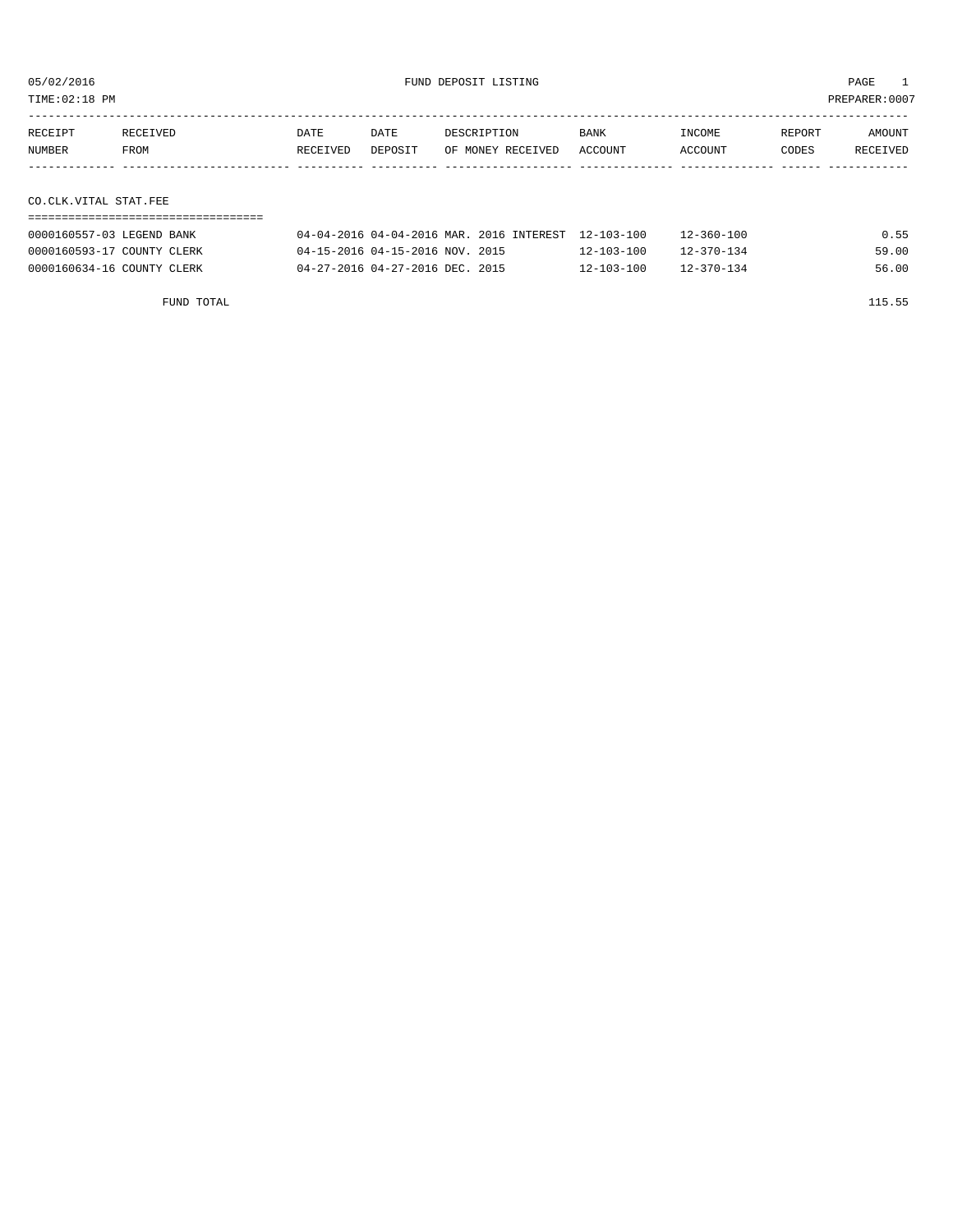TIME:02:18 PM PREPARER:0007

| RECEIPT | <b>RECEIVED</b> | DATE     | DATE    | DESCRIPTION       | <b>BANK</b> | INCOME  | <b>REPORT</b> | AMOUNT          |
|---------|-----------------|----------|---------|-------------------|-------------|---------|---------------|-----------------|
| NUMBER  | FROM            | RECEIVED | DEPOSIT | OF MONEY RECEIVED | ACCOUNT     | ACCOUNT | CODES         | <b>RECEIVED</b> |
|         |                 |          |         |                   |             |         |               |                 |

BAIL BONDS TRUST FUND

| ====================================== |                                                      |                  |                  |          |
|----------------------------------------|------------------------------------------------------|------------------|------------------|----------|
| 0000160548-01 FANNIN COUNTY BAIL BONDS | 04-01-2016 04-01-2016 SETTLEMENT AGREEMEN 13-103-113 |                  | $13 - 345 - 113$ | 1,250.00 |
| 0000160549-01 FANNIN COUNTY BAIL BONDS | 04-01-2016 04-01-2016 SETTLEMENT AGREEMEN 13-103-113 |                  | $13 - 345 - 113$ | 125.00   |
| 0000160577-01 FANNIN COUNTY BAIL BONDS | 04-11-2016 04-11-2016 BOND FEES                      | 13-103-113       | $13 - 345 - 113$ | 135.00   |
| 0000160578-01 CARPENTER'S BAIL BONDS   | 04-11-2016 04-11-2016 BOND FEES                      | $13 - 103 - 113$ | $13 - 345 - 113$ | 45.00    |
| 0000160579-01 DOC'S BAIL BONDS         | 04-11-2016 04-11-2016 BOND FEES                      | $13 - 103 - 113$ | $13 - 345 - 113$ | 15.00    |
| 0000160629-01 DOC'S BAIL BONDS         | 04-25-2016 04-25-2016 BOND FEES                      | $13 - 103 - 113$ | $13 - 345 - 113$ | 90.00    |
| 0000160630-01 CARPENTER'S BAIL BONDS   | 04-25-2016 04-25-2016 BOND FEES                      | $13 - 103 - 113$ | $13 - 345 - 113$ | 120.00   |
| 0000160631-01 FANNIN COUNTY BAIL BONDS | 04-25-2016 04-25-2016 BOND FEES                      | $13 - 103 - 113$ | $13 - 345 - 113$ | 75.00    |

FUND TOTAL  $1,855.00$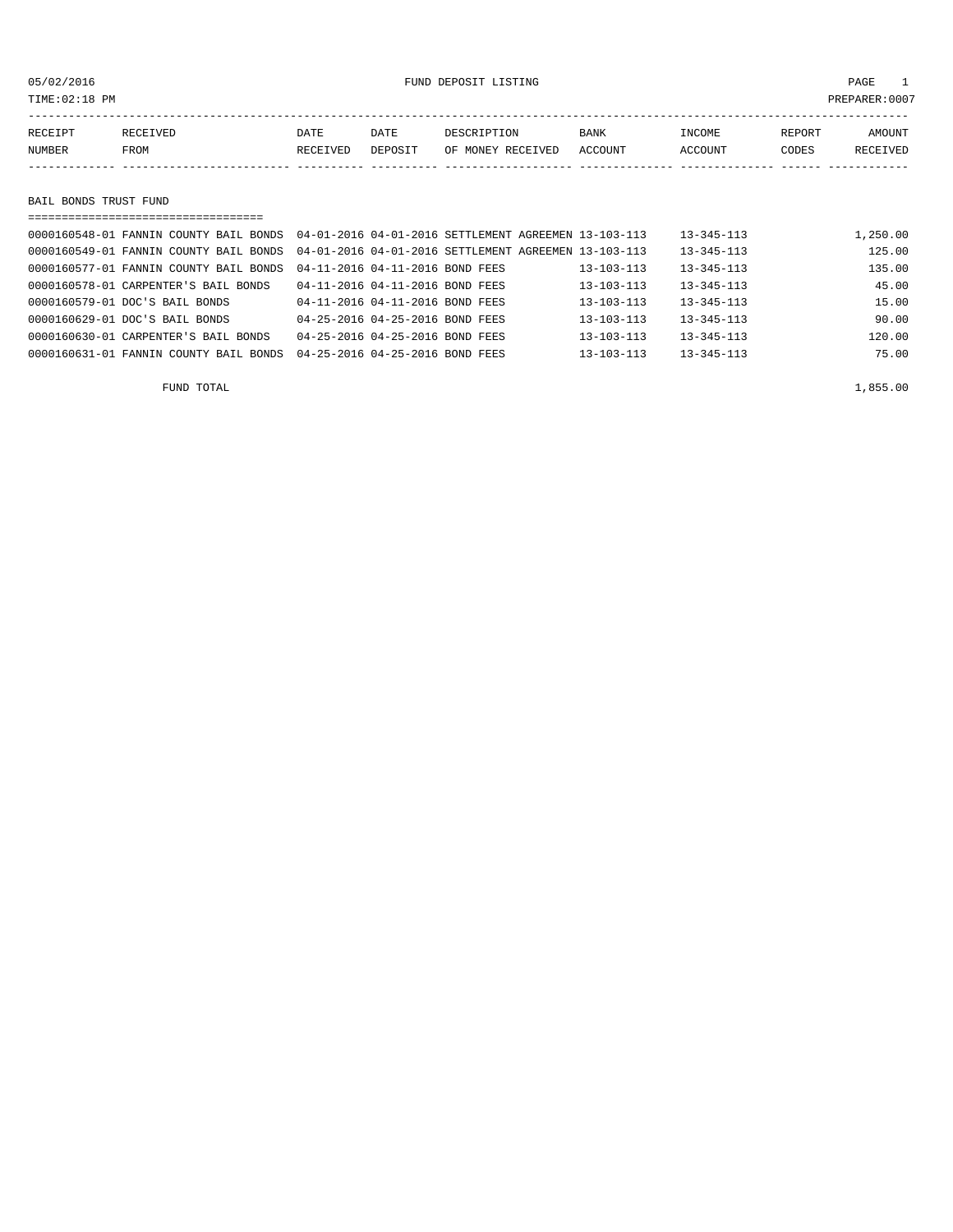| TIME:02:18 PM            |                            |          |                                 |                   |                  |            |        | PREPARER:0007 |
|--------------------------|----------------------------|----------|---------------------------------|-------------------|------------------|------------|--------|---------------|
|                          |                            |          |                                 |                   |                  |            |        |               |
| RECEIPT                  | RECEIVED                   | DATE     | DATE                            | DESCRIPTION       | BANK             | INCOME     | REPORT | AMOUNT        |
| NUMBER                   | FROM                       | RECEIVED | DEPOSIT                         | OF MONEY RECEIVED | ACCOUNT          | ACCOUNT    | CODES  | RECEIVED      |
|                          |                            |          |                                 |                   |                  |            |        |               |
|                          |                            |          |                                 |                   |                  |            |        |               |
| PROBATE JUDGES EDUCATION |                            |          |                                 |                   |                  |            |        |               |
|                          |                            |          |                                 |                   |                  |            |        |               |
|                          | 0000160593-18 COUNTY CLERK |          | 04-15-2016 04-15-2016 NOV. 2015 |                   | $17 - 103 - 100$ | 17-340-131 |        | 64.90         |

0000160634-17 COUNTY CLERK 04-27-2016 04-27-2016 DEC. 2015 17-103-100 17-340-131 35.00

| TOTAL<br>FUND |  | 99.90 |
|---------------|--|-------|
|               |  | .     |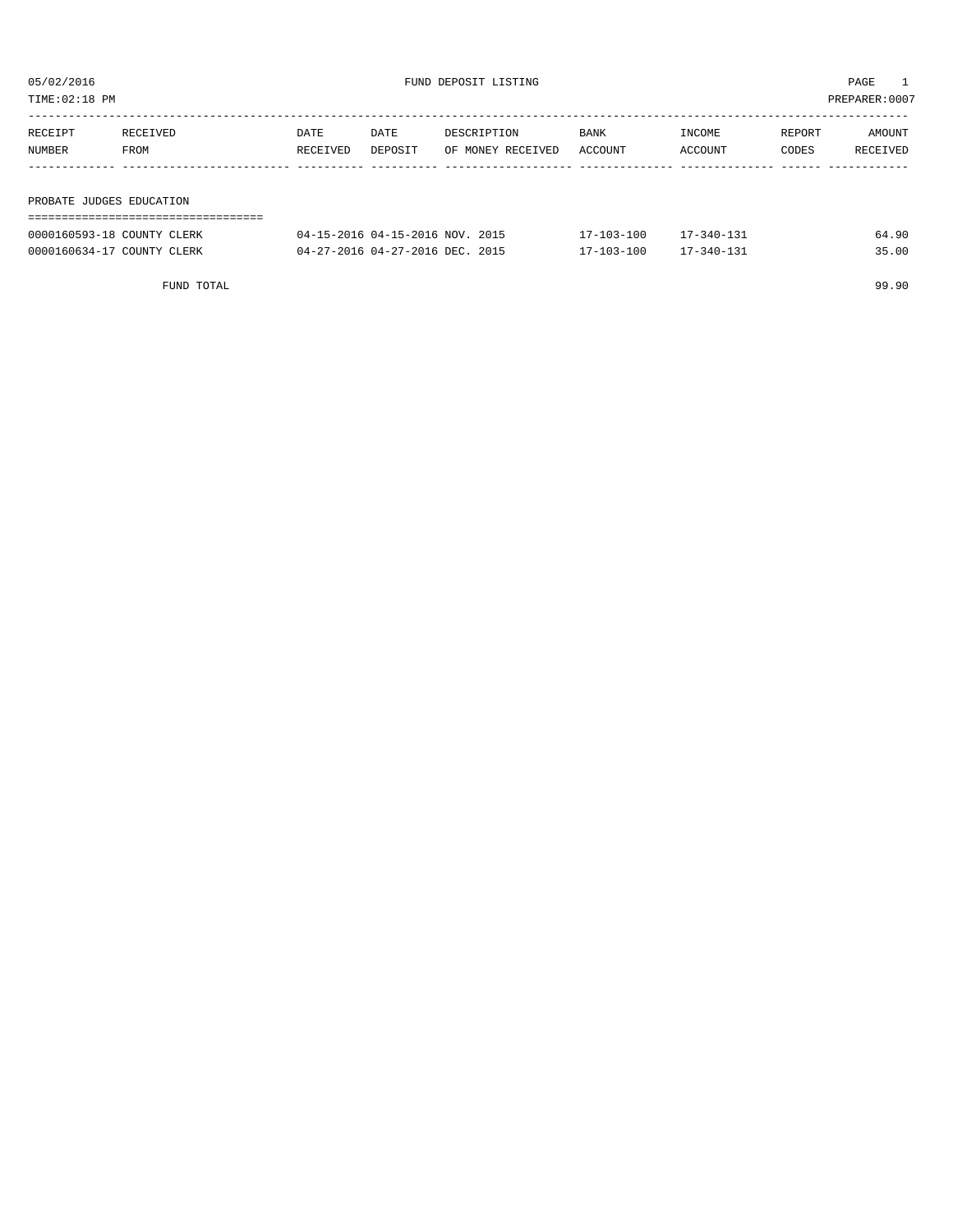| TIME:02:18 PM<br>PREPARER:0007 |          |          |         |                                                     |             |                  |        |          |
|--------------------------------|----------|----------|---------|-----------------------------------------------------|-------------|------------------|--------|----------|
|                                |          |          |         |                                                     |             |                  |        |          |
| RECEIPT                        | RECEIVED | DATE     | DATE    | DESCRIPTION                                         | <b>BANK</b> | INCOME           | REPORT | AMOUNT   |
| NUMBER                         | FROM     | RECEIVED | DEPOSIT | OF MONEY RECEIVED                                   | ACCOUNT     | ACCOUNT          | CODES  | RECEIVED |
|                                |          |          |         |                                                     |             |                  |        |          |
|                                |          |          |         |                                                     |             |                  |        |          |
| CO.CLERK RECORD MNGMT.         |          |          |         |                                                     |             |                  |        |          |
|                                |          |          |         |                                                     |             |                  |        |          |
| 0000160557-04 LEGEND BANK      |          |          |         | 04-04-2016 04-04-2016 MAR. 2016 INTEREST 18-103-100 |             | $18 - 360 - 100$ |        | 1.05     |

0000160593-19 COUNTY CLERK 04-15-2016 04-15-2016 NOV. 2015 18-103-100 18-370-133 5,280.35 0000160634-18 COUNTY CLERK 04-27-2016 04-27-2016 DEC. 2015 18-103-100 18-370-133 4,984.17

FUND TOTAL  $10,265.57$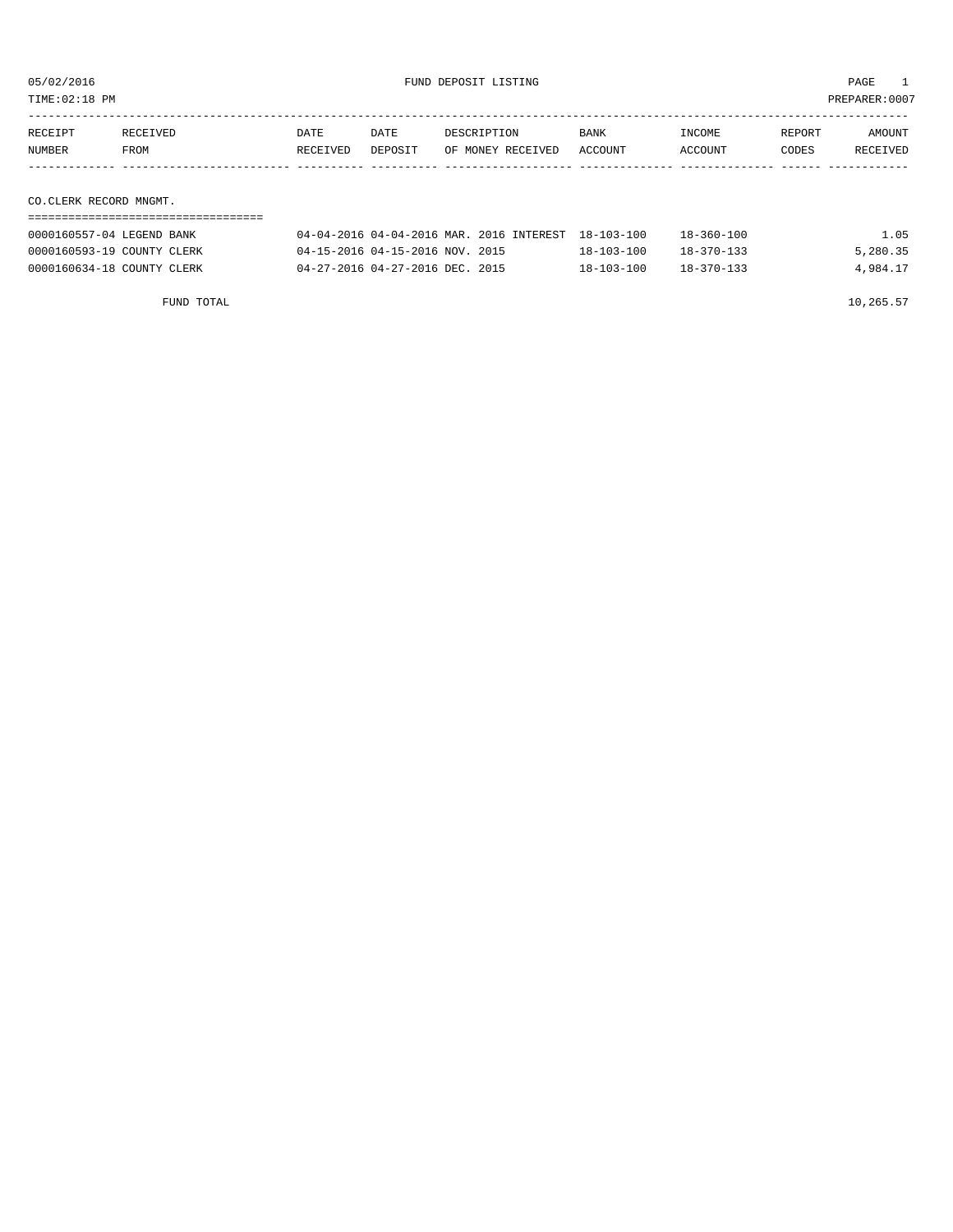05/02/2016 FUND DEPOSIT LISTING PAGE 1

| RECEIPT | RECEIVED | DATE     | DATE    | DESCRIPTION               | <b>BANK</b> | INCOME  | REPORT | AMOUNT   |
|---------|----------|----------|---------|---------------------------|-------------|---------|--------|----------|
| NUMBER  | FROM     | RECEIVED | DEPOSIT | OF MONEY RECEIVED ACCOUNT |             | ACCOUNT | CODES  | RECEIVED |
|         |          |          |         |                           |             |         |        |          |

DIST.CLK.RECORDS MNGMT.

| 0000160557-05 LEGEND BANK    | 04-04-2016 04-04-2016 MAR. 2016 INTEREST 19-103-100 |                  | 19-360-100 | 0.32   |
|------------------------------|-----------------------------------------------------|------------------|------------|--------|
| 0000160592-13 DISTRICT CLERK | 04-15-2016 04-15-2016 JAN. 1-31, 2016               | 19-103-100       | 19-370-136 | 239.41 |
| 0000160613-14 DISTRICT CLERK | 04-22-2016 04-22-2016 FEB. 1-28, 2016               | 19-103-100       | 19-370-136 | 147.58 |
| 0000160614-15 DISTRICT CLERK | 04-22-2016 04-22-2016 MAR. 1-31, 2016               | $19 - 103 - 100$ | 19-370-136 | 282.24 |

FUND TOTAL 669.55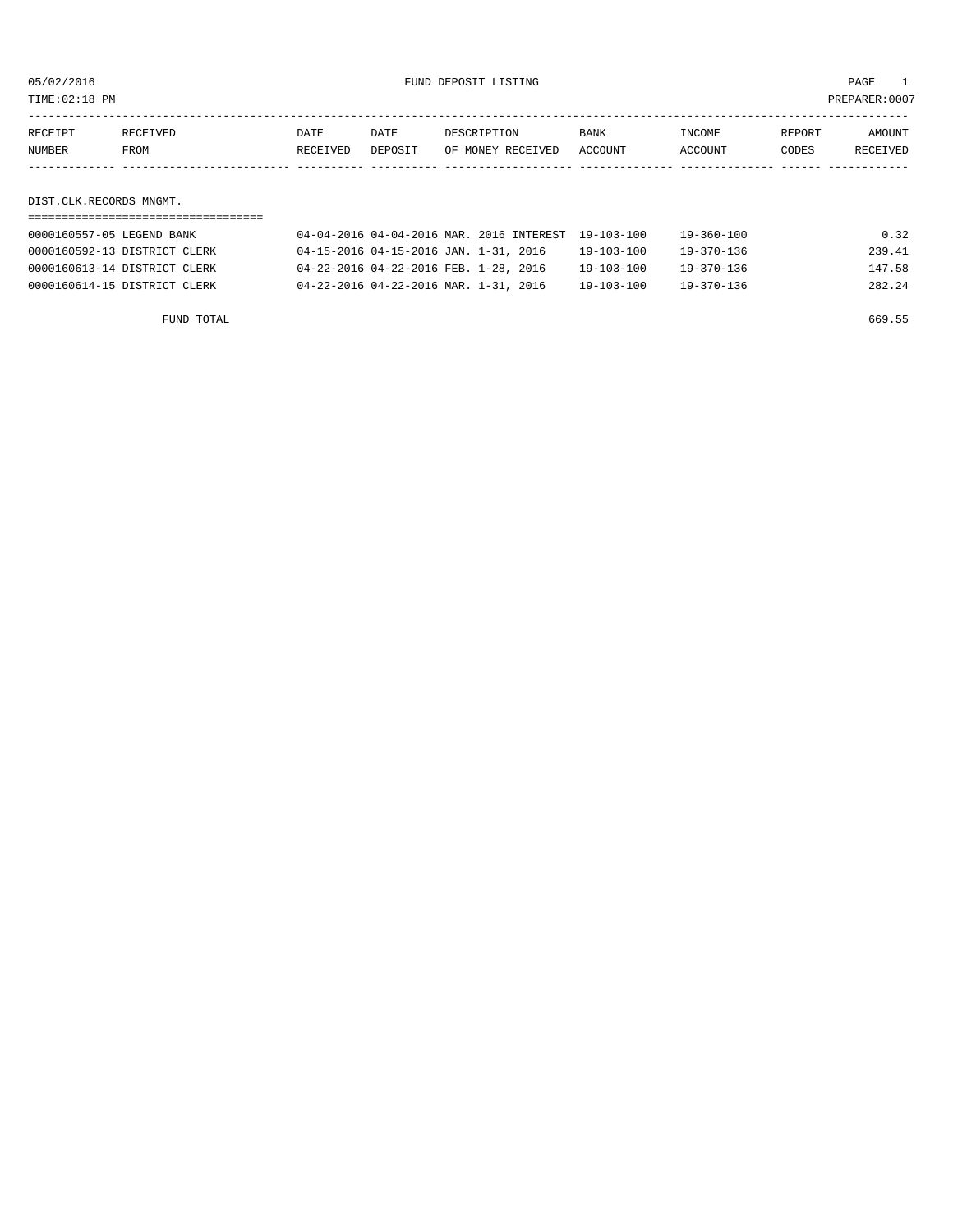05/02/2016 FUND DEPOSIT LISTING PAGE 1

| RECEIPT                   | RECEIVED | DATE     | DATE    | DESCRIPTION       | BANK    | INCOME  | REPORT | AMOUNT   |  |  |
|---------------------------|----------|----------|---------|-------------------|---------|---------|--------|----------|--|--|
| NUMBER                    | FROM     | RECEIVED | DEPOSIT | OF MONEY RECEIVED | ACCOUNT | ACCOUNT | CODES  | RECEIVED |  |  |
|                           |          |          |         |                   |         |         |        |          |  |  |
|                           |          |          |         |                   |         |         |        |          |  |  |
| COUNTY OFFICES REC.MNGMT. |          |          |         |                   |         |         |        |          |  |  |
|                           |          |          |         |                   |         |         |        |          |  |  |

| 0000160557-06 LEGEND BANK    | 04-04-2016 04-04-2016 MAR. 2016 INTEREST | $20 - 103 - 100$ | $20 - 360 - 100$ | 3.91   |
|------------------------------|------------------------------------------|------------------|------------------|--------|
| 0000160592-14 DISTRICT CLERK | 04-15-2016 04-15-2016 JAN. 1-31, 2016    | 20-103-100       | $20 - 370 - 135$ | 651.60 |
| 0000160593-20 COUNTY CLERK   | 04-15-2016 04-15-2016 NOV. 2015          | $20 - 103 - 100$ | $20 - 370 - 135$ | 718.96 |
| 0000160613-15 DISTRICT CLERK | 04-22-2016 04-22-2016 FEB. 1-28, 2016    | $20 - 103 - 100$ | $20 - 370 - 135$ | 516.32 |
| 0000160614-16 DISTRICT CLERK | 04-22-2016 04-22-2016 MAR. 1-31, 2016    | $20 - 103 - 100$ | $20 - 370 - 135$ | 456.72 |
| 0000160634-19 COUNTY CLERK   | 04-27-2016 04-27-2016 DEC. 2015          | $20 - 103 - 100$ | $20 - 370 - 135$ | 486.11 |
|                              |                                          |                  |                  |        |

FUND TOTAL 2,833.62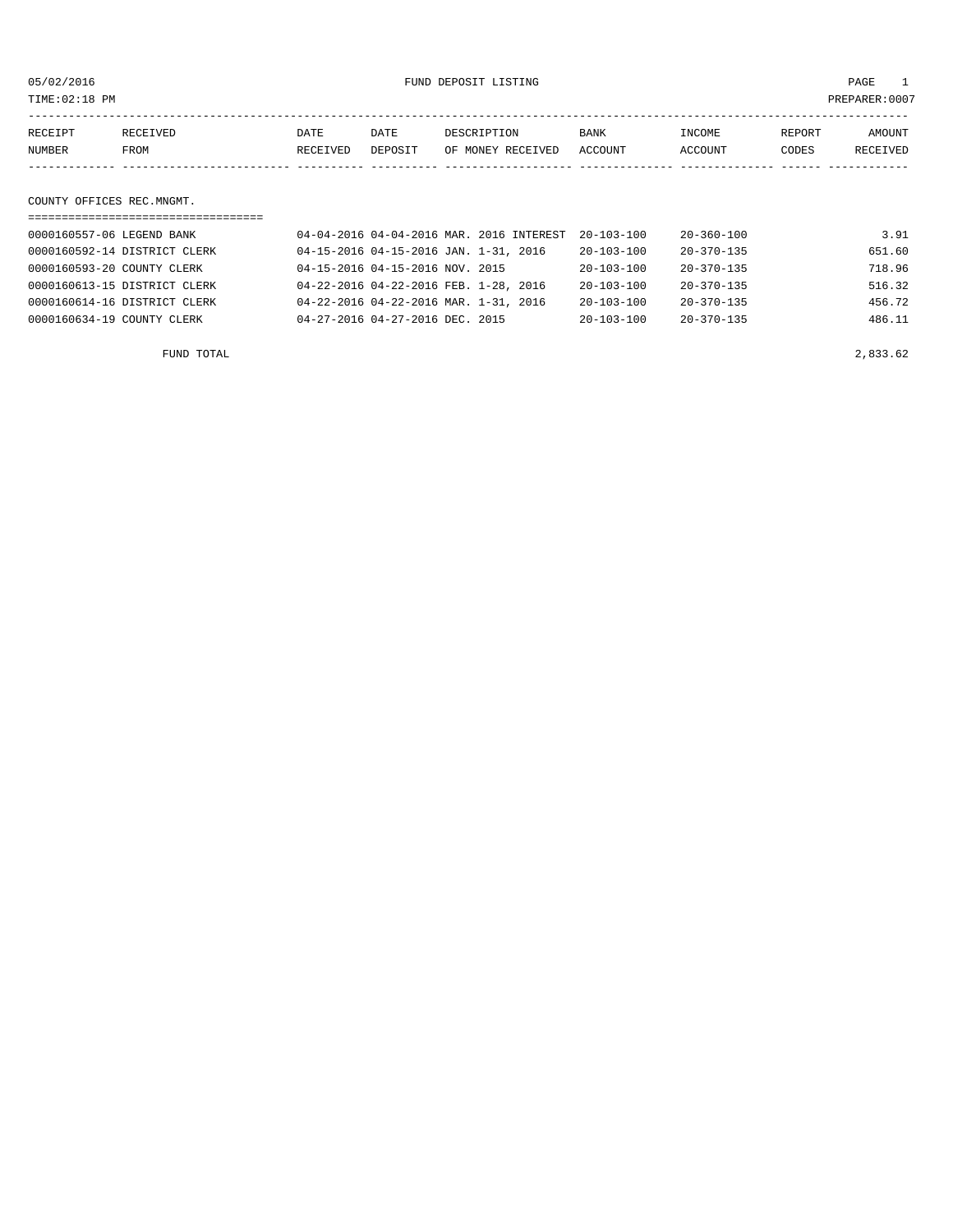### 05/02/2016 FUND DEPOSIT LISTING PAGE 1

| RECEIPT | RECEIVED | DATE     | DATE    | DESCRIPTION       | <b>BANK</b> | <b>INCOME</b> | <b>REPORT</b> | AMOUNT          |
|---------|----------|----------|---------|-------------------|-------------|---------------|---------------|-----------------|
| NUMBER  | FROM     | RECEIVED | DEPOSIT | OF MONEY RECEIVED | ACCOUNT     | ACCOUNT       | CODES         | <b>RECEIVED</b> |
|         |          |          |         |                   |             |               |               |                 |

FANNIN CO. R & B #1 FUND

| =====================================                                                        |                                  |                                                     |                  |                  |          |
|----------------------------------------------------------------------------------------------|----------------------------------|-----------------------------------------------------|------------------|------------------|----------|
| 0000160544-02 TEXPOOL                                                                        |                                  | 04-01-2016 04-01-2016 MAR. 2016 INTEREST 21-103-175 |                  | $21 - 360 - 100$ | 4.81     |
| 0000160557-07 LEGEND BANK                                                                    |                                  | 04-04-2016 04-04-2016 MAR. 2016 INTEREST            | 21-103-100       | $21 - 360 - 100$ | 23.33    |
| 0000160561-01 DON J. NELMS                                                                   |                                  | 04-06-2016 04-06-2016 2 TIN HORNS                   | $21 - 103 - 100$ | $21 - 370 - 145$ | 300.00   |
| 0000160564-02 TAX A/C                                                                        |                                  | 04-08-2016 04-08-2016 WEEK OF 4/1/16                | $21 - 103 - 100$ | $21 - 321 - 300$ | 1,909.61 |
| 0000160564-06 TAX A/C                                                                        |                                  | 04-08-2016 04-08-2016 WEEK OF 4/1/16                | $21 - 103 - 100$ | $21 - 321 - 200$ | 4,998.34 |
| 0000160566-01 COMPTROLLER- STATE FISCAL 04-08-2016 04-08-2016 1ST HALF CY2016 GRO 21-103-100 |                                  |                                                     |                  | $21 - 370 - 125$ | 8,456.58 |
| 0000160570-02 APPRAISAL DISTRICT                                                             | 04-11-2016 04-11-2016 TAXES      |                                                     | $21 - 103 - 100$ | $21 - 310 - 110$ | 3,819.12 |
| 0000160570-07 APPRAISAL DISTRICT                                                             | 04-11-2016 04-11-2016 TAXES      |                                                     | $21 - 103 - 100$ | $21 - 310 - 120$ | 294.72   |
| 0000160573-02 COMPTROLLER-STATE FISCAL 04-11-2016 04-11-2016 FEB. 2016 LOCAL SAL 21-103-100  |                                  |                                                     |                  | $21 - 318 - 160$ | 3,215.17 |
| 0000160574-02 TAX A/C                                                                        |                                  | 04-11-2016 04-11-2016 WEEK OF 3/25/16               | $21 - 103 - 100$ | $21 - 321 - 300$ | 42.80    |
| 0000160574-06 TAX A/C                                                                        |                                  | 04-11-2016 04-11-2016 WEEK OF 3/25/16               | $21 - 103 - 100$ | $21 - 321 - 200$ | 1,598.46 |
| 0000160575-02 TAX A/C                                                                        |                                  | 04-11-2016 04-11-2016 WEEK OF 3/18/16               | $21 - 103 - 100$ | $21 - 321 - 300$ | 4.08     |
| 0000160575-06 TAX A/C                                                                        |                                  | 04-11-2016 04-11-2016 WEEK OF 3/18/16               | $21 - 103 - 100$ | $21 - 321 - 200$ | 128.92   |
| 0000160576-02 TAX A/C                                                                        |                                  | 04-11-2016 04-11-2016 WEEK OF 4/1/16                | $21 - 103 - 100$ | $21 - 321 - 300$ | 2.04     |
| 0000160576-06 TAX A/C                                                                        |                                  | 04-11-2016 04-11-2016 WEEK OF 4/1/16                | $21 - 103 - 100$ | $21 - 321 - 200$ | 20.28    |
| 0000160586-01 SANDFORD C. SMITH                                                              |                                  | 04-13-2016 04-13-2016 CULVERT AND ROCK              | $21 - 103 - 100$ | $21 - 370 - 145$ | 287.50   |
| 0000160587-01 CITY OF ECTOR                                                                  | 04-13-2016 04-13-2016 2 CULVERTS |                                                     | $21 - 103 - 100$ | $21 - 370 - 145$ | 379.50   |
| 0000160589-01 TONY GARCIA                                                                    |                                  | 04-14-2016 04-14-2016 ROCK & CULVERTS               | $21 - 103 - 100$ | $21 - 370 - 145$ | 500.00   |
| 0000160590-01 VIRGINIA MOORE                                                                 |                                  | 04-14-2016 04-14-2016 4 X 40 CULVERT                | $21 - 103 - 100$ | $21 - 370 - 145$ | 1,280.00 |
| 0000160592-17 DISTRICT CLERK                                                                 |                                  | 04-15-2016 04-15-2016 JAN. 1-31, 2016               | $21 - 103 - 100$ | $21 - 350 - 450$ | 715.96   |
| 0000160593-22 COUNTY CLERK                                                                   | 04-15-2016 04-15-2016 NOV. 2015  |                                                     | $21 - 103 - 100$ | $21 - 350 - 403$ | 771.93   |
| 0000160596-02 TAX A/C                                                                        |                                  | 04-15-2016 04-15-2016 WEEK OF 4/8/16                | $21 - 103 - 100$ | $21 - 321 - 300$ | 1,428.64 |
| 0000160598-02 TAX A/C                                                                        |                                  | 04-15-2016 04-15-2016 WEEK OF 4/8/16                | $21 - 103 - 100$ | $21 - 321 - 300$ | 8.15     |
| 0000160600-03 APPRAISAL DISTRICT                                                             | 04-15-2016 04-15-2016 TAXES      |                                                     | $21 - 103 - 100$ | $21 - 310 - 110$ | 2,164.81 |
| 0000160600-08 APPRAISAL DISTRICT                                                             | 04-15-2016 04-15-2016 TAXES      |                                                     | $21 - 103 - 100$ | $21 - 310 - 120$ | 247.14   |
| 0000160605-01 BILLY LYNN                                                                     |                                  | 04-18-2016 04-18-2016 TIN HORN AND ROCK             | $21 - 103 - 100$ | $21 - 370 - 145$ | 329.50   |
| 0000160608-01 COMPTROLLER OF PUBLIC ACC 04-19-2016 04-19-2016 REFUND-INTERNATIONA 21-103-100 |                                  |                                                     |                  | $21 - 621 - 457$ | 30.32    |
| 0000160613-18 DISTRICT CLERK                                                                 |                                  | 04-22-2016 04-22-2016 FEB. 1-28, 2016               | $21 - 103 - 100$ | $21 - 350 - 450$ | 754.10   |
| 0000160614-19 DISTRICT CLERK                                                                 |                                  | 04-22-2016 04-22-2016 MAR. 1-31, 2016               | $21 - 103 - 100$ | $21 - 350 - 450$ | 1,340.02 |
| 0000160616-01 N-TEX SAND & GRAVEL                                                            | 04-22-2016 04-22-2016 4 CULVERTS |                                                     | $21 - 103 - 100$ | $21 - 370 - 145$ | 1,464.00 |
| 0000160618-02 TAX A/C                                                                        |                                  | 04-22-2016 04-22-2016 WEEK OF 4/15/16               | $21 - 103 - 100$ | $21 - 321 - 300$ | 1,184.08 |
| 0000160622-03 APPRAISAL DISTRICT                                                             | 04-22-2016 04-22-2016 TAXES      |                                                     | $21 - 103 - 100$ | $21 - 310 - 110$ | 844.74   |
| 0000160622-08 APPRAISAL DISTRICT                                                             | 04-22-2016 04-22-2016 TAXES      |                                                     | $21 - 103 - 100$ | $21 - 310 - 120$ | 112.44   |
| 0000160633-02 APPRAISAL DISTRICT                                                             | 04-27-2016 04-27-2016 TAXES      |                                                     | $21 - 103 - 100$ | $21 - 310 - 110$ | 548.34   |
| 0000160633-07 APPRAISAL DISTRICT                                                             | 04-27-2016 04-27-2016 TAXES      |                                                     | $21 - 103 - 100$ | $21 - 310 - 120$ | 140.47   |
| 0000160634-21 COUNTY CLERK                                                                   | 04-27-2016 04-27-2016 DEC. 2015  |                                                     | $21 - 103 - 100$ | $21 - 350 - 403$ | 1,461.33 |
| 0000160639-01 LEVIS B. WALKER                                                                |                                  | 04-28-2016 04-28-2016 CULVERT AND ROCK              | $21 - 103 - 100$ | $21 - 370 - 145$ | 250.00   |
| 0000160640-01 SHELDON LAWSON                                                                 |                                  | 04-28-2016 04-28-2016 CULVERT AND ROCK              | $21 - 103 - 100$ | $21 - 370 - 145$ | 287.60   |

FUND TOTAL  $41,348.83$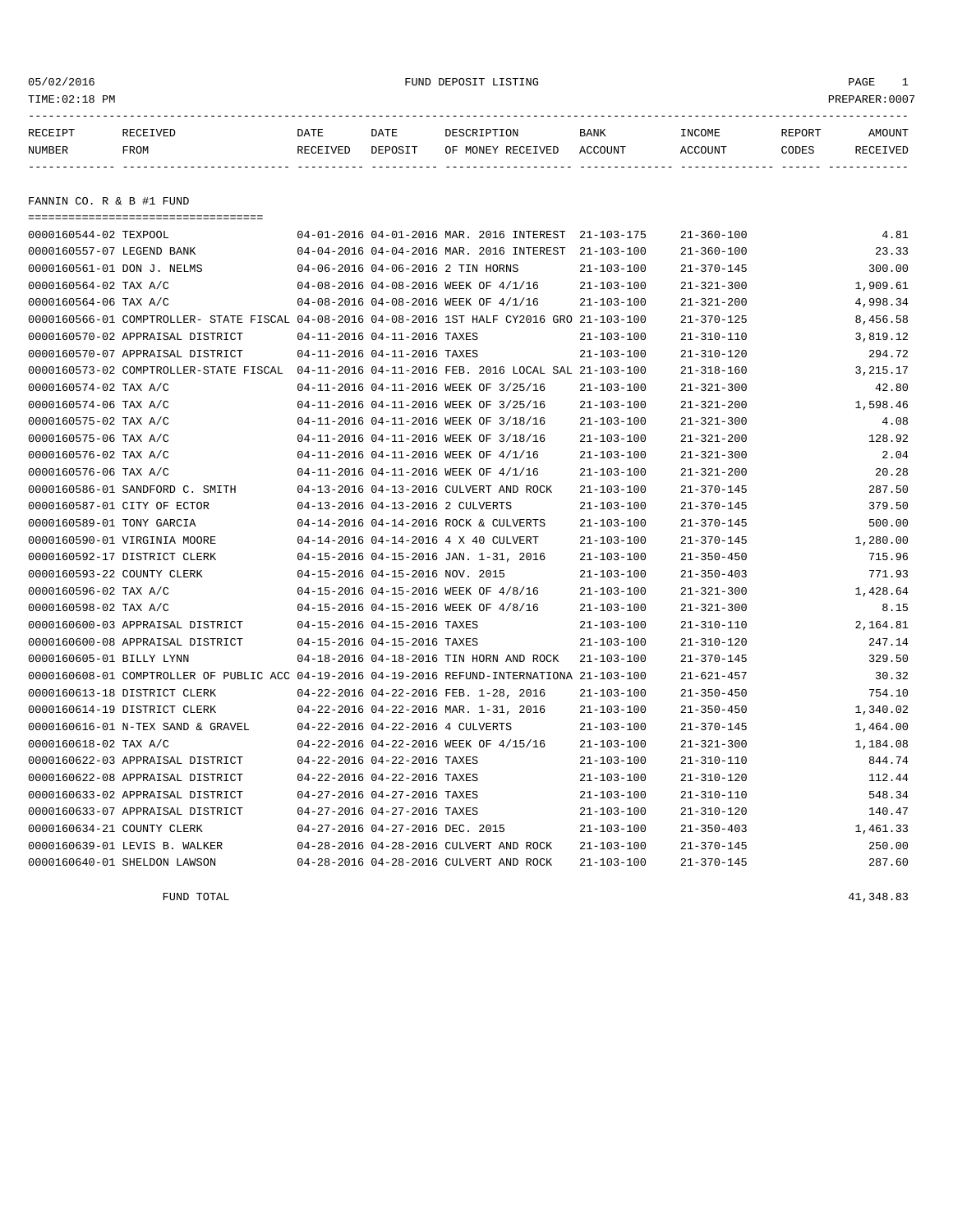05/02/2016 FUND DEPOSIT LISTING PAGE 1

| RECEIPT | <b>RECEIVED</b> | DATE            | DATE    | DESCRIPTION       | <b>BANK</b> | INCOME  | REPORT | AMOUNT   |
|---------|-----------------|-----------------|---------|-------------------|-------------|---------|--------|----------|
| NUMBER  | FROM            | <b>RECEIVED</b> | DEPOSIT | OF MONEY RECEIVED | ACCOUNT     | ACCOUNT | CODES  | RECEIVED |
|         |                 |                 |         |                   |             |         |        |          |

FANNIN CO. R & B #2 FUND

| ======================================                                                       |                                 |                                 |                                                      |                  |                  |          |
|----------------------------------------------------------------------------------------------|---------------------------------|---------------------------------|------------------------------------------------------|------------------|------------------|----------|
| 0000160544-03 TEXPOOL                                                                        |                                 |                                 | 04-01-2016 04-01-2016 MAR. 2016 INTEREST 22-103-175  |                  | $22 - 360 - 100$ | 104.85   |
| 0000160557-08 LEGEND BANK                                                                    |                                 |                                 | 04-04-2016 04-04-2016 MAR. 2016 INTEREST             | 22-103-100       | $22 - 360 - 100$ | 16.43    |
| 0000160564-03 TAX A/C                                                                        |                                 |                                 | 04-08-2016 04-08-2016 WEEK OF 4/1/16                 | $22 - 103 - 100$ | $22 - 321 - 300$ | 2,224.44 |
| 0000160564-07 TAX A/C                                                                        |                                 |                                 | 04-08-2016 04-08-2016 WEEK OF 4/1/16                 | $22 - 103 - 100$ | $22 - 321 - 200$ | 5,822.41 |
| 0000160566-02 COMPTROLLER- STATE FISCAL 04-08-2016 04-08-2016 1ST HALF CY2016 GRO 22-103-100 |                                 |                                 |                                                      |                  | $22 - 370 - 125$ | 9,850.79 |
| 0000160570-03 APPRAISAL DISTRICT                                                             |                                 | 04-11-2016 04-11-2016 TAXES     |                                                      | $22 - 103 - 100$ | $22 - 310 - 110$ | 4,448.77 |
| 0000160570-08 APPRAISAL DISTRICT                                                             |                                 | 04-11-2016 04-11-2016 TAXES     |                                                      | $22 - 103 - 100$ | $22 - 310 - 120$ | 343.31   |
| 0000160573-03 COMPTROLLER-STATE FISCAL                                                       |                                 |                                 | 04-11-2016 04-11-2016 FEB. 2016 LOCAL SAL 22-103-100 |                  | $22 - 318 - 160$ | 3,745.25 |
| 0000160574-03 TAX A/C                                                                        |                                 |                                 | 04-11-2016 04-11-2016 WEEK OF 3/25/16                | $22 - 103 - 100$ | $22 - 321 - 300$ | 49.85    |
| 0000160574-07 TAX A/C                                                                        |                                 |                                 | 04-11-2016 04-11-2016 WEEK OF 3/25/16                | $22 - 103 - 100$ | $22 - 321 - 200$ | 1,862.00 |
| 0000160575-03 TAX A/C                                                                        |                                 |                                 | 04-11-2016 04-11-2016 WEEK OF 3/18/16                | $22 - 103 - 100$ | $22 - 321 - 300$ | 4.75     |
| 0000160575-07 TAX A/C                                                                        |                                 |                                 | 04-11-2016 04-11-2016 WEEK OF 3/18/16                | $22 - 103 - 100$ | $22 - 321 - 200$ | 150.17   |
| 0000160576-03 TAX A/C                                                                        |                                 |                                 | 04-11-2016 04-11-2016 WEEK OF 4/1/16                 | $22 - 103 - 100$ | $22 - 321 - 300$ | 2.37     |
| 0000160576-07 TAX A/C                                                                        |                                 |                                 | 04-11-2016 04-11-2016 WEEK OF 4/1/16                 | $22 - 103 - 100$ | $22 - 321 - 200$ | 23.63    |
| 0000160592-18 DISTRICT CLERK                                                                 |                                 |                                 | 04-15-2016 04-15-2016 JAN. 1-31, 2016                | $22 - 103 - 100$ | $22 - 350 - 450$ | 833.99   |
| 0000160593-23 COUNTY CLERK                                                                   | 04-15-2016 04-15-2016 NOV. 2015 |                                 |                                                      | $22 - 103 - 100$ | $22 - 350 - 403$ | 899.20   |
| 0000160596-03 TAX A/C                                                                        |                                 |                                 | 04-15-2016 04-15-2016 WEEK OF 4/8/16                 | $22 - 103 - 100$ | $22 - 321 - 300$ | 1,664.17 |
| 0000160598-03 TAX A/C                                                                        |                                 |                                 | 04-15-2016 04-15-2016 WEEK OF 4/8/16                 | $22 - 103 - 100$ | $22 - 321 - 300$ | 9.50     |
| 0000160600-04 APPRAISAL DISTRICT                                                             | 04-15-2016 04-15-2016 TAXES     |                                 |                                                      | $22 - 103 - 100$ | $22 - 310 - 110$ | 2,521.72 |
| 0000160600-09 APPRAISAL DISTRICT                                                             |                                 | 04-15-2016 04-15-2016 TAXES     |                                                      | $22 - 103 - 100$ | $22 - 310 - 120$ | 287.89   |
| 0000160608-02 COMPTROLLER OF PUBLIC ACC 04-19-2016 04-19-2016 REFUND-INTERNATIONA 22-103-100 |                                 |                                 |                                                      |                  | $22 - 622 - 457$ | 60.63    |
| 0000160613-19 DISTRICT CLERK                                                                 |                                 |                                 | 04-22-2016 04-22-2016 FEB. 1-28, 2016                | $22 - 103 - 100$ | $22 - 350 - 450$ | 877.61   |
| 0000160614-20 DISTRICT CLERK                                                                 |                                 |                                 | 04-22-2016 04-22-2016 MAR. 1-31, 2016                | $22 - 103 - 100$ | $22 - 350 - 450$ | 1,560.12 |
| 0000160618-03 TAX A/C                                                                        |                                 |                                 | 04-22-2016 04-22-2016 WEEK OF 4/15/16                | $22 - 103 - 100$ | $22 - 321 - 300$ | 1,379.29 |
| 0000160622-04 APPRAISAL DISTRICT                                                             |                                 | 04-22-2016 04-22-2016 TAXES     |                                                      | $22 - 103 - 100$ | $22 - 310 - 110$ | 984.00   |
| 0000160622-09 APPRAISAL DISTRICT                                                             |                                 | 04-22-2016 04-22-2016 TAXES     |                                                      | $22 - 103 - 100$ | $22 - 310 - 120$ | 130.98   |
| 0000160626-01 CESAR TARANGO                                                                  |                                 | 04-25-2016 04-25-2016 CULVERT   |                                                      | $22 - 103 - 100$ | $22 - 370 - 145$ | 187.00   |
| 0000160633-03 APPRAISAL DISTRICT                                                             |                                 | 04-27-2016 04-27-2016 TAXES     |                                                      | $22 - 103 - 100$ | $22 - 310 - 110$ | 638.74   |
| 0000160633-08 APPRAISAL DISTRICT                                                             |                                 | 04-27-2016 04-27-2016 TAXES     |                                                      | $22 - 103 - 100$ | $22 - 310 - 120$ | 163.63   |
| 0000160634-22 COUNTY CLERK                                                                   |                                 | 04-27-2016 04-27-2016 DEC. 2015 |                                                      | $22 - 103 - 100$ | $22 - 350 - 403$ | 1,702.25 |

FUND TOTAL  $42,549.74$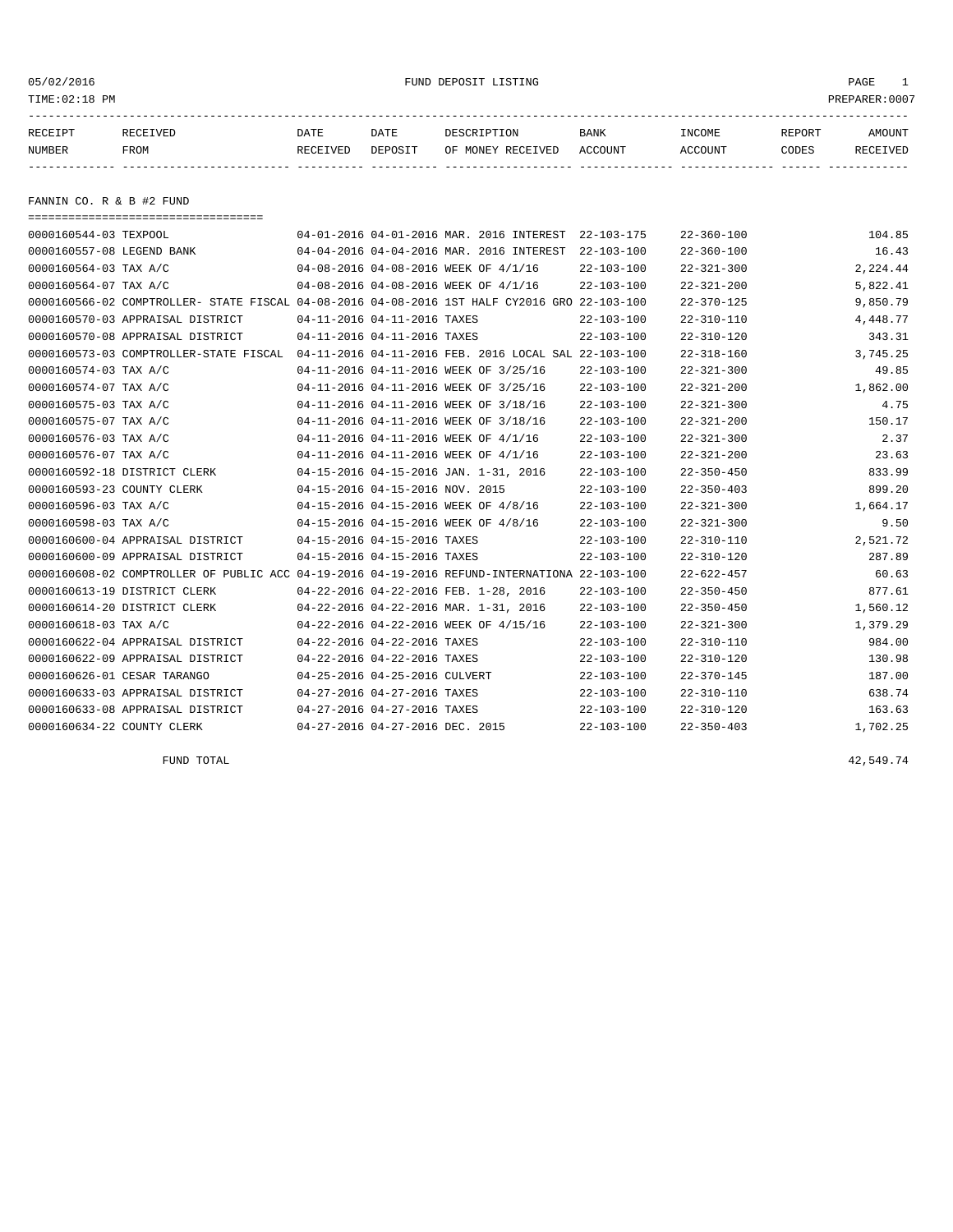05/02/2016 FUND DEPOSIT LISTING PAGE 1

| RECEIPT | <b>RECEIVED</b> | DATE            | DATE    | DESCRIPTION       | <b>BANK</b> | INCOME  | REPORT | AMOUNT   |
|---------|-----------------|-----------------|---------|-------------------|-------------|---------|--------|----------|
| NUMBER  | FROM            | <b>RECEIVED</b> | DEPOSIT | OF MONEY RECEIVED | ACCOUNT     | ACCOUNT | CODES  | RECEIVED |
|         |                 |                 |         |                   |             |         |        |          |

FANNIN CO. R & B #3 FUND

| =====================================                                                        |                                 |                                                     |                  |                  |           |
|----------------------------------------------------------------------------------------------|---------------------------------|-----------------------------------------------------|------------------|------------------|-----------|
| 0000160544-04 TEXPOOL                                                                        |                                 | 04-01-2016 04-01-2016 MAR. 2016 INTEREST 23-103-175 |                  | $23 - 360 - 100$ | 63.14     |
| 0000160553-01 FANNINDEL I.S.D.                                                               |                                 | 04-04-2016 04-04-2016 FUEL & ROCK                   | $23 - 103 - 100$ | $23 - 370 - 145$ | 1,435.16  |
| 0000160557-09 LEGEND BANK                                                                    |                                 | 04-04-2016 04-04-2016 MAR. 2016 INTEREST 23-103-100 |                  | $23 - 360 - 100$ | 38.33     |
| 0000160564-04 TAX A/C                                                                        |                                 | 04-08-2016 04-08-2016 WEEK OF 4/1/16                | $23 - 103 - 100$ | $23 - 321 - 300$ | 3,336.65  |
| 0000160564-08 TAX A/C                                                                        |                                 | 04-08-2016 04-08-2016 WEEK OF 4/1/16                | $23 - 103 - 100$ | $23 - 321 - 200$ | 8,733.61  |
| 0000160566-03 COMPTROLLER- STATE FISCAL 04-08-2016 04-08-2016 1ST HALF CY2016 GRO 23-103-100 |                                 |                                                     |                  | $23 - 370 - 125$ | 14,776.19 |
| 0000160570-04 APPRAISAL DISTRICT                                                             | 04-11-2016 04-11-2016 TAXES     |                                                     | $23 - 103 - 100$ | $23 - 310 - 110$ | 6,673.15  |
| 0000160570-09 APPRAISAL DISTRICT                                                             | 04-11-2016 04-11-2016 TAXES     |                                                     | $23 - 103 - 100$ | $23 - 310 - 120$ | 514.97    |
| 0000160573-04 COMPTROLLER-STATE FISCAL 04-11-2016 04-11-2016 FEB. 2016 LOCAL SAL 23-103-100  |                                 |                                                     |                  | $23 - 318 - 160$ | 5,617.88  |
| 0000160574-04 TAX A/C                                                                        |                                 | 04-11-2016 04-11-2016 WEEK OF 3/25/16               | $23 - 103 - 100$ | $23 - 321 - 300$ | 74.78     |
| 0000160574-08 TAX A/C                                                                        |                                 | 04-11-2016 04-11-2016 WEEK OF 3/25/16               | $23 - 103 - 100$ | $23 - 321 - 200$ | 2,793.00  |
| 0000160575-04 TAX A/C                                                                        |                                 | 04-11-2016 04-11-2016 WEEK OF 3/18/16               | $23 - 103 - 100$ | $23 - 321 - 300$ | 7.12      |
| 0000160575-08 TAX A/C                                                                        |                                 | 04-11-2016 04-11-2016 WEEK OF 3/18/16               | 23-103-100       | $23 - 321 - 200$ | 225.25    |
| 0000160576-04 TAX A/C                                                                        |                                 | 04-11-2016 04-11-2016 WEEK OF 4/1/16                | $23 - 103 - 100$ | $23 - 321 - 300$ | 3.56      |
| 0000160576-08 TAX A/C                                                                        |                                 | 04-11-2016 04-11-2016 WEEK OF 4/1/16                | $23 - 103 - 100$ | $23 - 321 - 200$ | 35.44     |
| 0000160585-01 JONES RANCH SUPPLY                                                             | 04-13-2016 04-13-2016 CULVERTS  |                                                     | $23 - 103 - 100$ | $23 - 370 - 145$ | 737.50    |
| 0000160591-01 CITY OF HONEY GROVE                                                            |                                 | 04-14-2016 04-14-2016 12 X 24 CULVERT               | $23 - 103 - 100$ | $23 - 370 - 145$ | 300.00    |
| 0000160592-19 DISTRICT CLERK                                                                 |                                 | 04-15-2016 04-15-2016 JAN. 1-31, 2016               | $23 - 103 - 100$ | $23 - 350 - 450$ | 1,250.99  |
| 0000160593-24 COUNTY CLERK                                                                   | 04-15-2016 04-15-2016 NOV. 2015 |                                                     | $23 - 103 - 100$ | $23 - 350 - 403$ | 1,348.79  |
| 0000160596-04 TAX A/C                                                                        |                                 | 04-15-2016 04-15-2016 WEEK OF 4/8/16                | $23 - 103 - 100$ | $23 - 321 - 300$ | 2,496.26  |
| 0000160598-04 TAX A/C                                                                        |                                 | 04-15-2016 04-15-2016 WEEK OF 4/8/16                | 23-103-100       | $23 - 321 - 300$ | 14.24     |
| 0000160600-05 APPRAISAL DISTRICT                                                             | 04-15-2016 04-15-2016 TAXES     |                                                     | $23 - 103 - 100$ | $23 - 310 - 110$ | 3,782.58  |
| 0000160600-10 APPRAISAL DISTRICT                                                             | 04-15-2016 04-15-2016 TAXES     |                                                     | $23 - 103 - 100$ | $23 - 310 - 120$ | 431.84    |
| 0000160606-01 PHILLIP S. BEALL                                                               | 04-18-2016 04-18-2016 TIN HORN  |                                                     | $23 - 103 - 100$ | $23 - 370 - 145$ | 379.50    |
| 0000160608-03 COMPTROLLER OF PUBLIC ACC 04-19-2016 04-19-2016 REFUND-INTERNATIONA 23-103-100 |                                 |                                                     |                  | $23 - 623 - 457$ | 161.68    |
| 0000160613-20 DISTRICT CLERK                                                                 |                                 | 04-22-2016 04-22-2016 FEB. 1-28, 2016               | $23 - 103 - 100$ | $23 - 350 - 450$ | 1,313.91  |
| 0000160614-21 DISTRICT CLERK                                                                 |                                 | 04-22-2016 04-22-2016 MAR. 1-31, 2016               | $23 - 103 - 100$ | $23 - 350 - 450$ | 2,337.68  |
| 0000160618-04 TAX A/C                                                                        |                                 | 04-22-2016 04-22-2016 WEEK OF 4/15/16               | 23-103-100       | $23 - 321 - 300$ | 2,068.94  |
| 0000160622-05 APPRAISAL DISTRICT                                                             | 04-22-2016 04-22-2016 TAXES     |                                                     | 23-103-100       | $23 - 310 - 110$ | 1,476.00  |
| 0000160622-10 APPRAISAL DISTRICT                                                             | 04-22-2016 04-22-2016 TAXES     |                                                     | $23 - 103 - 100$ | $23 - 310 - 120$ | 196.47    |
| 0000160632-01 JARRETT TUCKER                                                                 |                                 | 04-26-2016 04-26-2016 CULVERT AND GRAVEL 23-103-100 |                  | $23 - 370 - 145$ | 379.50    |
| 0000160633-04 APPRAISAL DISTRICT                                                             | 04-27-2016 04-27-2016 TAXES     |                                                     | $23 - 103 - 100$ | $23 - 310 - 110$ | 958.10    |
| 0000160633-09 APPRAISAL DISTRICT                                                             | 04-27-2016 04-27-2016 TAXES     |                                                     | $23 - 103 - 100$ | $23 - 310 - 120$ | 245.45    |
| 0000160634-23 COUNTY CLERK                                                                   | 04-27-2016 04-27-2016 DEC. 2015 |                                                     | $23 - 103 - 100$ | $23 - 350 - 403$ | 2,553.37  |
| 0000160635-01 STENA M. LEMKE                                                                 | 04-27-2016 04-27-2016 CULVERT   |                                                     | $23 - 103 - 100$ | $23 - 370 - 145$ | 379.50    |

FUND TOTAL  $67,140.53$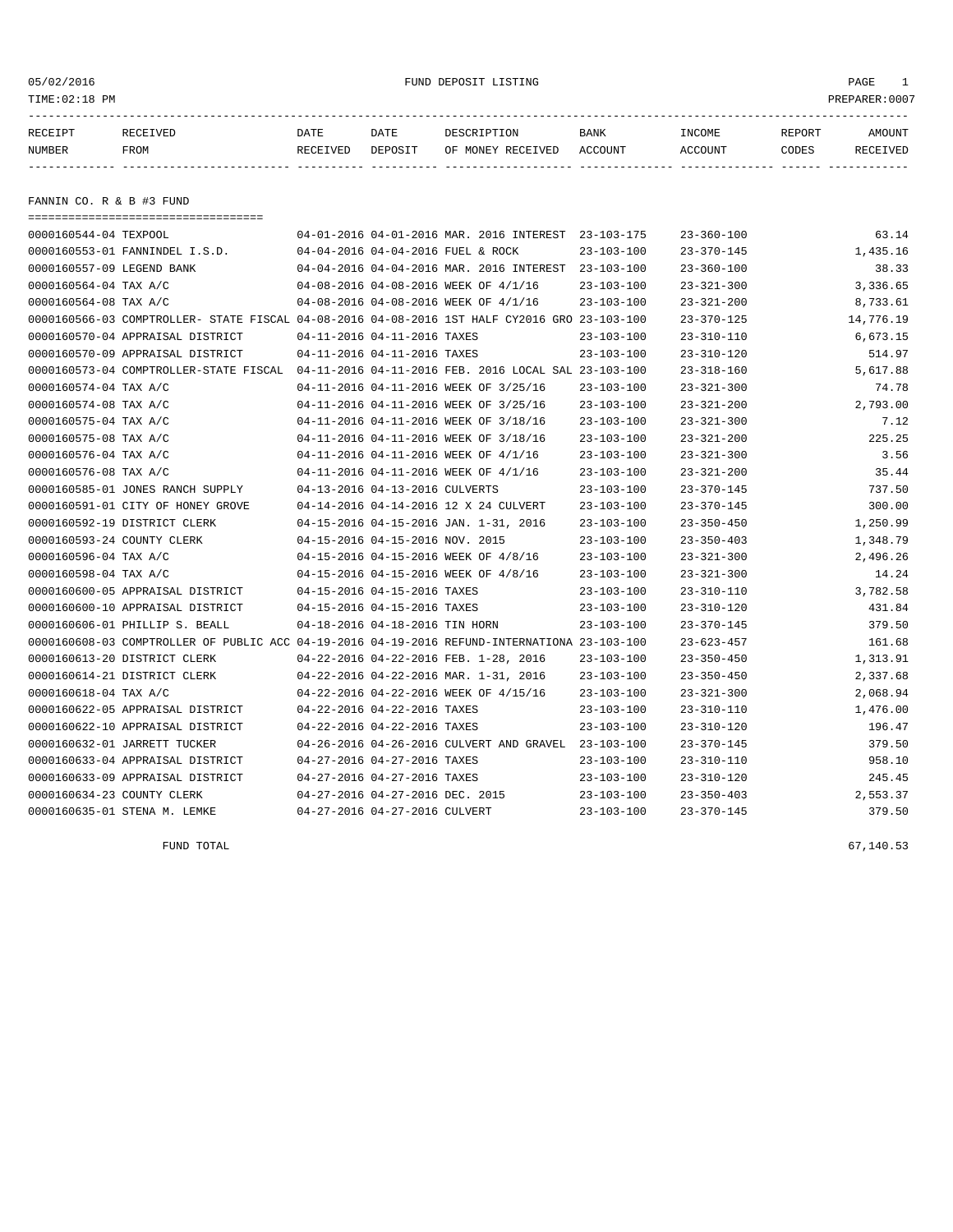# 05/02/2016 FUND DEPOSIT LISTING PAGE 1

| RECEIPT | <b>RECEIVED</b> | DATE            | DATE    | DESCRIPTION       | <b>BANK</b> | <b>INCOME</b> | REPORT | AMOUNT          |
|---------|-----------------|-----------------|---------|-------------------|-------------|---------------|--------|-----------------|
| NUMBER  | FROM            | <b>RECEIVED</b> | DEPOSIT | OF MONEY RECEIVED | ACCOUNT     | ACCOUNT       | CODES  | <b>RECEIVED</b> |
|         |                 |                 |         |                   |             |               |        |                 |

FANNIN CO. R & B #4 FUND

| -------------------------------------- |                                                                                              |                  |                  |          |
|----------------------------------------|----------------------------------------------------------------------------------------------|------------------|------------------|----------|
| 0000160544-05 TEXPOOL                  | 04-01-2016 04-01-2016 MAR. 2016 INTEREST 24-103-175                                          |                  | $24 - 360 - 100$ | 90.90    |
| 0000160557-10 LEGEND BANK              | 04-04-2016 04-04-2016 MAR. 2016 INTEREST                                                     | $24 - 103 - 100$ | $24 - 360 - 100$ | 12.24    |
| 0000160564-05 TAX A/C                  | 04-08-2016 04-08-2016 WEEK OF 4/1/16                                                         | $24 - 103 - 100$ | $24 - 321 - 300$ | 1,899.30 |
| 0000160564-09 TAX A/C                  | 04-08-2016 04-08-2016 WEEK OF 4/1/16                                                         | $24 - 103 - 100$ | $24 - 321 - 200$ | 4,971.37 |
|                                        | 0000160566-04 COMPTROLLER- STATE FISCAL 04-08-2016 04-08-2016 1ST HALF CY2016 GRO 24-103-100 |                  | $24 - 370 - 125$ | 8,410.94 |
| 0000160570-05 APPRAISAL DISTRICT       | 04-11-2016 04-11-2016 TAXES                                                                  | $24 - 103 - 100$ | $24 - 310 - 110$ | 3,798.51 |
| 0000160570-10 APPRAISAL DISTRICT       | 04-11-2016 04-11-2016 TAXES                                                                  | $24 - 103 - 100$ | $24 - 310 - 120$ | 293.14   |
|                                        | 0000160573-05 COMPTROLLER-STATE FISCAL 04-11-2016 04-11-2016 FEB. 2016 LOCAL SAL 24-103-100  |                  | $24 - 318 - 160$ | 3,197.82 |
| 0000160574-05 TAX A/C                  | 04-11-2016 04-11-2016 WEEK OF 3/25/16                                                        | $24 - 103 - 100$ | $24 - 321 - 300$ | 42.57    |
| 0000160574-09 TAX A/C                  | 04-11-2016 04-11-2016 WEEK OF 3/25/16                                                        | $24 - 103 - 100$ | $24 - 321 - 200$ | 1,589.84 |
| 0000160575-05 TAX A/C                  | 04-11-2016 04-11-2016 WEEK OF 3/18/16                                                        | $24 - 103 - 100$ | $24 - 321 - 300$ | 4.05     |
| 0000160575-09 TAX A/C                  | 04-11-2016 04-11-2016 WEEK OF 3/18/16                                                        | $24 - 103 - 100$ | $24 - 321 - 200$ | 128.22   |
| 0000160576-05 TAX A/C                  | 04-11-2016 04-11-2016 WEEK OF 4/1/16                                                         | $24 - 103 - 100$ | $24 - 321 - 300$ | 2.03     |
| 0000160576-09 TAX A/C                  | 04-11-2016 04-11-2016 WEEK OF 4/1/16                                                         | $24 - 103 - 100$ | $24 - 321 - 200$ | 20.18    |
| 0000160592-20 DISTRICT CLERK           | 04-15-2016 04-15-2016 JAN. 1-31, 2016                                                        | $24 - 103 - 100$ | $24 - 350 - 450$ | 712.09   |
| 0000160593-25 COUNTY CLERK             | 04-15-2016 04-15-2016 NOV. 2015                                                              | $24 - 103 - 100$ | $24 - 350 - 403$ | 767.76   |
| 0000160596-05 TAX A/C                  | 04-15-2016 04-15-2016 WEEK OF 4/8/16                                                         | $24 - 103 - 100$ | $24 - 321 - 300$ | 1,420.93 |
| 0000160598-05 TAX A/C                  | 04-15-2016 04-15-2016 WEEK OF 4/8/16                                                         | $24 - 103 - 100$ | $24 - 321 - 300$ | 8.11     |
| 0000160600-06 APPRAISAL DISTRICT       | 04-15-2016 04-15-2016 TAXES                                                                  | $24 - 103 - 100$ | $24 - 310 - 110$ | 2,153.13 |
| 0000160600-11 APPRAISAL DISTRICT       | 04-15-2016 04-15-2016 TAXES                                                                  | $24 - 103 - 100$ | $24 - 310 - 120$ | 245.81   |
| 0000160613-21 DISTRICT CLERK           | 04-22-2016 04-22-2016 FEB. 1-28, 2016                                                        | $24 - 103 - 100$ | $24 - 350 - 450$ | 750.06   |
| 0000160614-22 DISTRICT CLERK           | 04-22-2016 04-22-2016 MAR. 1-31, 2016                                                        | $24 - 103 - 100$ | $24 - 350 - 450$ | 1,332.82 |
| 0000160618-05 TAX A/C                  | 04-22-2016 04-22-2016 WEEK OF 4/15/16                                                        | $24 - 103 - 100$ | $24 - 321 - 300$ | 1,177.69 |
| 0000160622-06 APPRAISAL DISTRICT       | 04-22-2016 04-22-2016 TAXES                                                                  | $24 - 103 - 100$ | $24 - 310 - 110$ | 840.18   |
| 0000160622-11 APPRAISAL DISTRICT       | 04-22-2016 04-22-2016 TAXES                                                                  | $24 - 103 - 100$ | $24 - 310 - 120$ | 111.83   |
| 0000160633-05 APPRAISAL DISTRICT       | 04-27-2016 04-27-2016 TAXES                                                                  | $24 - 103 - 100$ | $24 - 310 - 110$ | 545.38   |
| 0000160633-10 APPRAISAL DISTRICT       | 04-27-2016 04-27-2016 TAXES                                                                  | $24 - 103 - 100$ | $24 - 310 - 120$ | 139.71   |
| 0000160634-24 COUNTY CLERK             | 04-27-2016 04-27-2016 DEC. 2015                                                              | $24 - 103 - 100$ | $24 - 350 - 403$ | 1,453.44 |

FUND TOTAL 36,120.05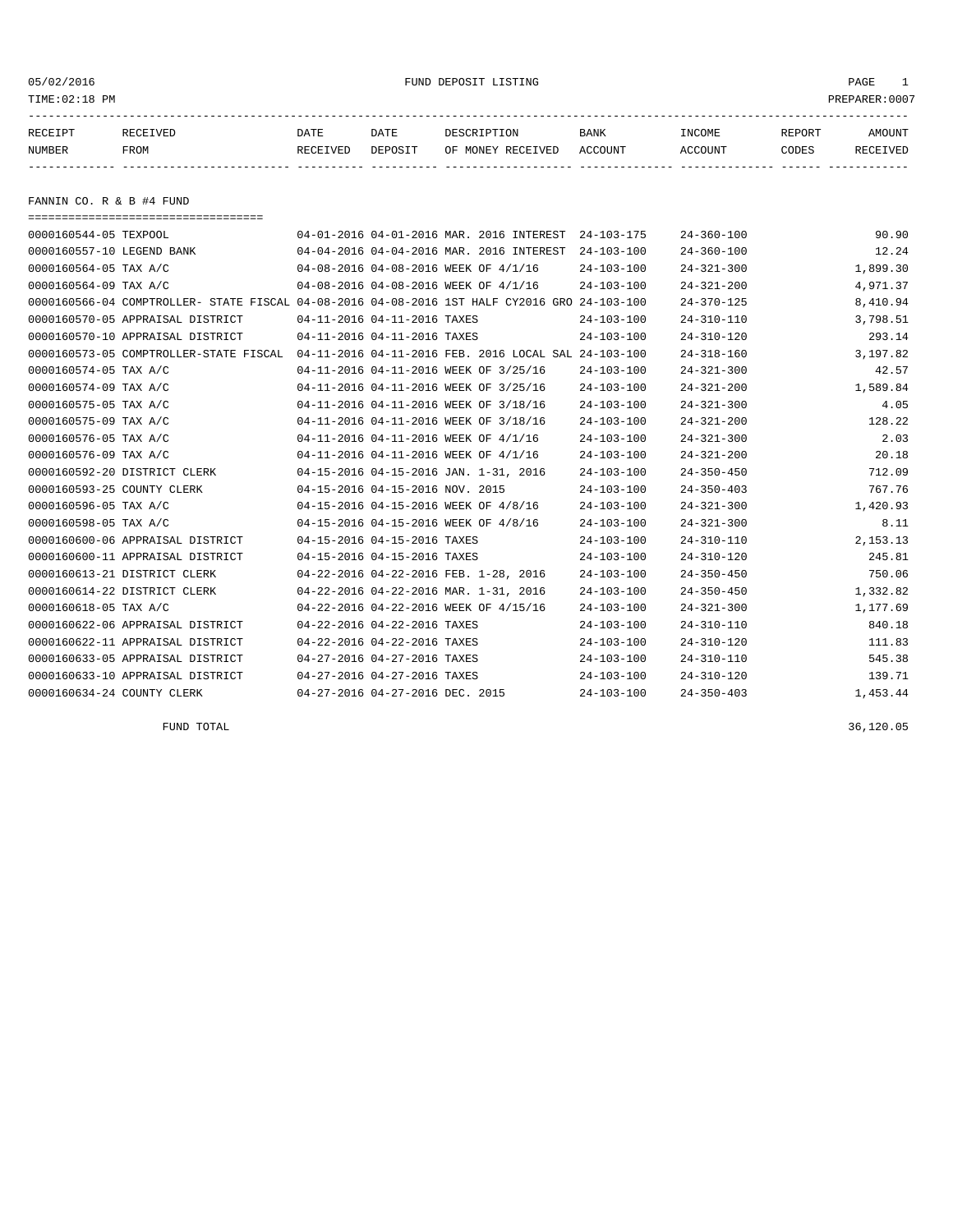TIME:02:18 PM PREPARER:0007 ----------------------------------------------------------------------------------------------------------------------------------- RECEIPT RECEIVED DATE DATE DESCRIPTION BANK INCOME REPORT AMOUNT NUMBER FROM RECEIVED DEPOSIT OF MONEY RECEIVED ACCOUNT ACCOUNT CODES RECEIVED ------------- ------------------------- ---------- ---------- ------------------- -------------- -------------- ------ ------------

J.P.#1 JUST.CT.TECHNOLOGY

===================================

| 0000160557-11 LEGEND BANK | 04-04-2016 04-04-2016 MAR. 2016 INTEREST 26-103-100 |  | 26-360-100 | 89 |
|---------------------------|-----------------------------------------------------|--|------------|----|
|                           |                                                     |  |            |    |

FUND TOTAL 2.89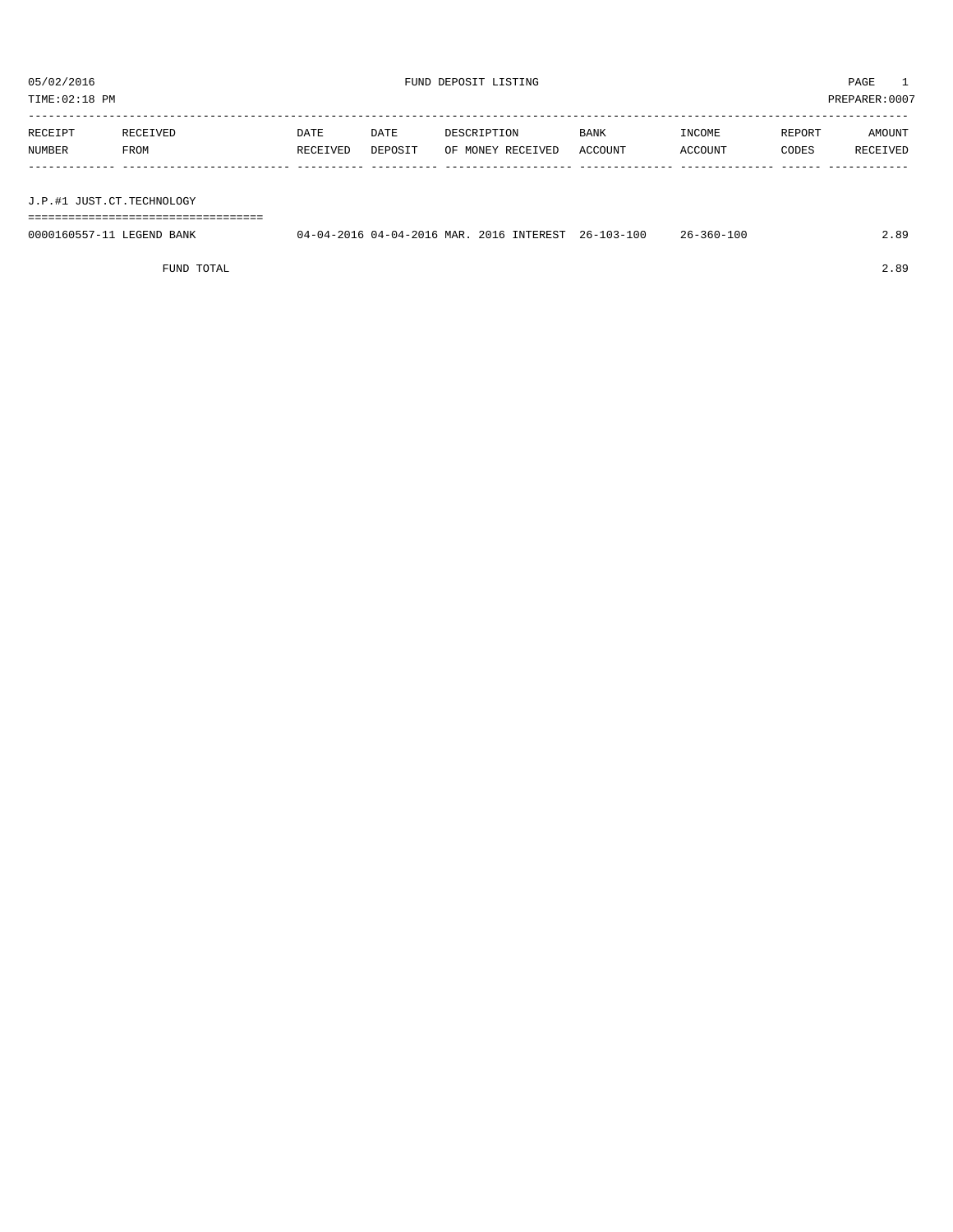| PREPARER: 0007<br>TIME:02:18 PM |                           |                  |                 |                                  |                        |                   |                 |                           |  |  |  |
|---------------------------------|---------------------------|------------------|-----------------|----------------------------------|------------------------|-------------------|-----------------|---------------------------|--|--|--|
| RECEIPT<br>NUMBER               | RECEIVED<br>FROM          | DATE<br>RECEIVED | DATE<br>DEPOSIT | DESCRIPTION<br>OF MONEY RECEIVED | <b>BANK</b><br>ACCOUNT | INCOME<br>ACCOUNT | REPORT<br>CODES | <b>AMOUNT</b><br>RECEIVED |  |  |  |
|                                 | J.P.#2 JUST.CT.TECHNOLOGY |                  |                 |                                  |                        |                   |                 |                           |  |  |  |

===================================

| 0000160557-12 LEGEND BANK | 04-04-2016 04-04-2016 MAR. 2016 INTEREST 27-103-100 |  | $7 - 360 - 100$ | 59 |
|---------------------------|-----------------------------------------------------|--|-----------------|----|
|                           |                                                     |  |                 |    |

FUND TOTAL 0.59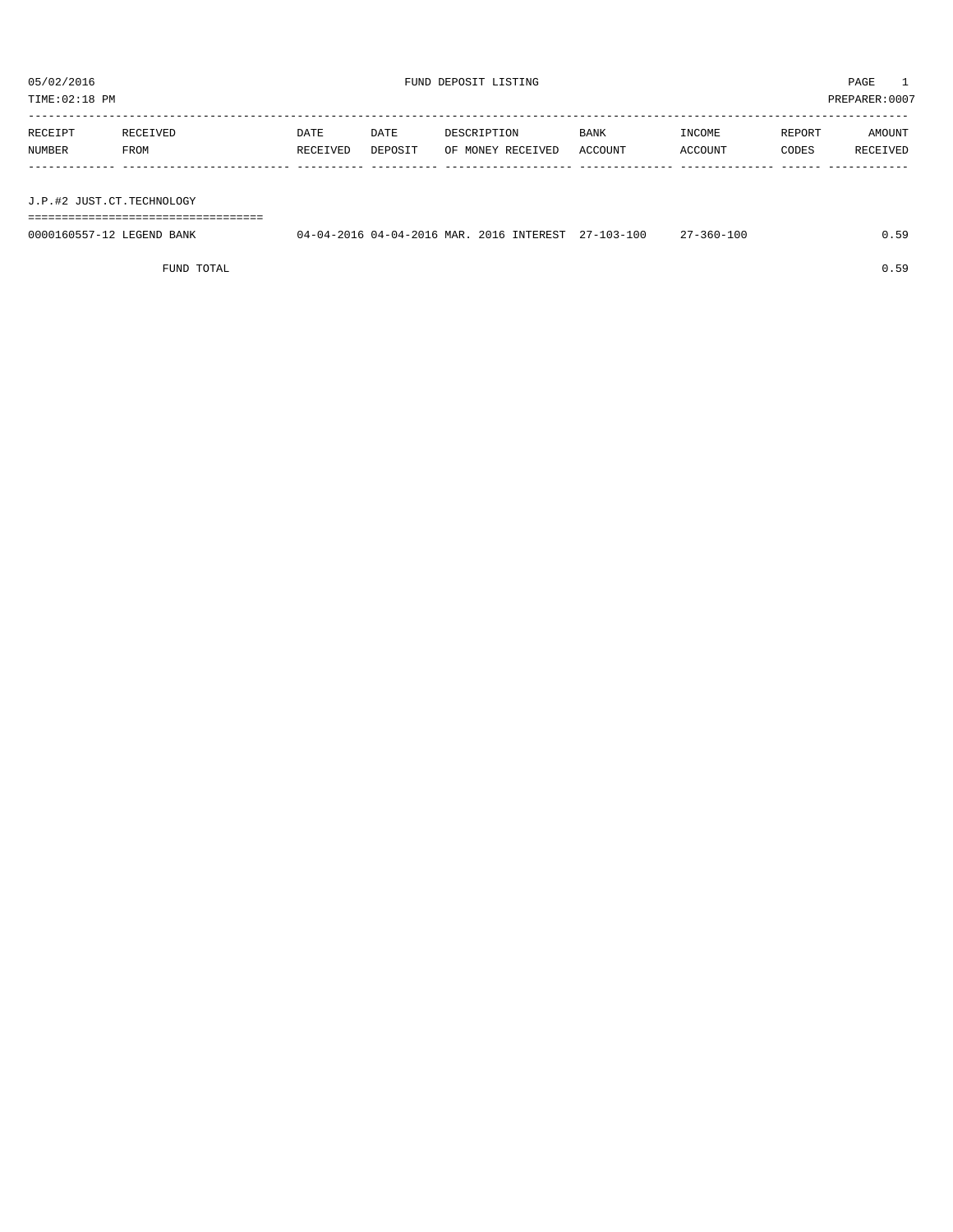| PREPARER: 0007<br>TIME:02:18 PM |                           |                  |                 |                                  |                 |                   |                 |                           |  |  |  |
|---------------------------------|---------------------------|------------------|-----------------|----------------------------------|-----------------|-------------------|-----------------|---------------------------|--|--|--|
| RECEIPT<br>NUMBER               | RECEIVED<br>FROM          | DATE<br>RECEIVED | DATE<br>DEPOSIT | DESCRIPTION<br>OF MONEY RECEIVED | BANK<br>ACCOUNT | INCOME<br>ACCOUNT | REPORT<br>CODES | <b>AMOUNT</b><br>RECEIVED |  |  |  |
|                                 | J.P.#3 JUST.CT.TECHNOLOGY |                  |                 |                                  |                 |                   |                 |                           |  |  |  |

===================================

| 0000160557-13 LEGEND BANK | $04 - 04 - 2016$ $04 - 04 - 2016$ MAR. | 2016 INTEREST | $28 - 103 - 100$ | -100<br>$28 - 360 - 3$ |  |
|---------------------------|----------------------------------------|---------------|------------------|------------------------|--|
|                           |                                        |               |                  |                        |  |

FUND TOTAL  $0.32$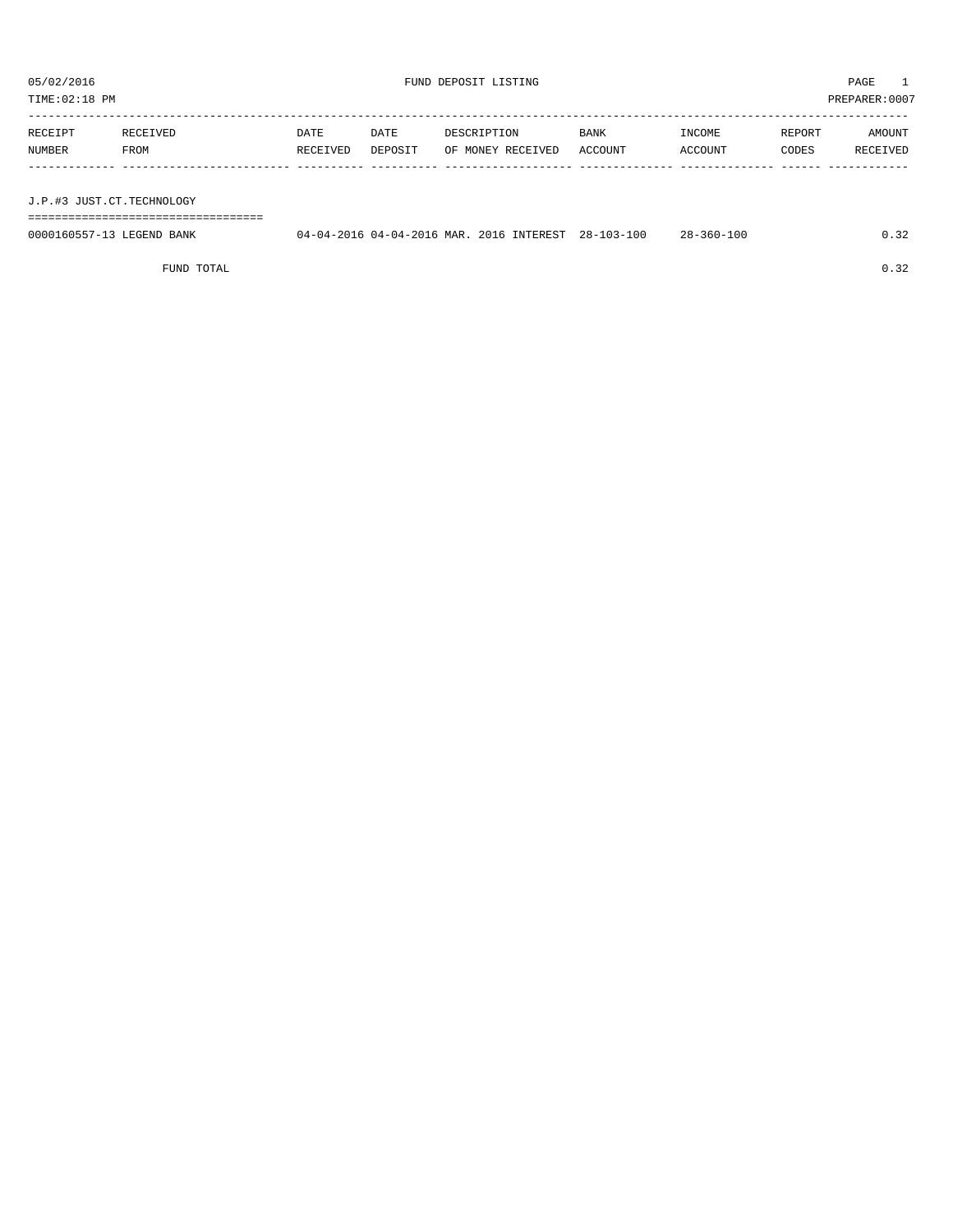05/02/2016 FUND DEPOSIT LISTING PAGE 1

| RECEIPT | <b>RECEIVED</b> | DATE            | DATE    | DESCRIPTION       | BANK    | <b>TNCOME</b> | REPORT | AMOUNT          |
|---------|-----------------|-----------------|---------|-------------------|---------|---------------|--------|-----------------|
| NUMBER  | FROM            | <b>RECEIVED</b> | DEPOSIT | OF MONEY RECEIVED | ACCOUNT | ACCOUNT       | CODES  | <b>RECEIVED</b> |
|         |                 |                 |         |                   |         |               |        |                 |

DISTRICT CT.RECORDS ARCHIVE

| 0000160557-14 LEGEND BANK    | 04-04-2016 04-04-2016 MAR. 2016 INTEREST 34-103-100 |                  | 34-360-100 | 1.01   |
|------------------------------|-----------------------------------------------------|------------------|------------|--------|
| 0000160592-15 DISTRICT CLERK | 04-15-2016 04-15-2016 JAN. 1-31, 2016               | $34 - 103 - 100$ | 34-370-450 | 321.88 |
| 0000160613-16 DISTRICT CLERK | 04-22-2016 04-22-2016 FEB. 1-28, 2016               | $34 - 103 - 100$ | 34-370-450 | 255.23 |
| 0000160614-17 DISTRICT CLERK | 04-22-2016 04-22-2016 MAR. 1-31, 2016               | $34 - 103 - 100$ | 34-370-450 | 521.25 |

FUND TOTAL  $1,099.37$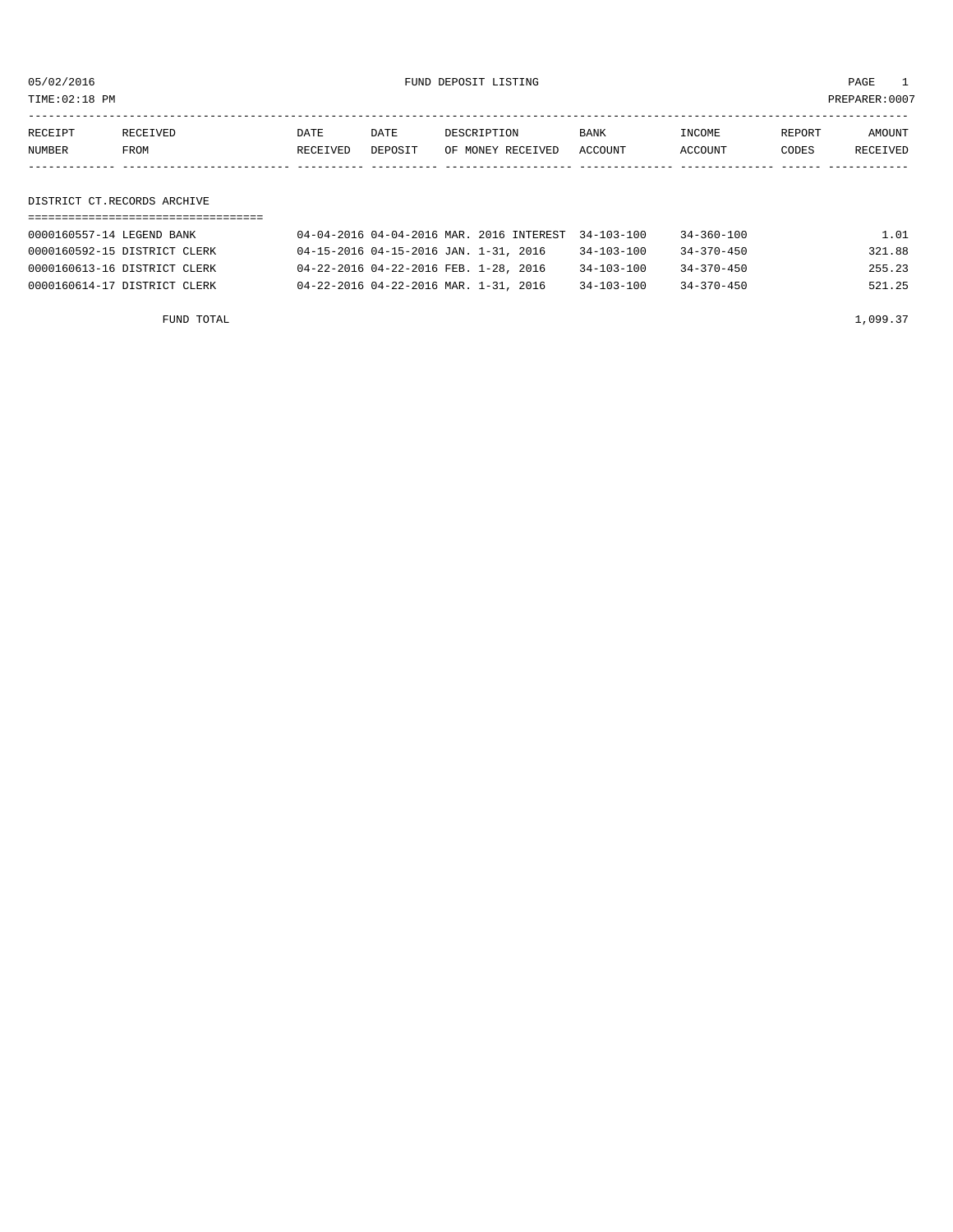05/02/2016 FUND DEPOSIT LISTING PAGE 1

| RECEIPT       | <b>RECEIVED</b> | DATE     | DATE    | DESCRIPTION       | <b>BANK</b> | INCOME  | REPORT | AMOUNT |
|---------------|-----------------|----------|---------|-------------------|-------------|---------|--------|--------|
| <b>NUMBER</b> | <b>FROM</b>     | RECEIVED | DEPOSIT | OF MONEY RECEIVED | ACCOUNT     | ACCOUNT | CODES  | CEIVED |
|               |                 |          |         |                   |             |         |        |        |

#### LAW LIBRARY FUND

| ------------------------------- |                                          |                  |                  |          |
|---------------------------------|------------------------------------------|------------------|------------------|----------|
| 0000160557-15 LEGEND BANK       | 04-04-2016 04-04-2016 MAR, 2016 INTEREST | 35-103-100       | $35 - 360 - 100$ | 7.18     |
| 0000160592-16 DISTRICT CLERK    | 04-15-2016 04-15-2016 JAN. 1-31, 2016    | $35 - 103 - 100$ | $35 - 340 - 450$ | 700.00   |
| 0000160593-21 COUNTY CLERK      | 04-15-2016 04-15-2016 NOV. 2015          | $35 - 103 - 100$ | $35 - 340 - 403$ | 490.66   |
| 0000160613-17 DISTRICT CLERK    | 04-22-2016 04-22-2016 FEB. 1-28, 2016    | $35 - 103 - 100$ | $35 - 340 - 450$ | 595.98   |
| 0000160614-18 DISTRICT CLERK    | 04-22-2016 04-22-2016 MAR. 1-31, 2016    | $35 - 103 - 100$ | $35 - 340 - 450$ | 1,295.00 |
| 0000160634-20 COUNTY CLERK      | 04-27-2016 04-27-2016 DEC. 2015          | $35 - 103 - 100$ | $35 - 340 - 403$ | 315.00   |
|                                 |                                          |                  |                  |          |

FUND TOTAL  $3,403.82$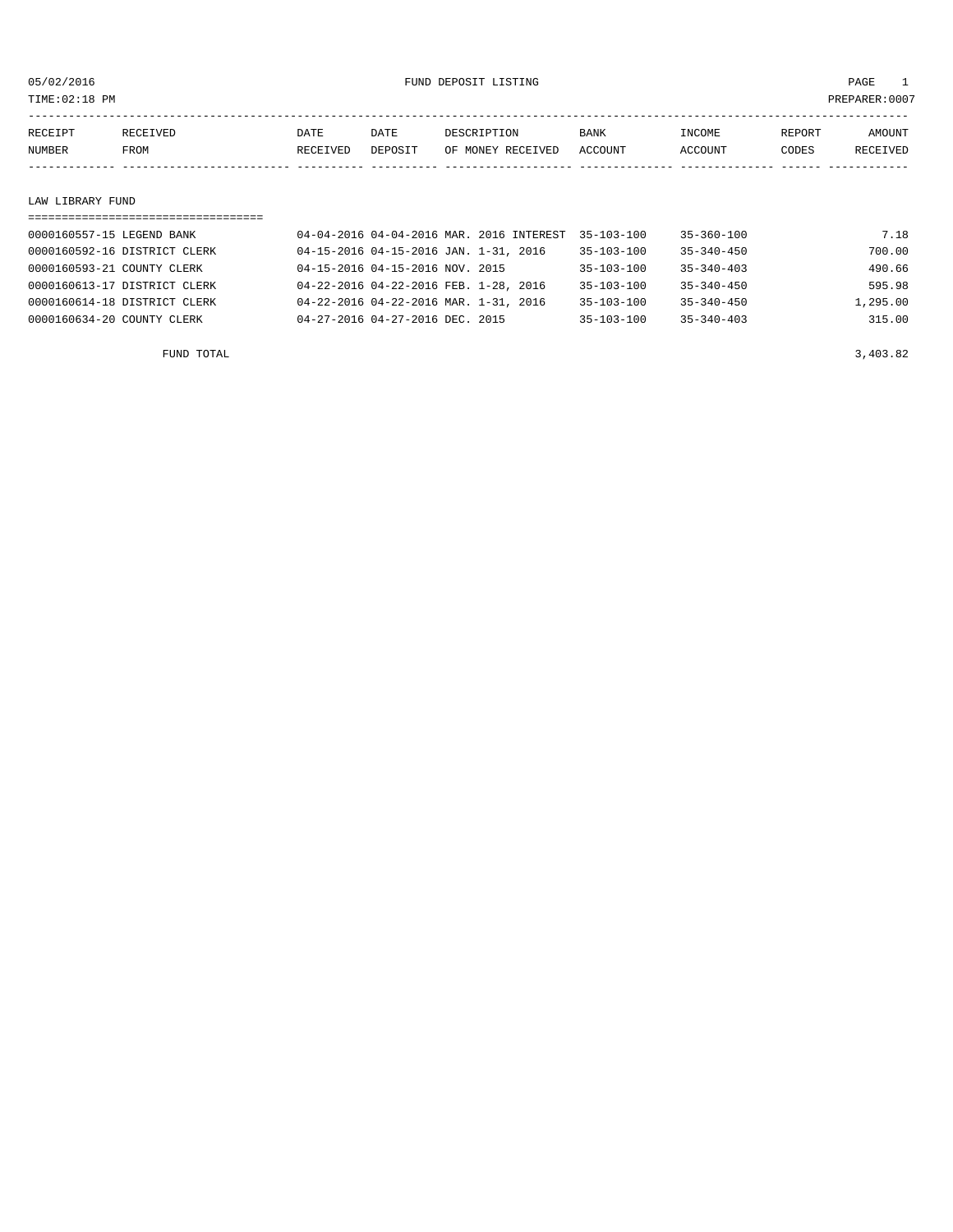05/02/2016 FUND DEPOSIT LISTING PAGE 1

| RECEIPT | <b>RECEIVED</b> | DATE     | DATE    | DESCRIPTION       | <b>BANK</b> | INCOME  | <b>REPORT</b> | AMOUNT          |
|---------|-----------------|----------|---------|-------------------|-------------|---------|---------------|-----------------|
| NUMBER  | FROM            | RECEIVED | DEPOSIT | OF MONEY RECEIVED | ACCOUNT     | ACCOUNT | CODES         | <b>RECEIVED</b> |
|         |                 |          |         |                   |             |         |               |                 |

D.A. FEE ACCOUNT FUND

===================================

| 0000160546-01 DISTRICT ATTORNEY TRUST  |  | 04-01-2016 04-01-2016 CHECK FEES                     | $36 - 103 - 136$ | $36 - 340 - 475$ | 836.00   |
|----------------------------------------|--|------------------------------------------------------|------------------|------------------|----------|
| 0000160555-01 COUNTY CLERK             |  | 04-04-2016 04-04-2016 BLOOD DRAW- WENDELL 36-103-136 |                  | $36 - 370 - 130$ | 8.00     |
| 0000160555-02 COUNTY CLERK             |  | 04-04-2016 04-04-2016 BLOOD DRAW- WILLIAM 36-103-136 |                  | $36 - 370 - 130$ | 20.00    |
| 0000160555-03 COUNTY CLERK             |  | 04-04-2016 04-04-2016 BLOOD DRAW- WILLIAM 36-103-136 |                  | $36 - 370 - 130$ | 20.00    |
| 0000160555-04 COUNTY CLERK             |  | 04-04-2016 04-04-2016 BLOOD DRAW- CHARLES 36-103-136 |                  | $36 - 370 - 130$ | 40.00    |
| 0000160555-05 COUNTY CLERK             |  | 04-04-2016 04-04-2016 BLOOD DRAW-BRADY GO 36-103-136 |                  | $36 - 370 - 130$ | 18.85    |
| 0000160555-06 COUNTY CLERK             |  | 04-04-2016 04-04-2016 BLOOD DRAW- BOBBY P 36-103-136 |                  | $36 - 370 - 130$ | 40.54    |
| 0000160557-22 LEGEND BANK              |  | 04-04-2016 04-04-2016 MAR. 2016 INTEREST             | $36 - 103 - 136$ | $36 - 360 - 100$ | 0.03     |
| 0000160557-23 LEGEND BANK              |  | 04-04-2016 04-04-2016 MAR. 2016 INTEREST             | $36 - 103 - 236$ | $36 - 360 - 236$ | 0.04     |
| 0000160569-01 COUNTY CLERK             |  | 04-11-2016 04-11-2016 BLOOD DRAW-PRESTON             | $36 - 103 - 136$ | $36 - 370 - 130$ | 8.00     |
| 0000160582-01 FANNIN CO. CSCD          |  | 04-12-2016 04-12-2016 BLOOD DRAWS                    | $36 - 103 - 136$ | $36 - 370 - 130$ | 47.60    |
| 0000160588-01 BONHAM POLICE DEPT.      |  | 04-13-2016 04-13-2016 FORFEITED ASSETS-CV 36-103-136 |                  | $36 - 352 - 200$ | 838.10   |
| 0000160625-01 TEXAS EQUAL ACCESS TO    |  | 04-25-2016 04-25-2016 TIM MAYO RESTITUTIO 36-103-136 |                  | $36 - 370 - 319$ | 4,349.01 |
| 0000160637-01 FANNIN COUNTY CONTRABAND |  | 04-28-2016 04-28-2016 ASSET FORFEITURE               | $36 - 103 - 236$ | $36 - 352 - 200$ | 1,628.67 |

FUND TOTAL 7,854.84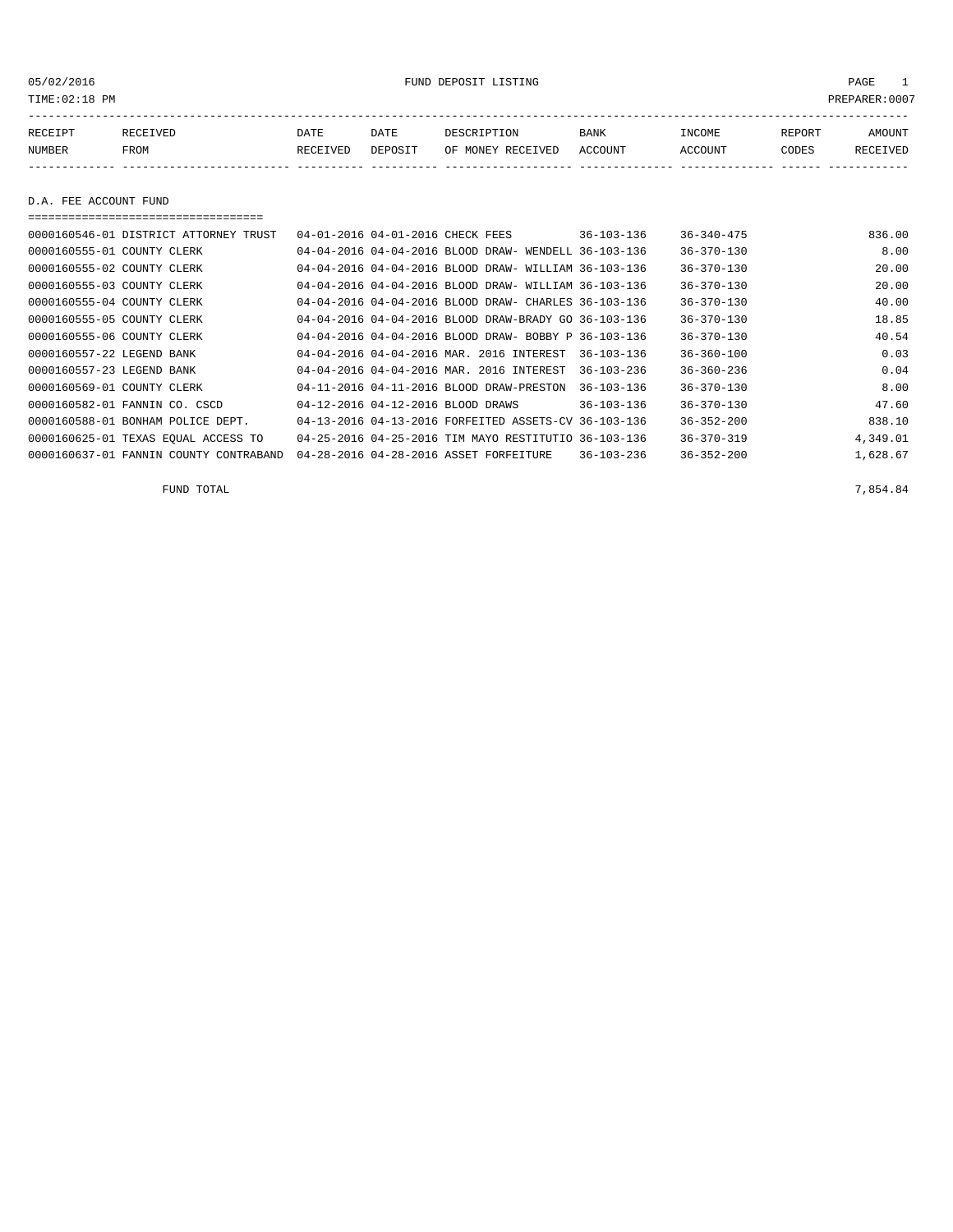TIME:02:18 PM PREPARER:0007

| RECEIPT | RECEIVED | DATE     | DATE    | ואר דידים דידים היה | <b>BANK</b> | <b>INCOME</b> | REPORT | AMOUNT          |
|---------|----------|----------|---------|---------------------|-------------|---------------|--------|-----------------|
| NUMBER  | FROM     | RECEIVED | DEPOSIT | OF MONEY RECEIVED   | ACCOUNT     | ACCOUNT       | CODES  | <b>RECEIVED</b> |
|         |          |          |         |                     |             |               |        |                 |

#### CONTRABAND SEIZURE

===================================

| 0000160557-24 LEGEND BANK | 04-04-2016 04-04-2016 MAR. 2016 INTEREST 37-103-137 37-360-100 |  | 0.08 |
|---------------------------|----------------------------------------------------------------|--|------|
|                           |                                                                |  |      |

FUND TOTAL 0.08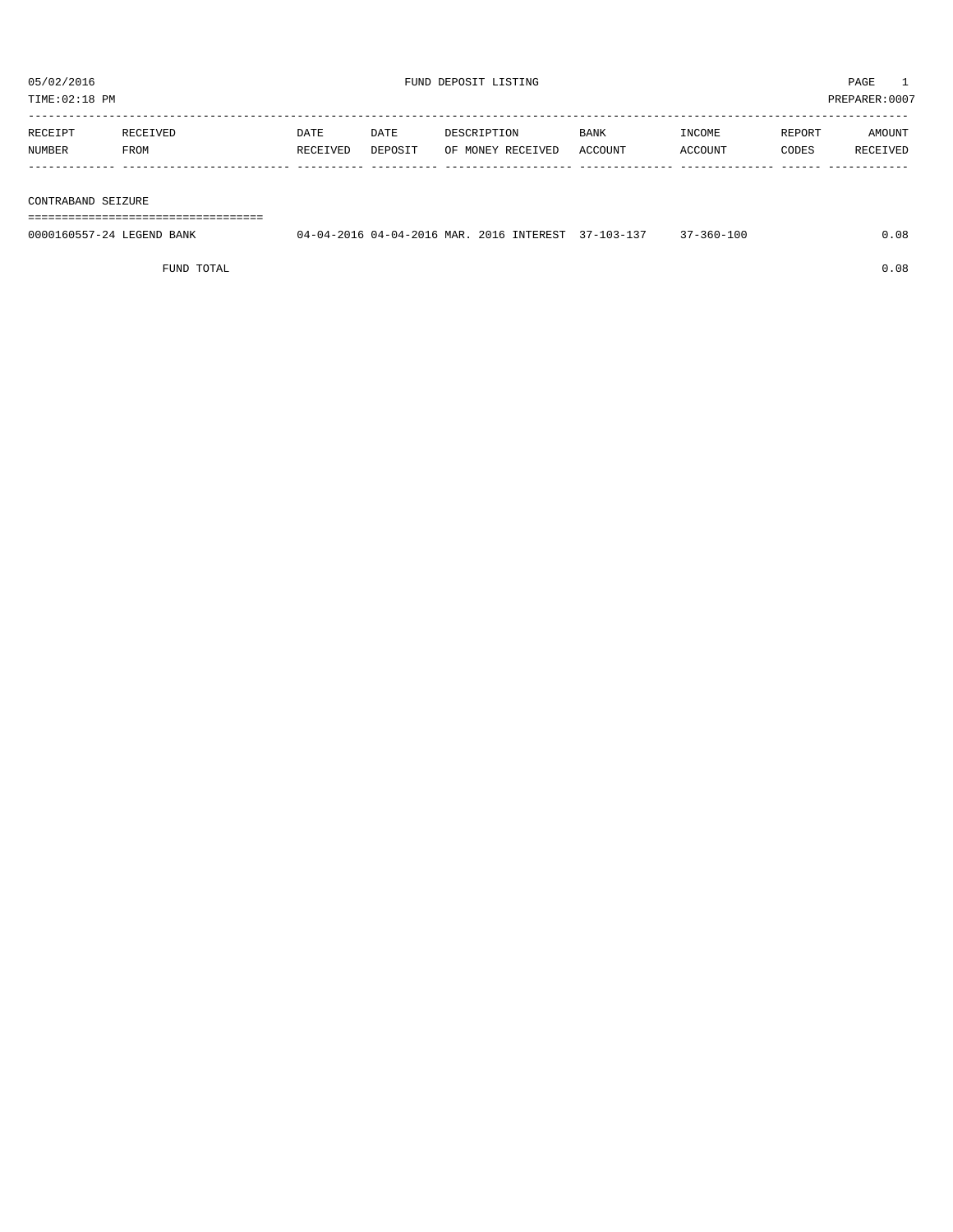TIME:02:18 PM PREPARER:0007

| RECEIPT       | RECEIVED | DATE     | DATE    | DESCRIPTION       | <b>BANK</b> | INCOME  | REPORT | AMOUNT   |
|---------------|----------|----------|---------|-------------------|-------------|---------|--------|----------|
| NUMBER        | FROM     | RECEIVED | DEPOSIT | OF MONEY RECEIVED | ACCOUNT     | ACCOUNT | CODES  | RECEIVED |
|               |          |          |         |                   |             |         |        |          |
|               |          |          |         |                   |             |         |        |          |
| IHC CO-OP GIN |          |          |         |                   |             |         |        |          |

# ===================================

| 0000160544-06 TEXPOOL     | 04-01-2016 04-01-2016 MAR. 2016 INTEREST 38-103-175  |  | $38 - 360 - 100$ | .06 |
|---------------------------|------------------------------------------------------|--|------------------|-----|
| 0000160557-16 LEGEND BANK | 04-04-2016 04-04-2016 MAR, 2016 INTEREST, 38-103-100 |  | $38 - 360 - 100$ |     |

FUND TOTAL 5.10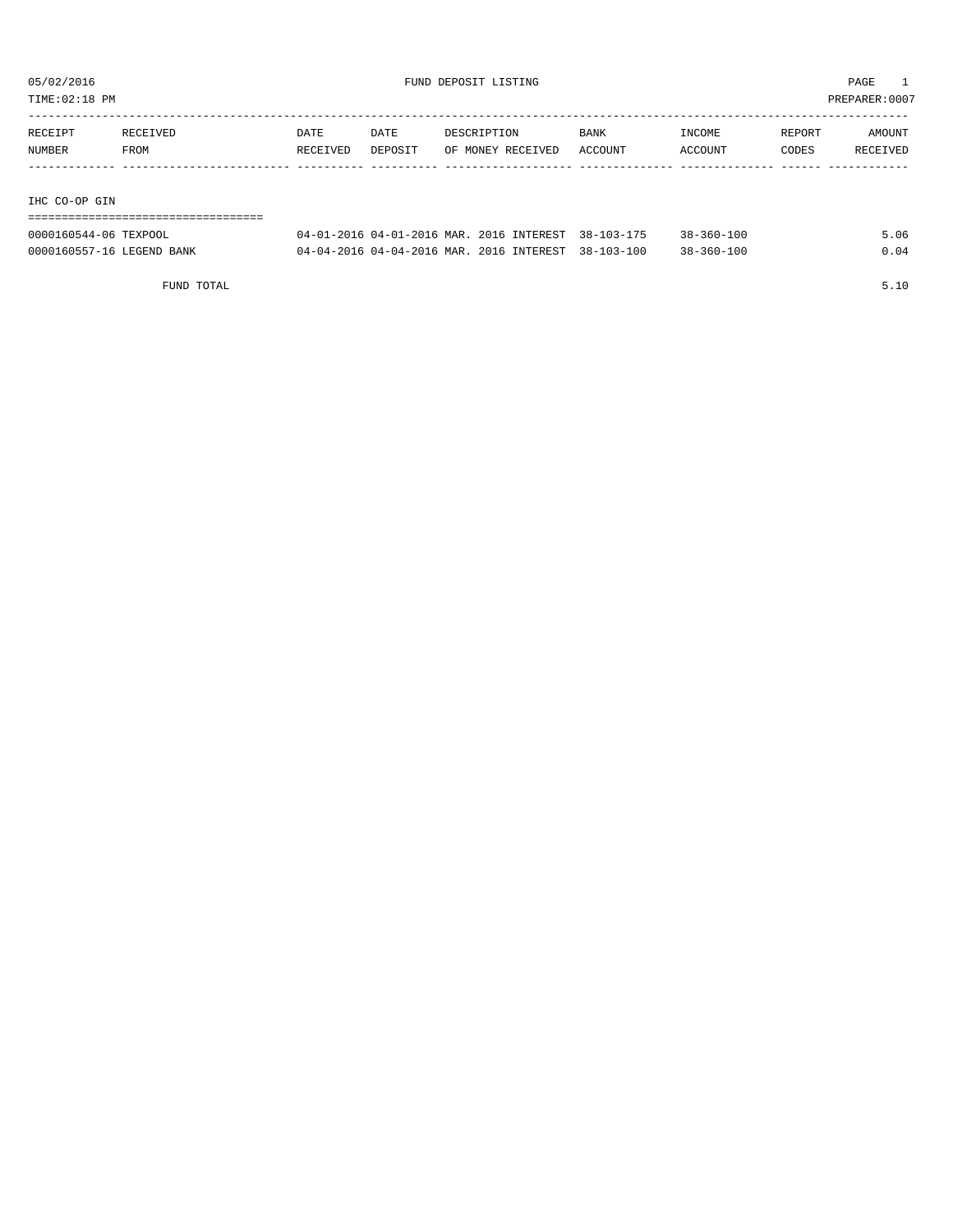TIME:02:18 PM PREPARER:0007

| RECEIPT         | RECEIVED | <b>DATE</b> | DATE    | DESCRIPTION       | <b>BANK</b> | INCOME  | REPORT | AMOUNT   |  |  |
|-----------------|----------|-------------|---------|-------------------|-------------|---------|--------|----------|--|--|
| NUMBER          | FROM     | RECEIVED    | DEPOSIT | OF MONEY RECEIVED | ACCOUNT     | ACCOUNT | CODES  | RECEIVED |  |  |
|                 |          |             |         |                   |             |         |        |          |  |  |
|                 |          |             |         |                   |             |         |        |          |  |  |
| IHC B.R. COOPER |          |             |         |                   |             |         |        |          |  |  |
|                 |          |             |         |                   |             |         |        |          |  |  |

| 0000160544-07 TEXPOOL     | 04-01-2016 04-01-2016 MAR. 2016 INTEREST 39-103-175 | $39 - 360 - 100$ | . 68 |
|---------------------------|-----------------------------------------------------|------------------|------|
| 0000160557-17 LEGEND BANK | 04-04-2016 04-04-2016 MAR, 2016 INTEREST 39-103-100 | $39 - 360 - 100$ | 0.69 |

FUND TOTAL  $2.37$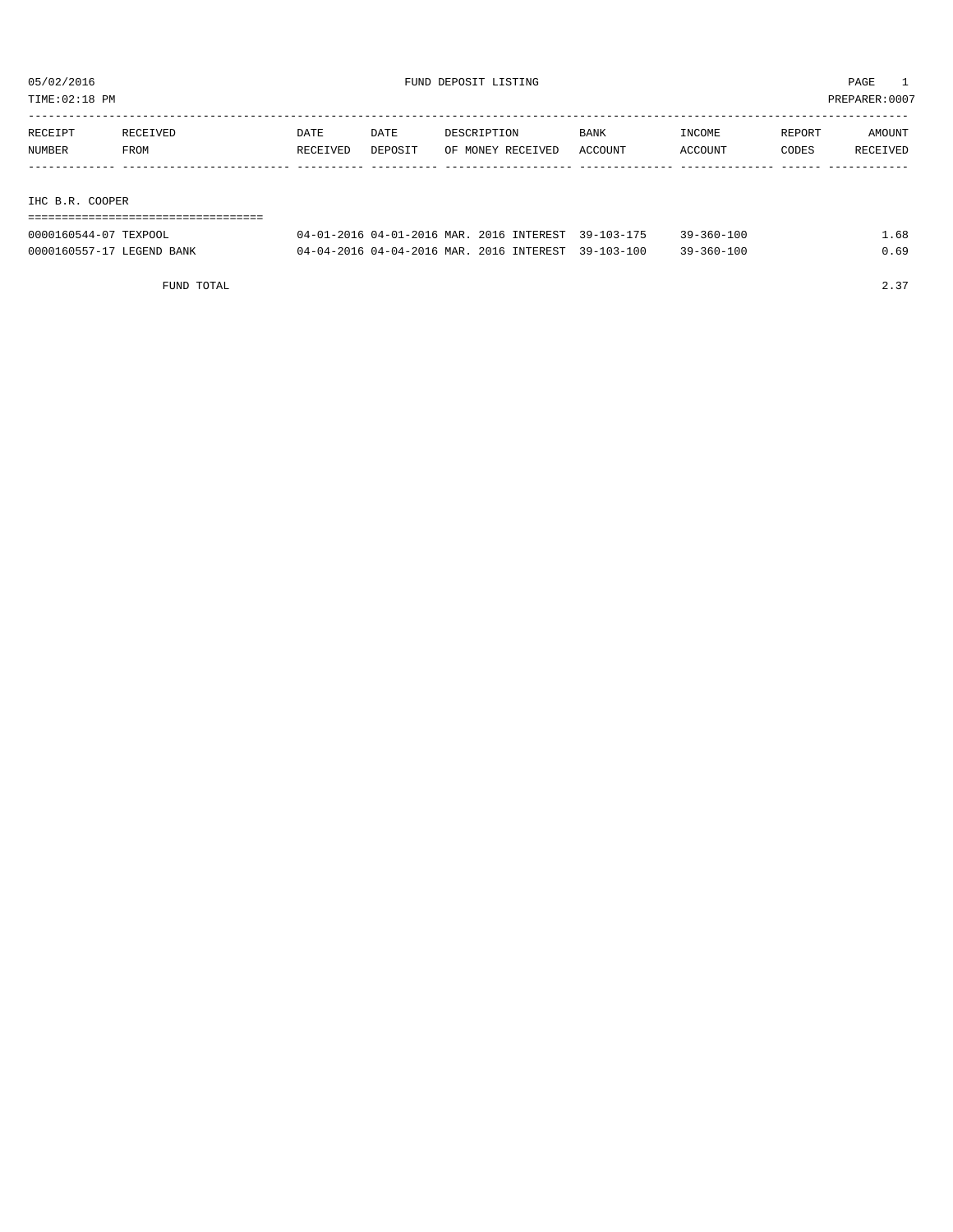| TIME:02:18 PM<br>PREPARER: 0007 |          |             |         |                   |             |         |        |               |
|---------------------------------|----------|-------------|---------|-------------------|-------------|---------|--------|---------------|
| RECEIPT                         | RECEIVED | <b>DATE</b> | DATE    | DESCRIPTION       | <b>BANK</b> | INCOME  | REPORT | <b>AMOUNT</b> |
| NUMBER                          | FROM     | RECEIVED    | DEPOSIT | OF MONEY RECEIVED | ACCOUNT     | ACCOUNT | CODES  | RECEIVED      |
|                                 |          |             |         |                   |             |         |        |               |

HOMELAND SECURITY

===================================

| 0000160624-01 GOVERNOR-FISCAL |  | 04-25-2016 04-25-2016 FANNIN COUNTY-SUBSC 44-103-100 | $330 - 422$<br>$44 -$ | 26.026 |
|-------------------------------|--|------------------------------------------------------|-----------------------|--------|
|                               |  |                                                      |                       |        |

FUND TOTAL 26,026.63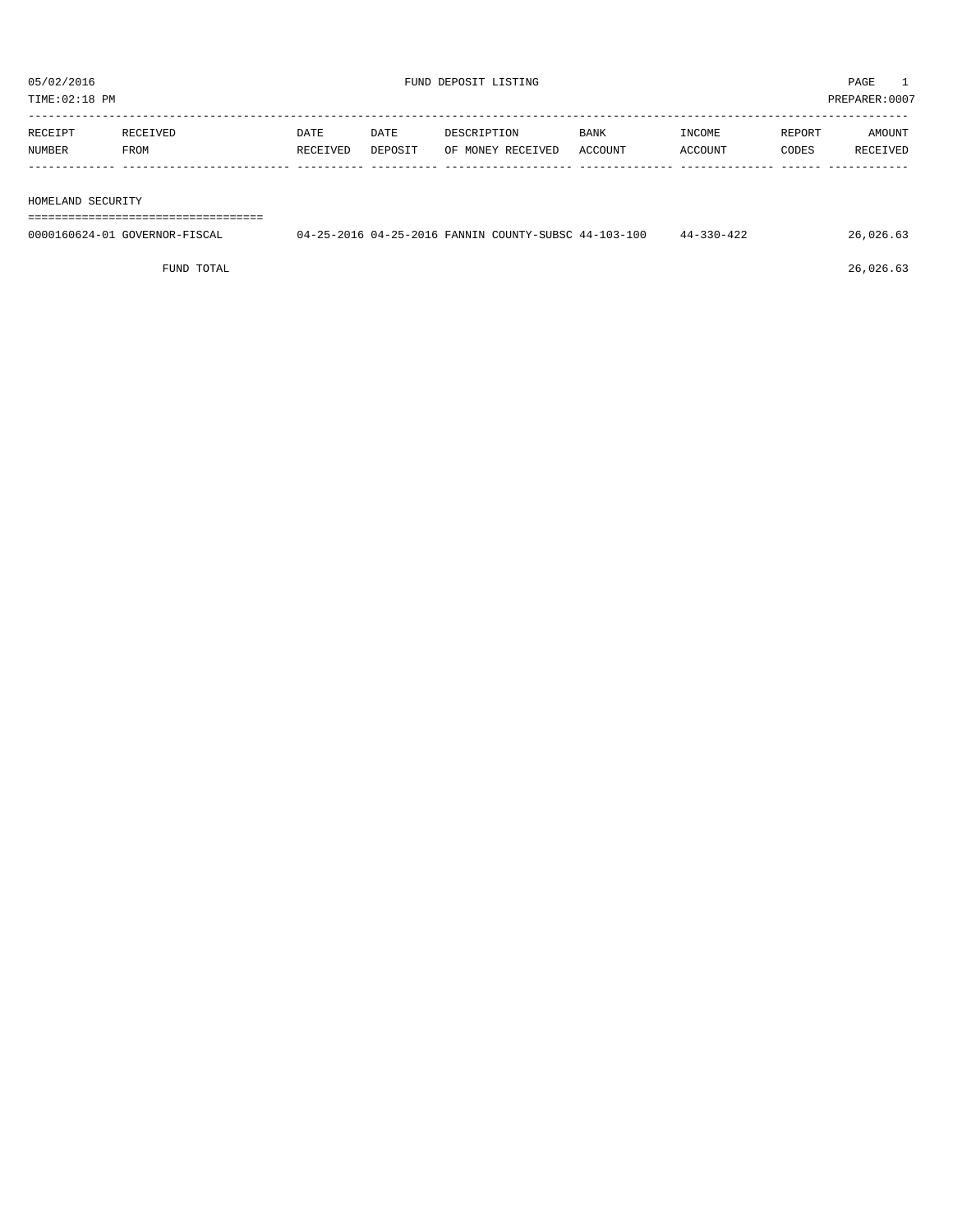| TIME: 02:18 PM |                                  |          |                                 |                                       |                  |                  |        | PREPARER:0007 |
|----------------|----------------------------------|----------|---------------------------------|---------------------------------------|------------------|------------------|--------|---------------|
| RECEIPT        | RECEIVED                         | DATE     | DATE                            | DESCRIPTION                           | <b>BANK</b>      | INCOME           | REPORT | AMOUNT        |
| NUMBER         | FROM                             | RECEIVED | DEPOSIT                         | OF MONEY RECEIVED                     | ACCOUNT          | ACCOUNT          | CODES  | RECEIVED      |
|                |                                  |          |                                 |                                       |                  |                  |        |               |
|                | CO.& DIST.COURT TECHNOLOGY       |          |                                 |                                       |                  |                  |        |               |
|                | ================================ |          |                                 |                                       |                  |                  |        |               |
|                | 0000160592-21 DISTRICT CLERK     |          |                                 | 04-15-2016 04-15-2016 JAN. 1-31, 2016 | $51 - 103 - 100$ | $51 - 370 - 440$ |        | 22.61         |
|                | 0000160593-26 COUNTY CLERK       |          | 04-15-2016 04-15-2016 NOV. 2015 |                                       | $51 - 103 - 100$ | $51 - 370 - 440$ |        | 75.47         |
|                | 0000160613-22 DISTRICT CLERK     |          |                                 | 04-22-2016 04-22-2016 FEB. 1-28, 2016 | 51-103-100       | $51 - 370 - 440$ |        | 46.00         |
|                | 0000160614-23 DISTRICT CLERK     |          |                                 | 04-22-2016 04-22-2016 MAR. 1-31, 2016 | $51 - 103 - 100$ | $51 - 370 - 440$ |        | 58.60         |
|                | 0000160634-25 COUNTY CLERK       |          | 04-27-2016 04-27-2016 DEC. 2015 |                                       | 51-103-100       | $51 - 370 - 440$ |        | 68.27         |
|                | FUND TOTAL                       |          |                                 |                                       |                  |                  |        | 270.95        |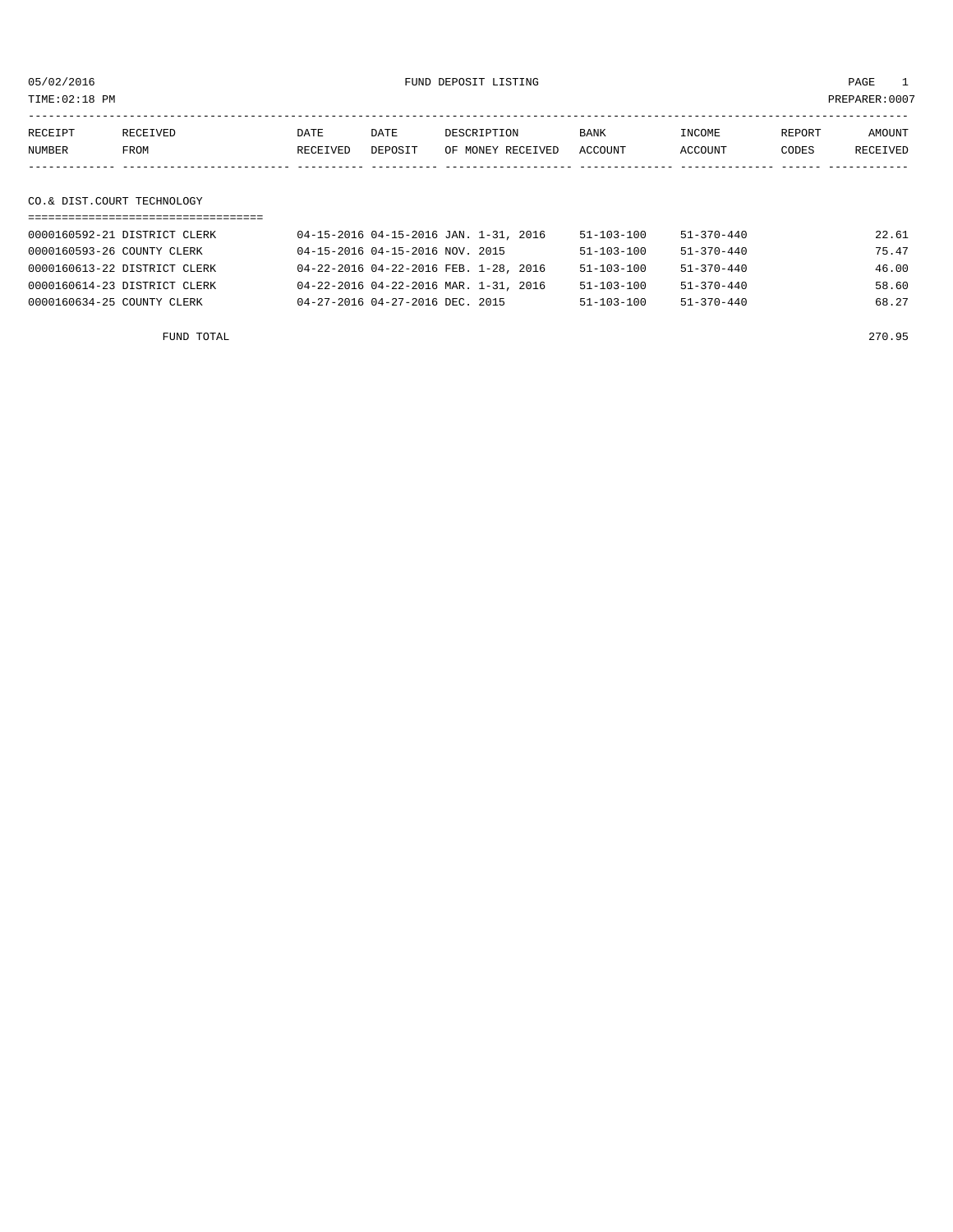05/02/2016 FUND DEPOSIT LISTING PAGE 1

| RECEIPT | RECEIVED | DATE     | DATE    | DESCRIPTION       | <b>BANK</b> | INCOME         | REPORT | AMOUNT   |
|---------|----------|----------|---------|-------------------|-------------|----------------|--------|----------|
| NUMBER  | FROM     | RECEIVED | DEPOSIT | OF MONEY RECEIVED | ACCOUNT     | <b>ACCOUNT</b> | CODES  | RECEIVED |
|         |          |          |         |                   |             |                |        |          |

# COURT RECORDS PRESERVATION

| ================================== |                                          |                  |                  |        |
|------------------------------------|------------------------------------------|------------------|------------------|--------|
| 0000160557-18 LEGEND BANK          | 04-04-2016 04-04-2016 MAR. 2016 INTEREST | $52 - 103 - 100$ | $52 - 360 - 100$ | 1.88   |
| 0000160592-22 DISTRICT CLERK       | 04-15-2016 04-15-2016 JAN. 1-31, 2016    | $52 - 103 - 100$ | $52 - 370 - 133$ | 230.00 |
| 0000160593-27 COUNTY CLERK         | 04-15-2016 04-15-2016 NOV. 2015          | $52 - 103 - 100$ | $52 - 370 - 133$ | 50.41  |
| 0000160613-23 DISTRICT CLERK       | 04-22-2016 04-22-2016 FEB. 1-28, 2016    | $52 - 103 - 100$ | $52 - 370 - 133$ | 186.38 |
| 0000160614-24 DISTRICT CLERK       | 04-22-2016 04-22-2016 MAR. 1-31, 2016    | $52 - 103 - 100$ | $52 - 370 - 133$ | 394.47 |
| 0000160634-26 COUNTY CLERK         | 04-27-2016 04-27-2016 DEC. 2015          | $52 - 103 - 100$ | $52 - 370 - 133$ | 80.00  |

FUND TOTAL 943.14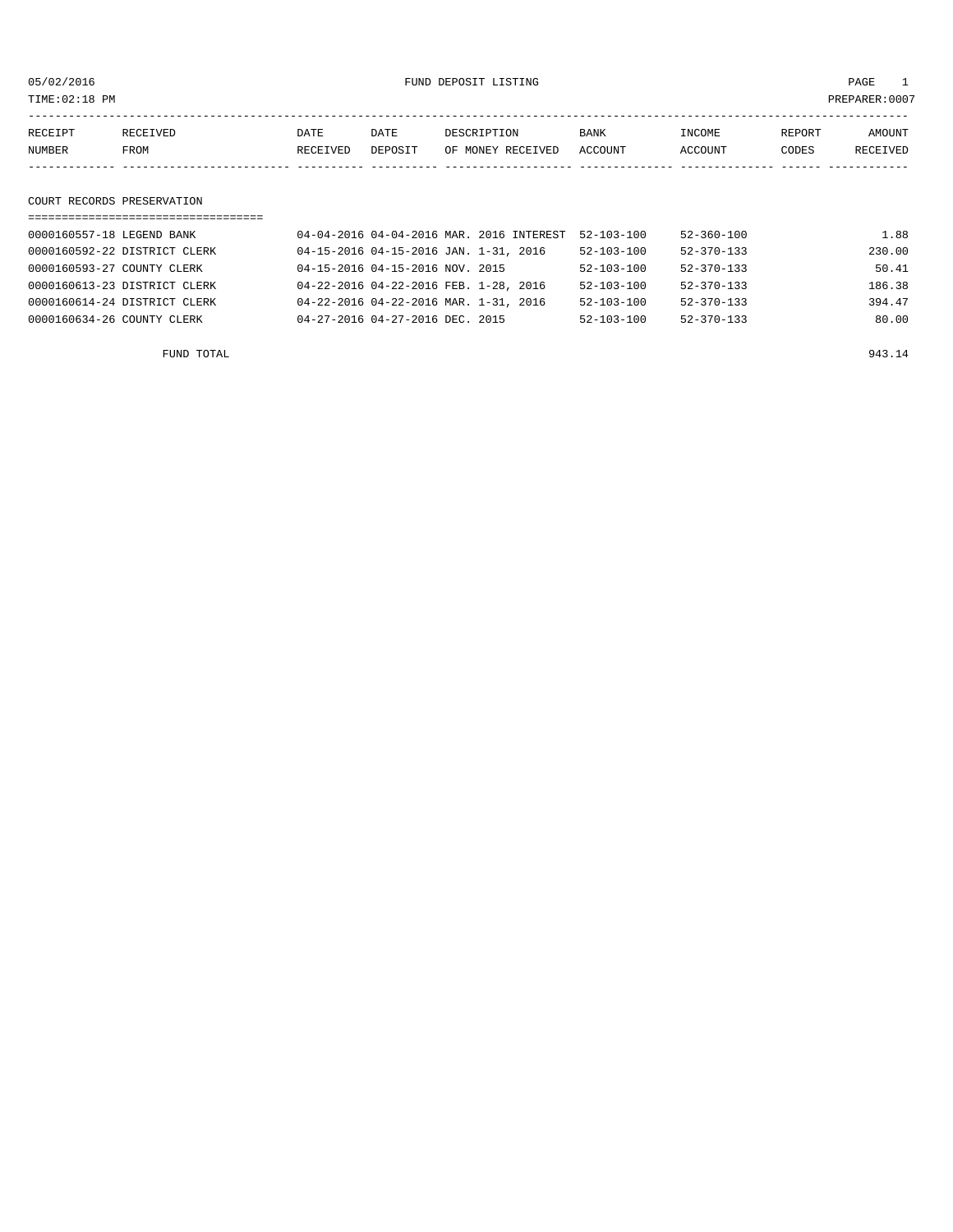| PREPARER: 0007<br>TIME:02:18 PM |          |          |                                 |                   |                  |                  |        |          |  |
|---------------------------------|----------|----------|---------------------------------|-------------------|------------------|------------------|--------|----------|--|
| RECEIPT                         | RECEIVED | DATE     | DATE                            | DESCRIPTION       | BANK             | INCOME           | REPORT | AMOUNT   |  |
| NUMBER                          | FROM     | RECEIVED | DEPOSIT                         | OF MONEY RECEIVED | ACCOUNT          | ACCOUNT          | CODES  | RECEIVED |  |
|                                 |          |          |                                 |                   |                  |                  |        |          |  |
| CO.CLERK RECORDS ARCHIVE        |          |          |                                 |                   |                  |                  |        |          |  |
|                                 |          |          |                                 |                   |                  |                  |        |          |  |
| 0000160593-28 COUNTY CLERK      |          |          | 04-15-2016 04-15-2016 NOV. 2015 |                   | $53 - 103 - 100$ | $53 - 370 - 133$ |        | 5,479.80 |  |

0000160634-27 COUNTY CLERK 04-27-2016 04-27-2016 DEC. 2015 53-103-100 53-370-133 5,020.00

FUND TOTAL 10,499.80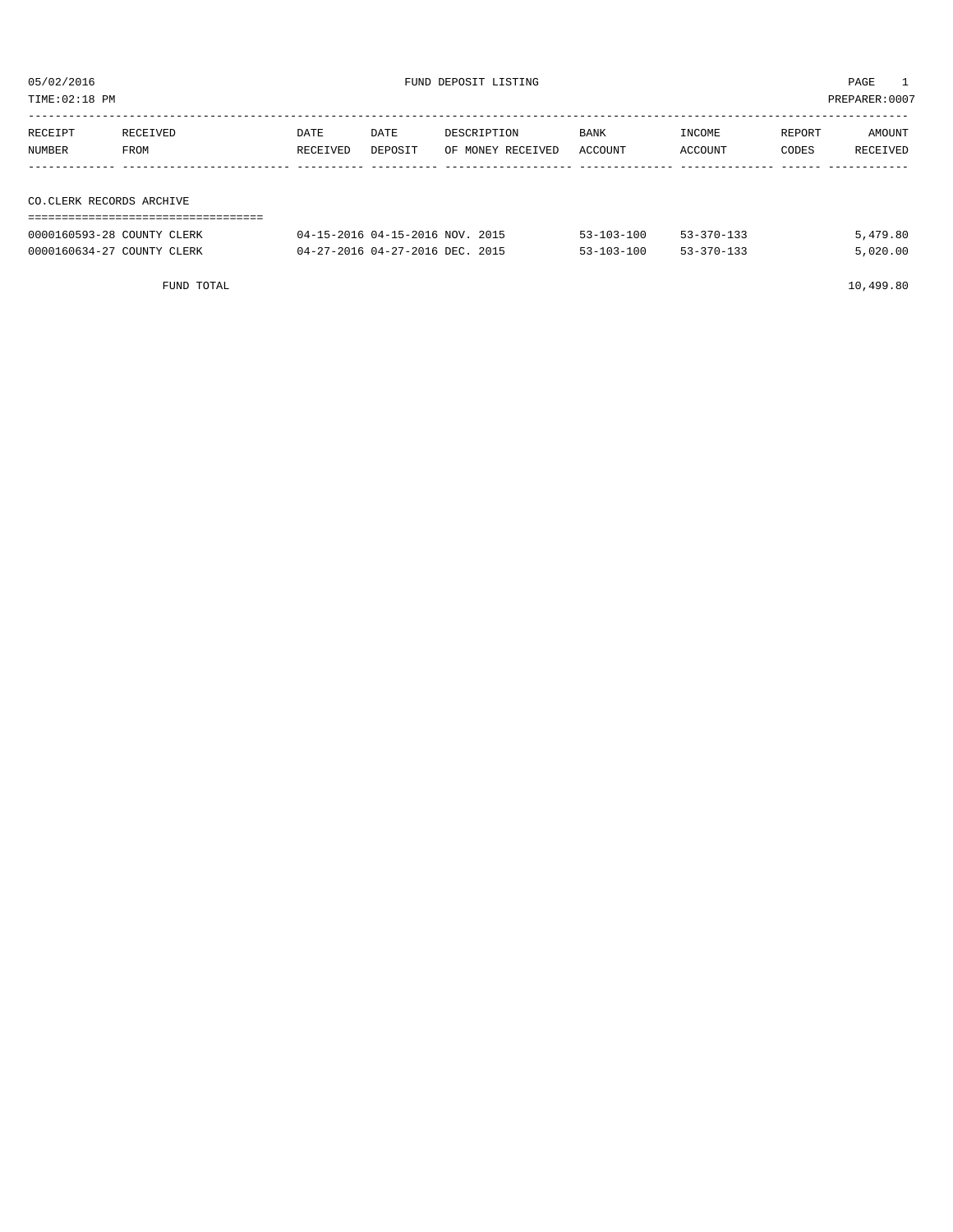TIME:02:18 PM PREPARER:0007

| RECEIPT | RECEIVED | DATE     | DATE    | DESCRIPTION       | <b>BANK</b> | INCOME  | REPORT | AMOUNT   |
|---------|----------|----------|---------|-------------------|-------------|---------|--------|----------|
| NUMBER  | FROM     | RECEIVED | DEPOSIT | OF MONEY RECEIVED | ACCOUNT     | ACCOUNT | CODES  | RECEIVED |
|         |          |          |         |                   |             |         |        |          |
|         |          |          |         |                   |             |         |        |          |

F.C. LAW ENFORCEMENT EDUCATION

===================================

| 0000160557-25 LEGEND BANK | 04-04-2016 04-04-2016 MAR. 2016 INTEREST 55-103-155 |  | 55-360-100 | 0.02 |
|---------------------------|-----------------------------------------------------|--|------------|------|
|                           |                                                     |  |            |      |

FUND TOTAL 0.02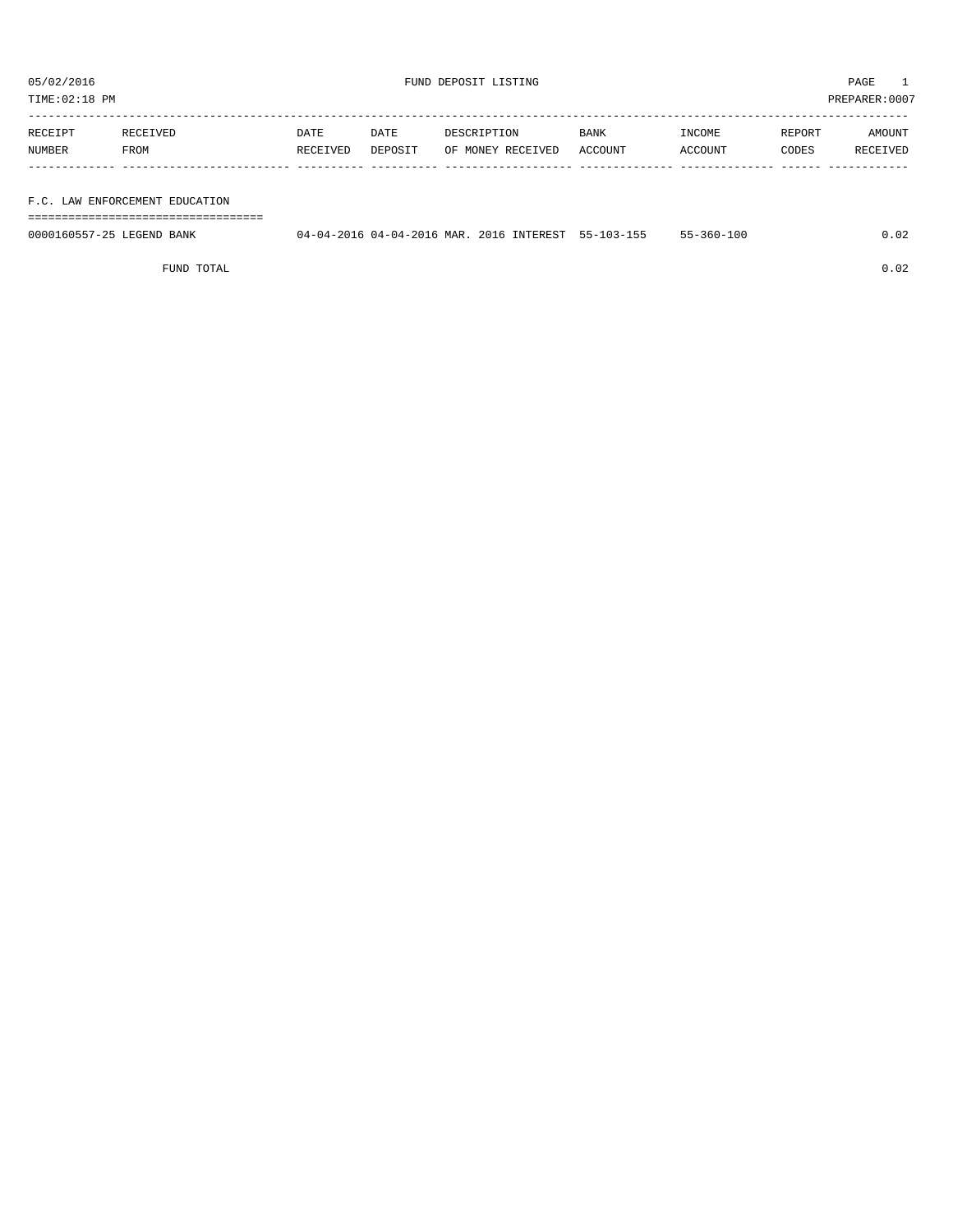TIME:02:18 PM PREPARER:0007

| RECEIPT       | RECEIVED | DATE     | DATE    | DESCRIPTION       | <b>BANK</b> | INCOME  | REPORT | AMOUNT   |
|---------------|----------|----------|---------|-------------------|-------------|---------|--------|----------|
| <b>NUMBER</b> | FROM     | RECEIVED | DEPOSIT | OF MONEY RECEIVED | ACCOUNT     | ACCOUNT | CODES  | RECEIVED |
|               |          |          |         |                   |             |         |        |          |
|               |          |          |         |                   |             |         |        |          |

F C SHERIFF FORFEITURE

| 0000160557-26 LEGEND BANK                                                     | 04-04-2016 04-04-2016 MAR. 2016 INTEREST 56-103-156  |                  | $56 - 360 - 100$ | 0.22     |
|-------------------------------------------------------------------------------|------------------------------------------------------|------------------|------------------|----------|
| 0000160560-01 COUNTY CLERK                                                    | 04-05-2016 04-05-2016 RESTITUTION- AUSTIN 56-103-156 |                  | $56 - 370 - 130$ | 8.36     |
| 0000160638-01 FANNIN COUNTY CONTRABAND 04-28-2016 04-28-2016 ASSET FORFEITURE |                                                      | $56 - 103 - 156$ | $56 - 352 - 200$ | 1,628.67 |

FUND TOTAL 1,637.25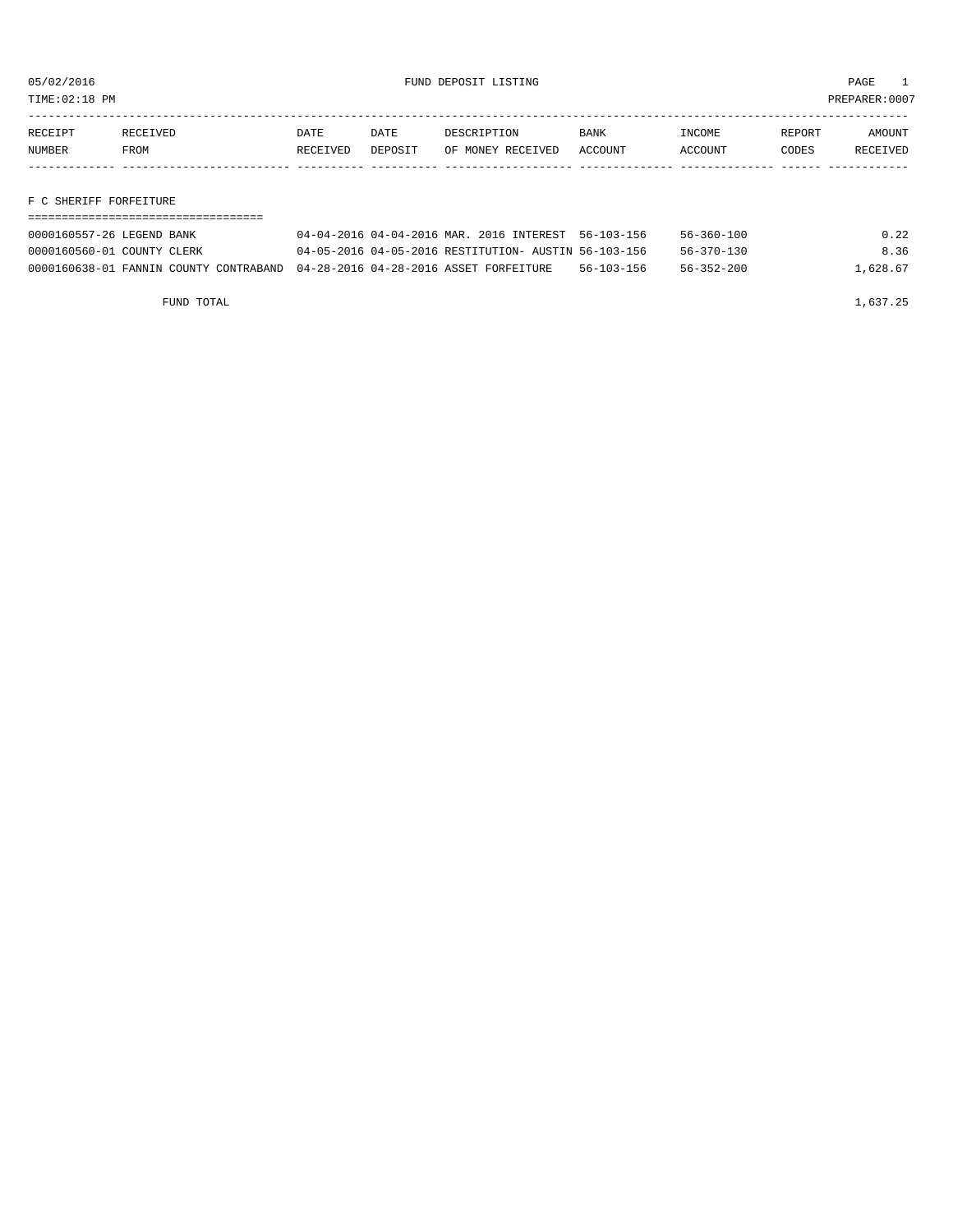05/02/2016 FUND DEPOSIT LISTING PAGE 1

| RECEIPT | RECEIVED | DATE     | DATE    | DESCRIPTION       | <b>BANK</b> | INCOME  | REPORT | AMOUNT   |
|---------|----------|----------|---------|-------------------|-------------|---------|--------|----------|
| NUMBER  | FROM     | RECEIVED | DEPOSIT | OF MONEY RECEIVED | ACCOUNT     | ACCOUNT | CODES  | RECEIVED |
|         |          |          |         |                   |             |         |        |          |
|         |          |          |         |                   |             |         |        |          |

### DRUG COURT PROGRAM

| ==================================== |                                          |                  |                  |        |
|--------------------------------------|------------------------------------------|------------------|------------------|--------|
| 0000160557-19 LEGEND BANK            | 04-04-2016 04-04-2016 MAR. 2016 INTEREST | $59 - 103 - 100$ | $59 - 360 - 100$ | 1.65   |
| 0000160592-23 DISTRICT CLERK         | 04-15-2016 04-15-2016 JAN. 1-31, 2016    | $59 - 103 - 100$ | $59 - 370 - 425$ | 130.17 |
| 0000160593-29 COUNTY CLERK           | 04-15-2016 04-15-2016 NOV. 2015          | $59 - 103 - 100$ | $59 - 370 - 425$ | 230.29 |
| 0000160613-24 DISTRICT CLERK         | 04-22-2016 04-22-2016 FEB. 1-28, 2016    | $59 - 103 - 100$ | $59 - 370 - 425$ | 178.98 |
| 0000160614-25 DISTRICT CLERK         | 04-22-2016 04-22-2016 MAR. 1-31, 2016    | $59 - 103 - 100$ | $59 - 370 - 425$ | 315.54 |
| 0000160634-28 COUNTY CLERK           | 04-27-2016 04-27-2016 DEC. 2015          | $59 - 103 - 100$ | $59 - 370 - 425$ | 204.98 |
|                                      |                                          |                  |                  |        |

FUND TOTAL  $1,061.61$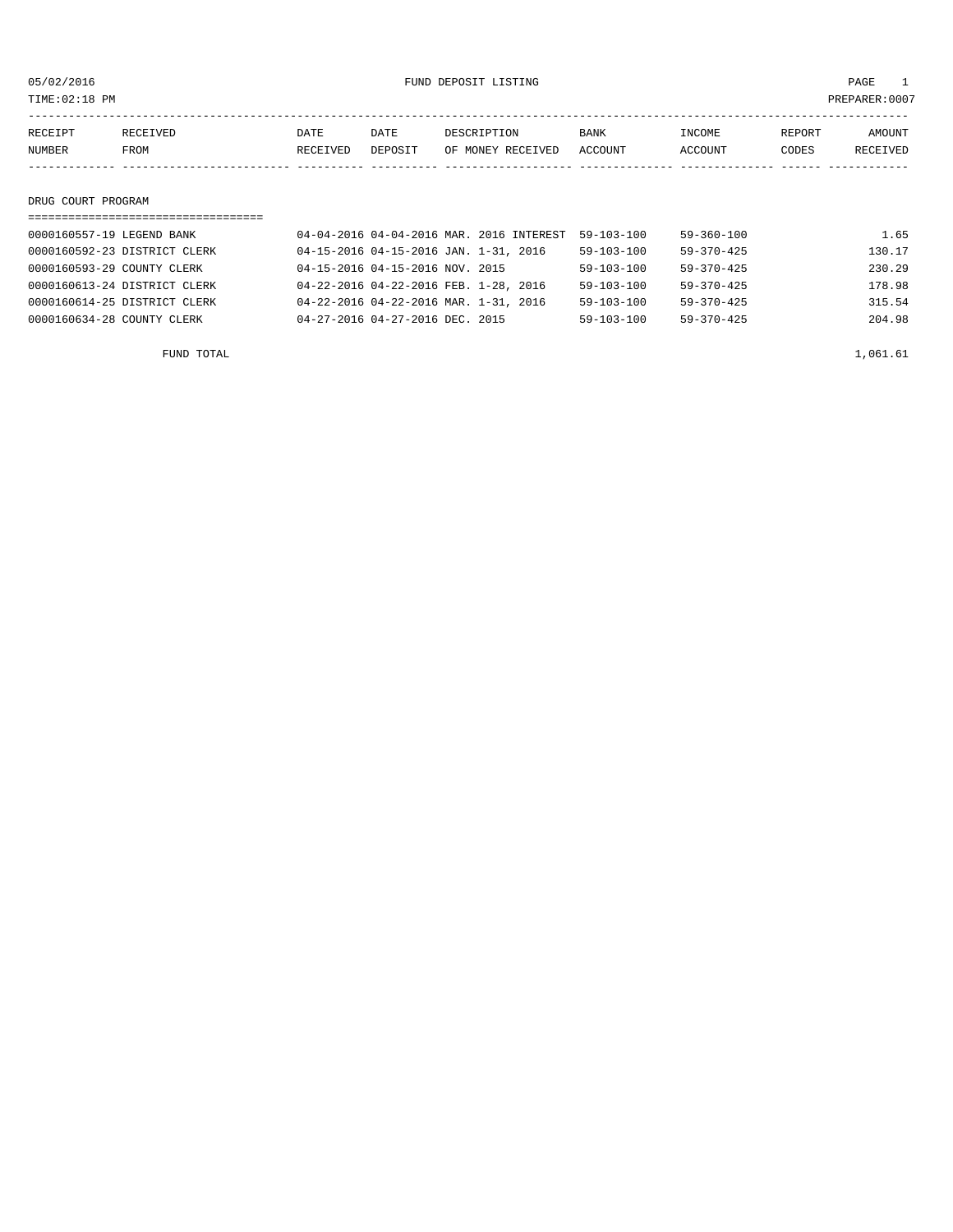TIME:02:18 PM PREPARER:0007

| RECEIPT | RECEIVED          | DATE     | DATE    | DESCRIPTION       | BANK    | INCOME  | REPORT | AMOUNT   |  |  |
|---------|-------------------|----------|---------|-------------------|---------|---------|--------|----------|--|--|
| NUMBER  | FROM              | RECEIVED | DEPOSIT | OF MONEY RECEIVED | ACCOUNT | ACCOUNT | CODES  | RECEIVED |  |  |
|         |                   |          |         |                   |         |         |        |          |  |  |
|         |                   |          |         |                   |         |         |        |          |  |  |
|         | RIGHT OF WAY FUND |          |         |                   |         |         |        |          |  |  |
|         |                   |          |         |                   |         |         |        |          |  |  |

| 0000160544-08 TEXPOOL     | 04-01-2016 04-01-2016 MAR. 2016 INTEREST 70-103-175 |  | $70 - 360 - 100$ | 36.72 |
|---------------------------|-----------------------------------------------------|--|------------------|-------|
| 0000160557-20 LEGEND BANK | 04-04-2016 04-04-2016 MAR. 2016 INTEREST 70-103-100 |  | $70 - 360 - 100$ |       |

FUND TOTAL 37.73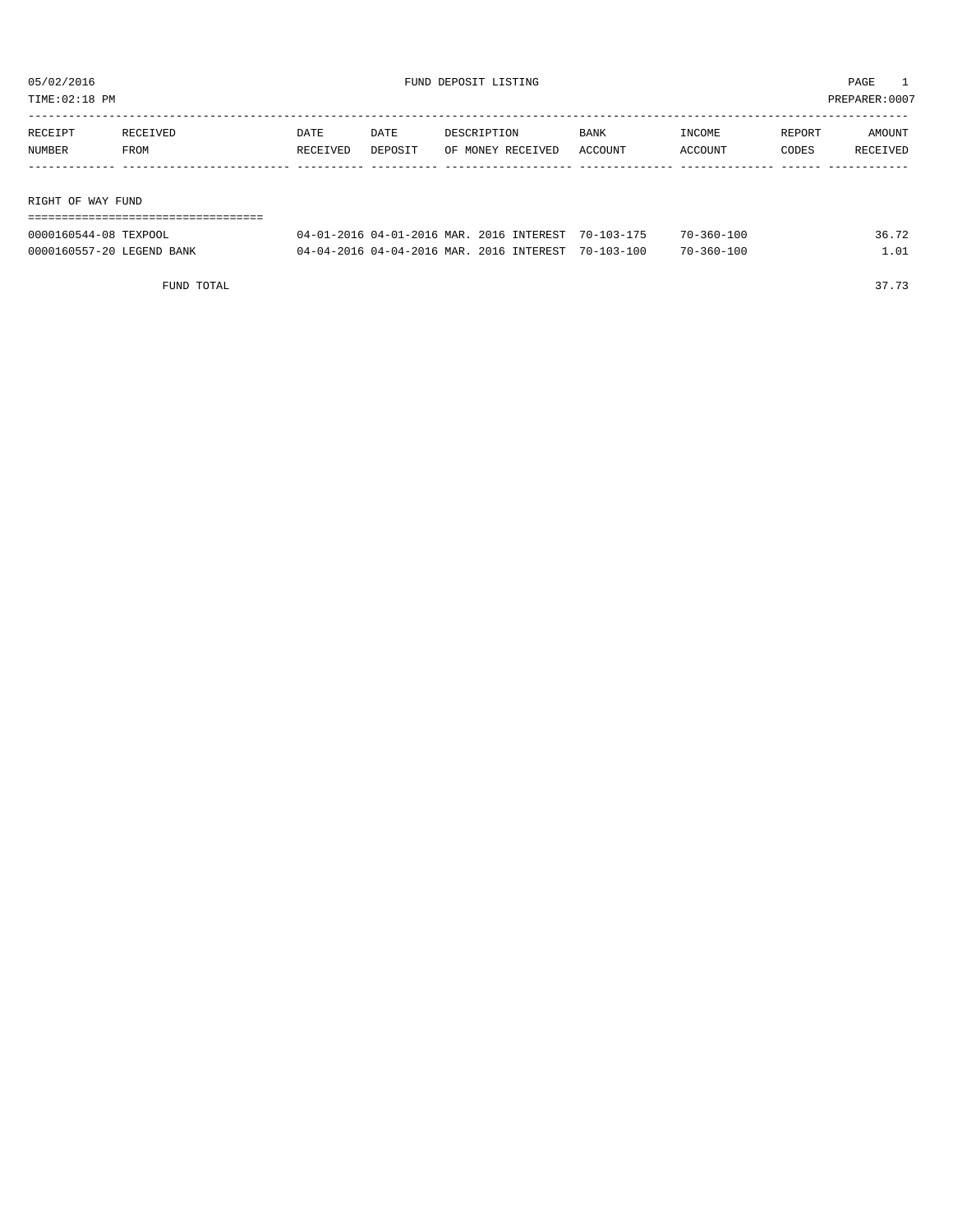TIME:02:18 PM PREPARER:0007

| RECEIPT | RECEIVED | DATE     | DATE           | DESCRIPTION       | <b>BANK</b> | <b>INCOME</b> | REPORT | AMOUNT          |
|---------|----------|----------|----------------|-------------------|-------------|---------------|--------|-----------------|
| NUMBER  | FROM     | RECEIVED | <b>DEPOSTT</b> | OF MONEY RECEIVED | ACCOUNT     | ACCOUNT       | CODES  | <b>RECEIVED</b> |
|         |          |          |                |                   |             |               |        |                 |

#### JUVENILE PROBATION

| 0000160584-01 JUVENILE PROBATION | 04-13-2016 04-13-2016 PID-0740- DEFERRED 87-103-187 | 87-340-575       | 10.00  |
|----------------------------------|-----------------------------------------------------|------------------|--------|
| 0000160611-01 JUVENILE PROBATION | 04-22-2016 04-22-2016 PID-2151- ATTORNEY 87-103-187 | $87 - 340 - 577$ | 100.00 |
| 0000160612-01 JUVENILE PROBATION | 04-22-2016 04-22-2016 PID-2111- DEFERRED 87-103-187 | $87 - 340 - 575$ | 10.00  |

FUND TOTAL 120.00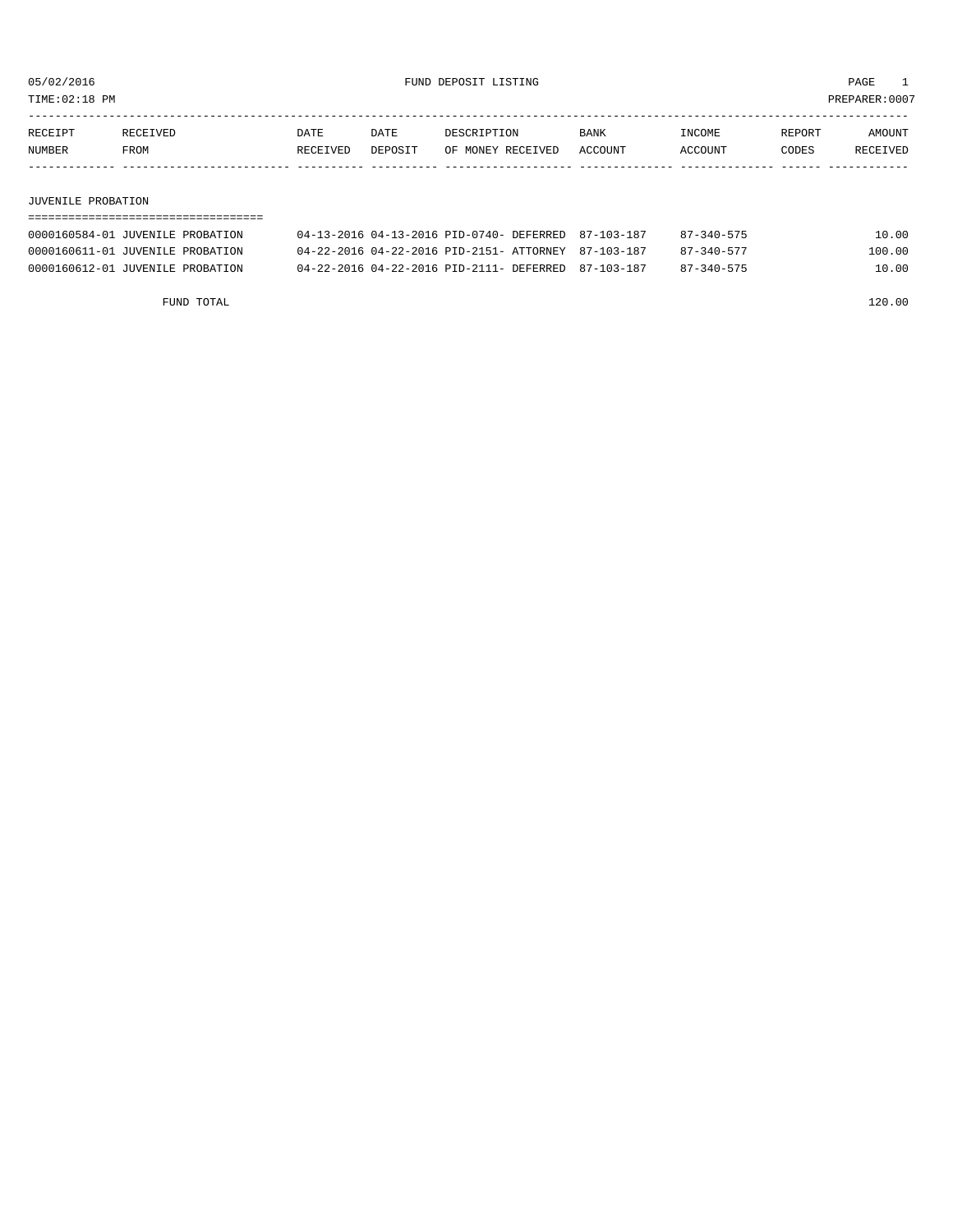05/02/2016 FUND DEPOSIT LISTING PAGE 1

| RECEIPT | <b>RECEIVED</b> | DATE     | DATE    | DESCRIPTION       | <b>BANK</b> | INCOME  | REPORT | AMOUNT   |
|---------|-----------------|----------|---------|-------------------|-------------|---------|--------|----------|
| NUMBER  | FROM            | RECEIVED | DEPOSIT | OF MONEY RECEIVED | ACCOUNT     | ACCOUNT | CODES  | RECEIVED |
|         |                 |          |         |                   |             |         |        |          |

### TEXAS JUVENILE JUSTICE DEPT.

| =================================== |                                          |                  |                  |           |
|-------------------------------------|------------------------------------------|------------------|------------------|-----------|
| 0000160557-27 LEGEND BANK           | 04-04-2016 04-04-2016 MAR. 2016 INTEREST | 89-103-992       | $89 - 360 - 189$ | 1.30      |
| 0000160609-01 T.J.J.D.              | 04-20-2016 04-20-2016 MENTAL HEALTH      | $89 - 103 - 998$ | $89 - 330 - 919$ | 1,404.00  |
| 0000160609-02 T.J.J.D.              | 04-20-2016 04-20-2016 COMM. DIV.         | $89 - 103 - 997$ | $89 - 330 - 918$ | 1,260.00  |
| 0000160609-03 T.J.J.D.              | 04-20-2016 04-20-2016 PRE/POST           | $89 - 103 - 996$ | 89-330-917       | 1,196.00  |
| 0000160609-04 T.J.J.D.              | 04-20-2016 04-20-2016 COMM. PROG.        | $89 - 103 - 994$ | $89 - 330 - 916$ | 6.533.00  |
| 0000160609-05 T.J.J.D.              | 04-20-2016 04-20-2016 BASIC              | $89 - 103 - 993$ | 89-330-915       | 10,263.00 |
|                                     |                                          |                  |                  |           |

FUND TOTAL 20,657.30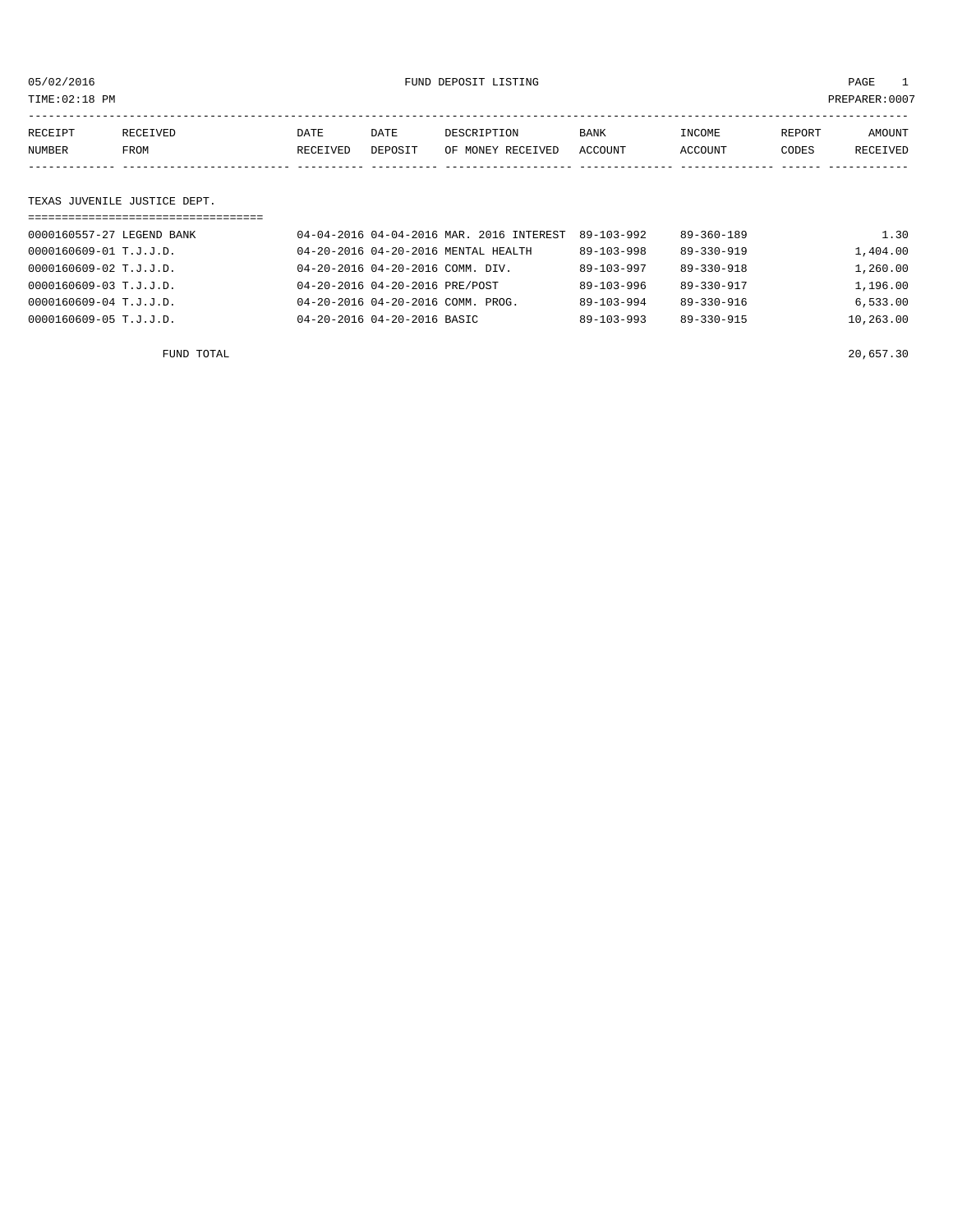TIME:02:18 PM PREPARER:0007

| RECEIPT | RECEIVED | DATE     | DATE    | DESCRIPTION       | BANK    | INCOME  | REPORT | AMOUNT   |
|---------|----------|----------|---------|-------------------|---------|---------|--------|----------|
| NUMBER  | FROM     | RECEIVED | DEPOSIT | OF MONEY RECEIVED | ACCOUNT | ACCOUNT | CODES  | RECEIVED |
|         |          |          |         |                   |         |         |        |          |
|         |          |          |         |                   |         |         |        |          |

#### STATZER FUND

| 0000160544-09 TEXPOOL     | 04-01-2016 04-01-2016 MAR, 2016 INTEREST 92-103-175 |  | 92-360-100 | 10.92 |
|---------------------------|-----------------------------------------------------|--|------------|-------|
| 0000160557-21 LEGEND BANK | 04-04-2016 04-04-2016 MAR, 2016 INTEREST 92-103-100 |  | 92-360-100 | 0.23  |

FUND TOTAL 11.15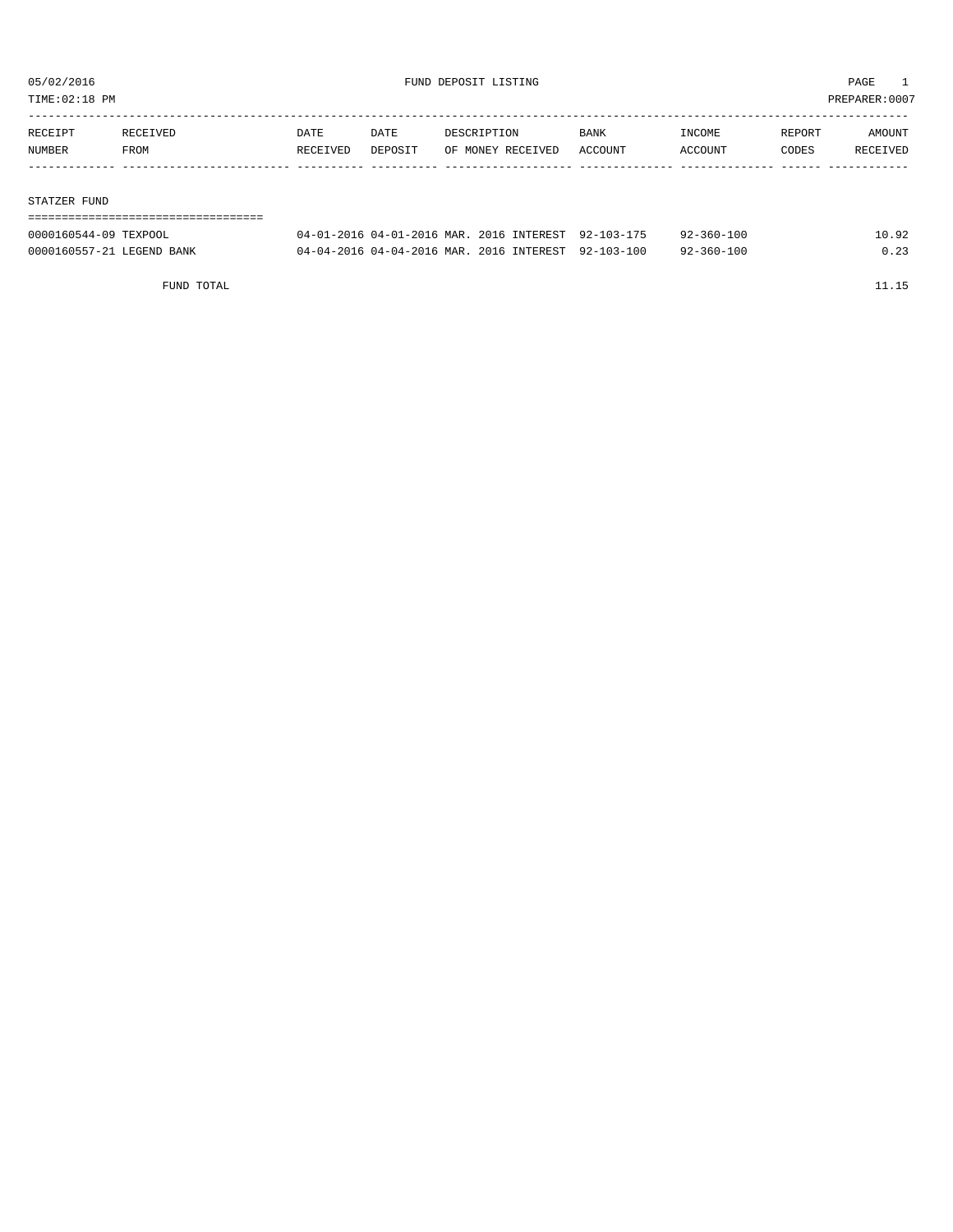TIME:02:18 PM PREPARER:0007

| <b>NUMBER</b> | FROM            | RECEIVED | DEPOSIT | OF MONEY RECEIVED | <b>ACCOUNT</b> | CCOUNT       | CODES  | "VEI   |
|---------------|-----------------|----------|---------|-------------------|----------------|--------------|--------|--------|
| RECEIPT       | <b>RECEIVED</b> | DATE     | DATE    | RSCRIPTION        | <b>BANK</b>    | <b>NCOME</b> | REPORT | AMOUNT |
|               |                 |          |         |                   |                |              |        |        |

#### PAYROLL

# =================================== 0000160550-01 APRIL HARRISON 04-04-2016 04-04-2016 APRIL 2016 COBRA DE 95-100-100 95-370-130 68.34 0000160602-01 H. SCOTT DYER, JR. 04-15-2016 04-15-2016 APRIL 2016 COBRA HE 95-100-100 95-370-130 752.86 0000160604-01 JANIE HERRINGTON 04-18-2016 04-18-2016 APRIL AND MAY 2016 95-100-100 95-370-130 136.68 0000160644-01 CONNIE J. EDWARDS 04-29-2016 04-29-2016 MAY 2016- COBRA DEN 95-100-100 95-370-130 23.80

FUND TOTAL 981.68

| 1757 GT 777 | ست و تناب تنابذ | <u>.</u> | ----    | UUUULII LUN               | <b>DAIL</b> |         | TART OILL | <b>LUCCION</b> |
|-------------|-----------------|----------|---------|---------------------------|-------------|---------|-----------|----------------|
| NUMBER      | <b>FROM</b>     | RECEIVED | DEPOSIT | OF MONEY RECEIVED ACCOUNT |             | ACCOUNT | CODES     | RECEIVED       |
|             |                 |          |         |                           |             |         |           |                |
| PAYROLL     |                 |          |         |                           |             |         |           |                |